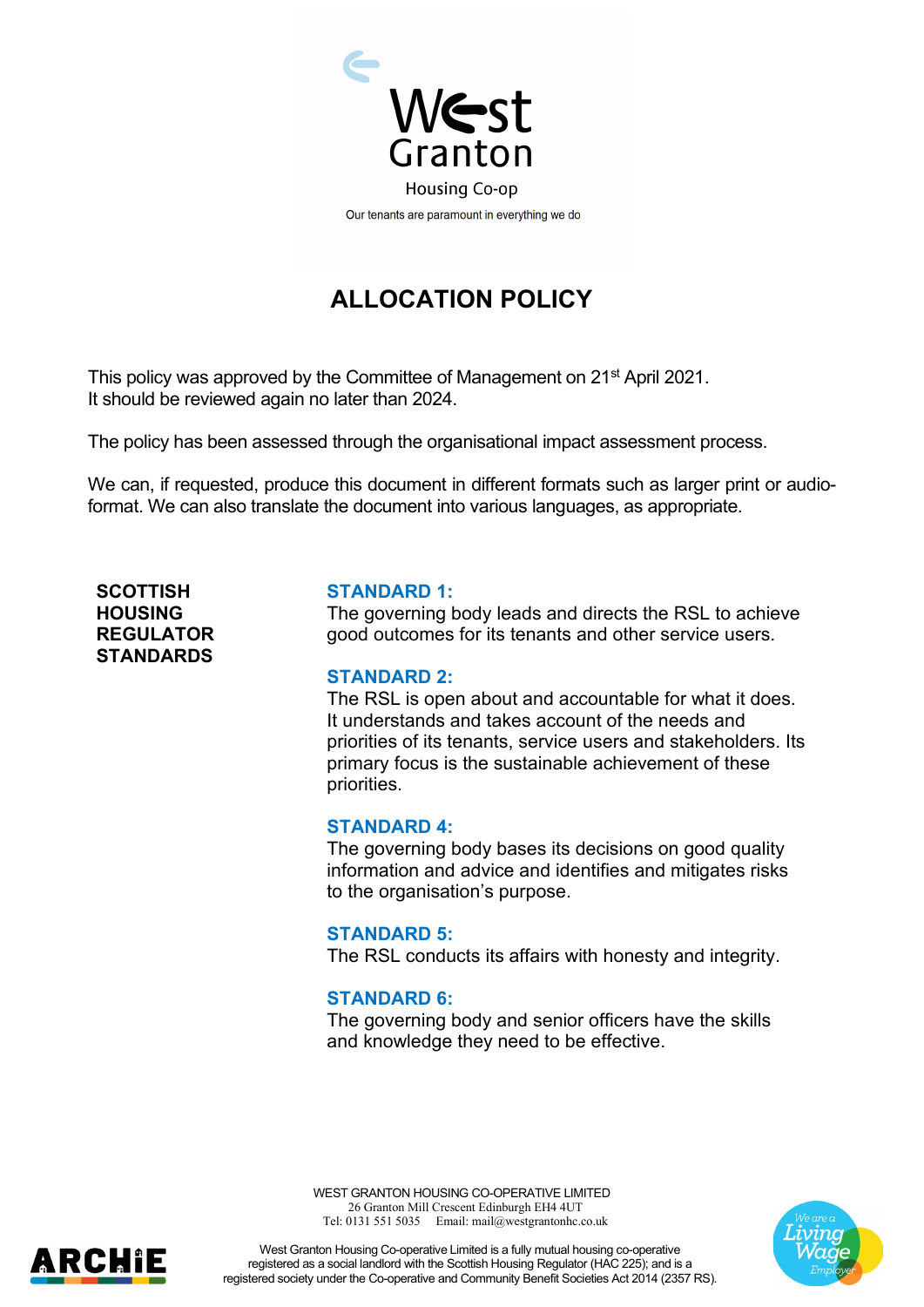

# **Contents**

| 1.0   |                                                                                   |  |
|-------|-----------------------------------------------------------------------------------|--|
| 1.1   |                                                                                   |  |
|       |                                                                                   |  |
| 2.1   |                                                                                   |  |
| 3.0   |                                                                                   |  |
| 3.1   |                                                                                   |  |
|       |                                                                                   |  |
|       |                                                                                   |  |
| 3.4   | What the law says: Groups given reasonable preference when allocating houses  8   |  |
| 3.5   | What the law says: Factors we need not take into account when allocating houses 8 |  |
| 3.6   |                                                                                   |  |
| 3.7   |                                                                                   |  |
| 3.8   |                                                                                   |  |
| 3.9   |                                                                                   |  |
| 3.10  |                                                                                   |  |
| 3.11  |                                                                                   |  |
| 3.12  |                                                                                   |  |
| 3.13  |                                                                                   |  |
| 3.14  |                                                                                   |  |
| 4.0   |                                                                                   |  |
| 4.1   |                                                                                   |  |
| 4.2   |                                                                                   |  |
| 4.2.1 |                                                                                   |  |
| 4.2.2 | Other agency referrals (partnerships with other housing providers and non-housing |  |
| 4.2.3 |                                                                                   |  |
| 4.2.4 |                                                                                   |  |
| 4.2.5 | Management transfer moves (existing tenants) / Exceptional decisions 12           |  |
| 4.3   |                                                                                   |  |
| 4.3.1 |                                                                                   |  |
| 4.3.2 |                                                                                   |  |
| 4.3.3 |                                                                                   |  |
| 4.3.4 |                                                                                   |  |
| 4.3.5 |                                                                                   |  |
| 4.3.6 |                                                                                   |  |
| 4.3.7 |                                                                                   |  |
|       |                                                                                   |  |

| Document Name:   | <b>WGHC Allocation Policy</b> | Version:             | 3.0      |
|------------------|-------------------------------|----------------------|----------|
| Created:         | David Mills                   | <b>Version Date:</b> | 13/04/21 |
| Owner:           | David Mills / WGHC            | <b>Review Due:</b>   | 31/03/24 |
| Location / Path: | $WGHC \setminus M$ :          | Retention            | 3 Years  |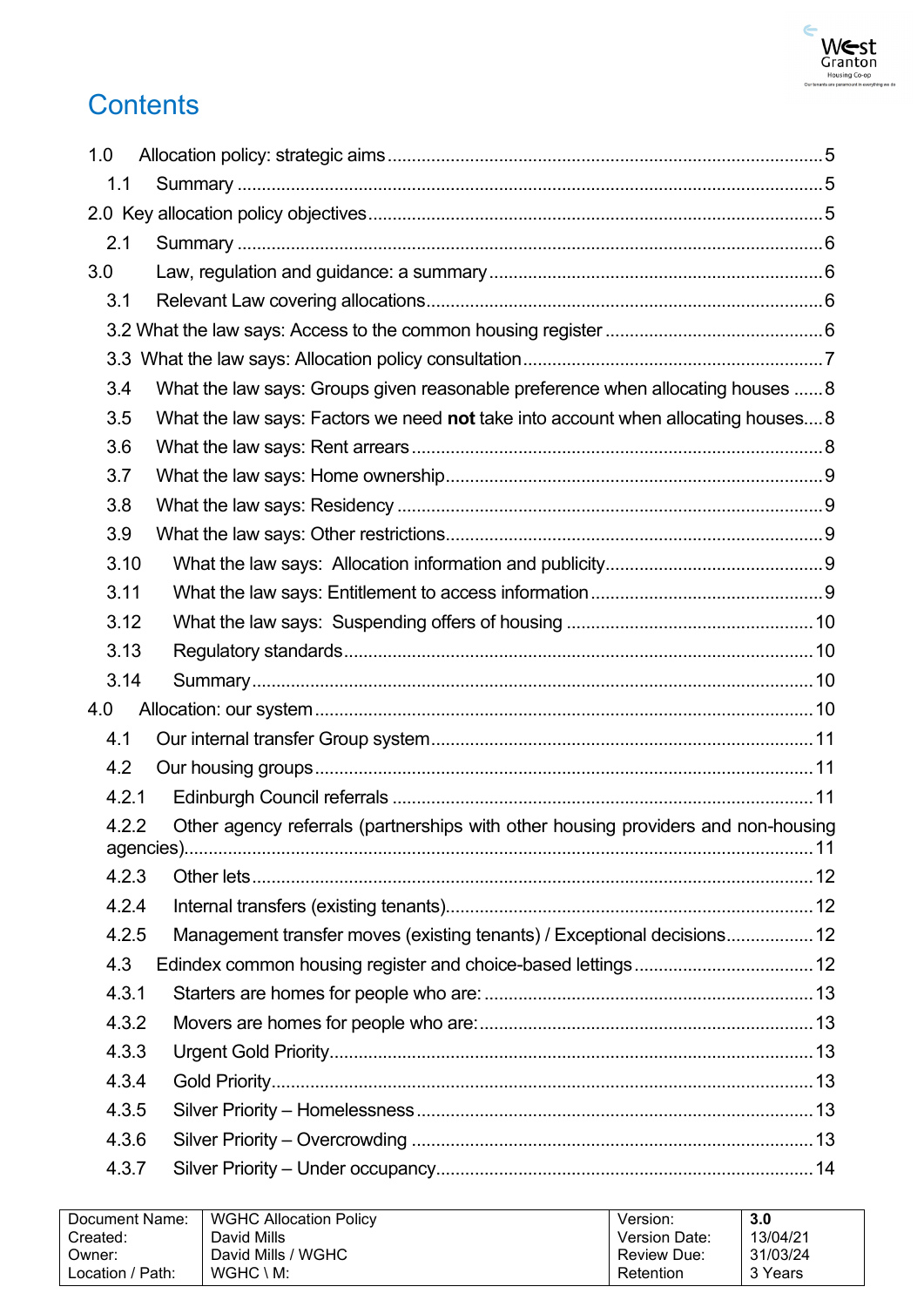

|     | 4.4    |                                                                          |  |
|-----|--------|--------------------------------------------------------------------------|--|
|     | 4.5    |                                                                          |  |
|     | 4.5.1  |                                                                          |  |
|     | 4.5.2  |                                                                          |  |
|     | 4.5.3  |                                                                          |  |
|     | 4.6    | Withdrawing, bypassing or not proceeding with the application process 16 |  |
|     | 4.7    |                                                                          |  |
|     | 4.8    |                                                                          |  |
|     | 5.0    |                                                                          |  |
|     | 5.1    |                                                                          |  |
|     | 5.2    |                                                                          |  |
|     | 5.3    |                                                                          |  |
|     | 5.4    |                                                                          |  |
|     | 5.5    |                                                                          |  |
|     | 5.6    |                                                                          |  |
|     | 5.7    | Other specific rules applied to both Internal and Edindex Applicants 21  |  |
|     | 5.7.1. |                                                                          |  |
|     | 5.7.2. |                                                                          |  |
|     | 5.7.3. |                                                                          |  |
|     | 5.7.4  |                                                                          |  |
|     | 5.7.5  |                                                                          |  |
|     | 5.7.6. |                                                                          |  |
|     | 5.7.7  |                                                                          |  |
|     | 5.7.8  |                                                                          |  |
|     | 5.7.9  |                                                                          |  |
|     | 5.7.10 |                                                                          |  |
|     | 5.7.11 |                                                                          |  |
|     | 5.7.12 |                                                                          |  |
|     |        |                                                                          |  |
|     |        |                                                                          |  |
|     |        |                                                                          |  |
| 6.0 |        |                                                                          |  |
|     | 7.0    |                                                                          |  |
|     | 7.1    |                                                                          |  |
|     | 7.2    |                                                                          |  |
|     | 7.3    |                                                                          |  |
| 8.0 |        |                                                                          |  |
|     | 8.2.   |                                                                          |  |
|     |        |                                                                          |  |

| Document Name:   | <b>WGHC Allocation Policy</b> | Version:             | 3.0      |
|------------------|-------------------------------|----------------------|----------|
| Created:         | David Mills                   | <b>Version Date:</b> | 13/04/21 |
| Owner:           | David Mills / WGHC            | <b>Review Due:</b>   | 31/03/24 |
| Location / Path: | $WGHC \setminus M$ :          | Retention            | 3 Years  |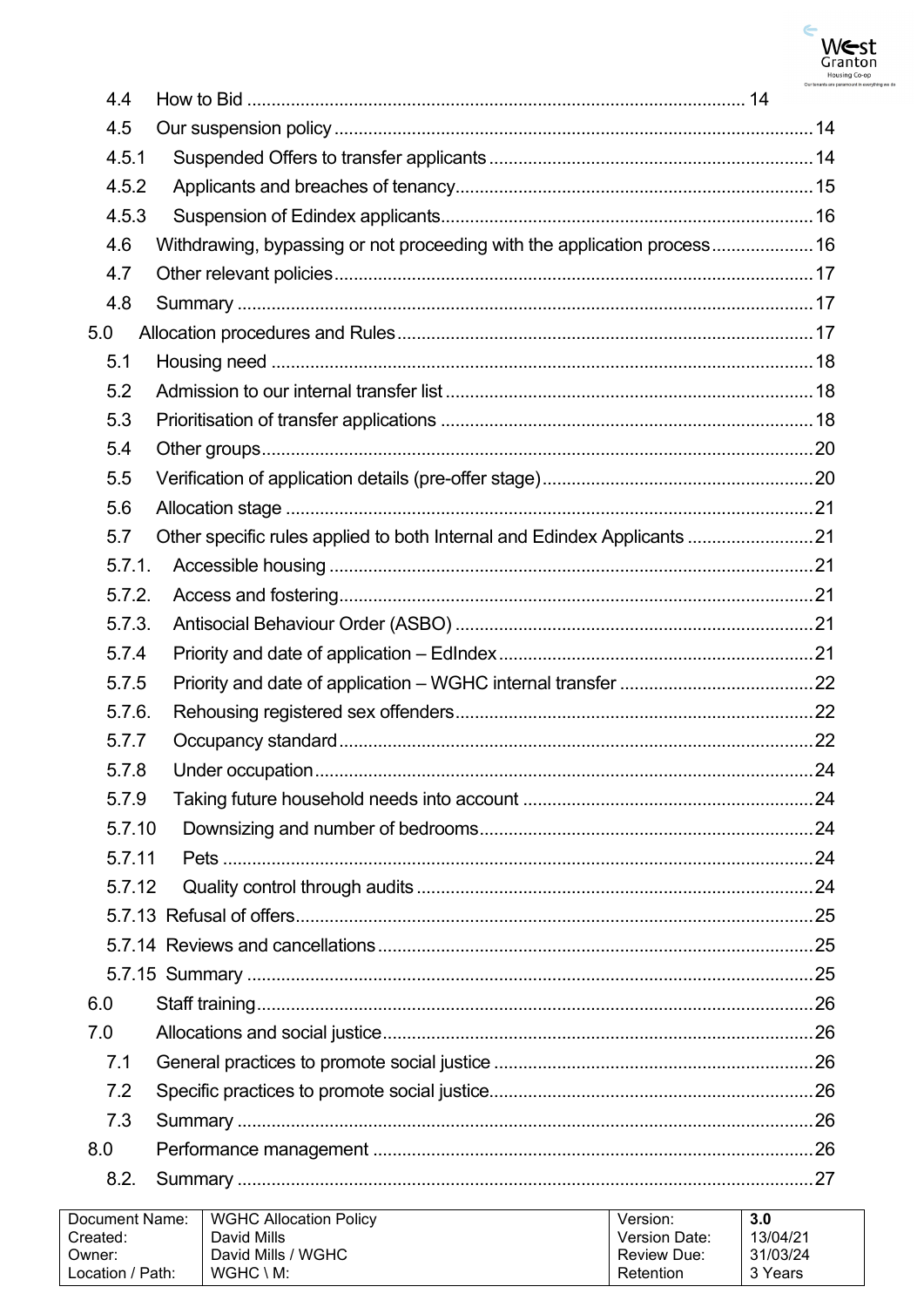

| .27 |
|-----|
|     |
|     |
|     |
|     |
|     |
|     |
|     |
|     |
|     |
|     |
|     |
|     |

| Document Name:   | <b>WGHC Allocation Policy</b> | Version:      | 3.0      |
|------------------|-------------------------------|---------------|----------|
| Created:         | David Mills                   | Version Date: | 13/04/21 |
| Owner:           | David Mills / WGHC            | Review Due:   | 31/03/24 |
| Location / Path: | $WGHC \setminus M$ :          | Retention     | 3 Years  |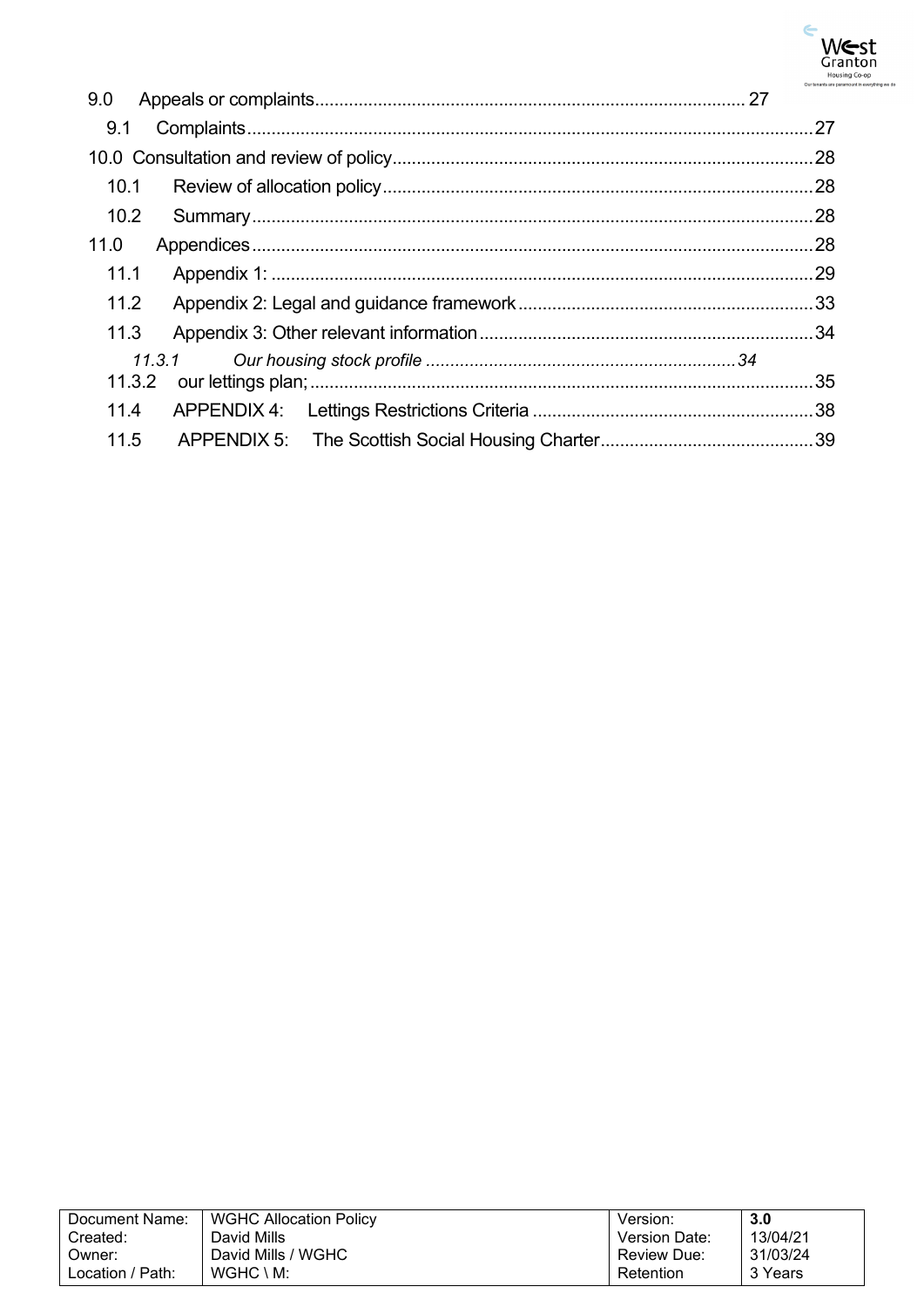

# <span id="page-4-0"></span>**1.0 Allocation policy: strategic aims**

This Allocation policy is implemented through our housing management service but is a policy with objectives that are linked to our organisational governance. This is explained by reference to four factors:

- Firstly, we promote equality and social inclusion objectives through our allocation policy by addressing any form of discrimination. This is explained in detail in Section 7.
- Secondly, we promote sustainable tenancies and the prevention of homelessness through working with a range of housing partner organisations. A list of our partner organisations and information about the common housing register, EdIndex, is provided in Appendix 1.
- Thirdly, income through rents is an essential part of our financial governance framework. We allocate our houses quickly in line with targets, therefore, in order to maximise income.
- Finally, our allocation policy is linked to our strategic governance objective of meeting housing law and relevant quality standards. For instance, we provide quality housing by ensuring that our houses meet the Scottish Housing Quality Standard. Again, the allocation policy is based on housing law and relevant guidance (see Section 3).

**Note**: West Granton Housing Co-operative is referred to generally as "we" or "WGHC" throughout this policy.

# <span id="page-4-1"></span>1.1 Summary

We implement our allocation policy through our housing management service, but its scope is strategic in nature. Strategic governance objectives promoted by allocations include social justice, sustainability and quality housing standards.

# <span id="page-4-2"></span>**2.0 Key allocation policy objectives**

This section covers our 12 key allocation policy objectives which are comprehensive and holistic in nature as they cover a range of organisational activities.

WGHC:

- meet relevant legal and regulatory standards, including promoting allocation guidance;
- include equality issues throughout allocation services, a process generally referred to as "mainstreaming of equality;"
- offer housing applicants advice and information about their housing prospects and options, upon request from/by them;
- develop an area in which people want to live and work ("sustainable community");
- define housing need and address various types of housing needs, including applicants' choices and aspirations;
- let houses against quality housing standards ("our letting standard") and in line with targets to maximise income;

| Document Name:   | <b>WGHC Allocation Policy</b> | Version.      | 3.0      |
|------------------|-------------------------------|---------------|----------|
| Created:         | David Mills                   | Version Date: | 13/04/21 |
| Owner:           | David Mills / WGHC            | Review Due:   | 31/03/24 |
| Location / Path: | $WGHC \setminus M$ :          | Retention     | 3 Years  |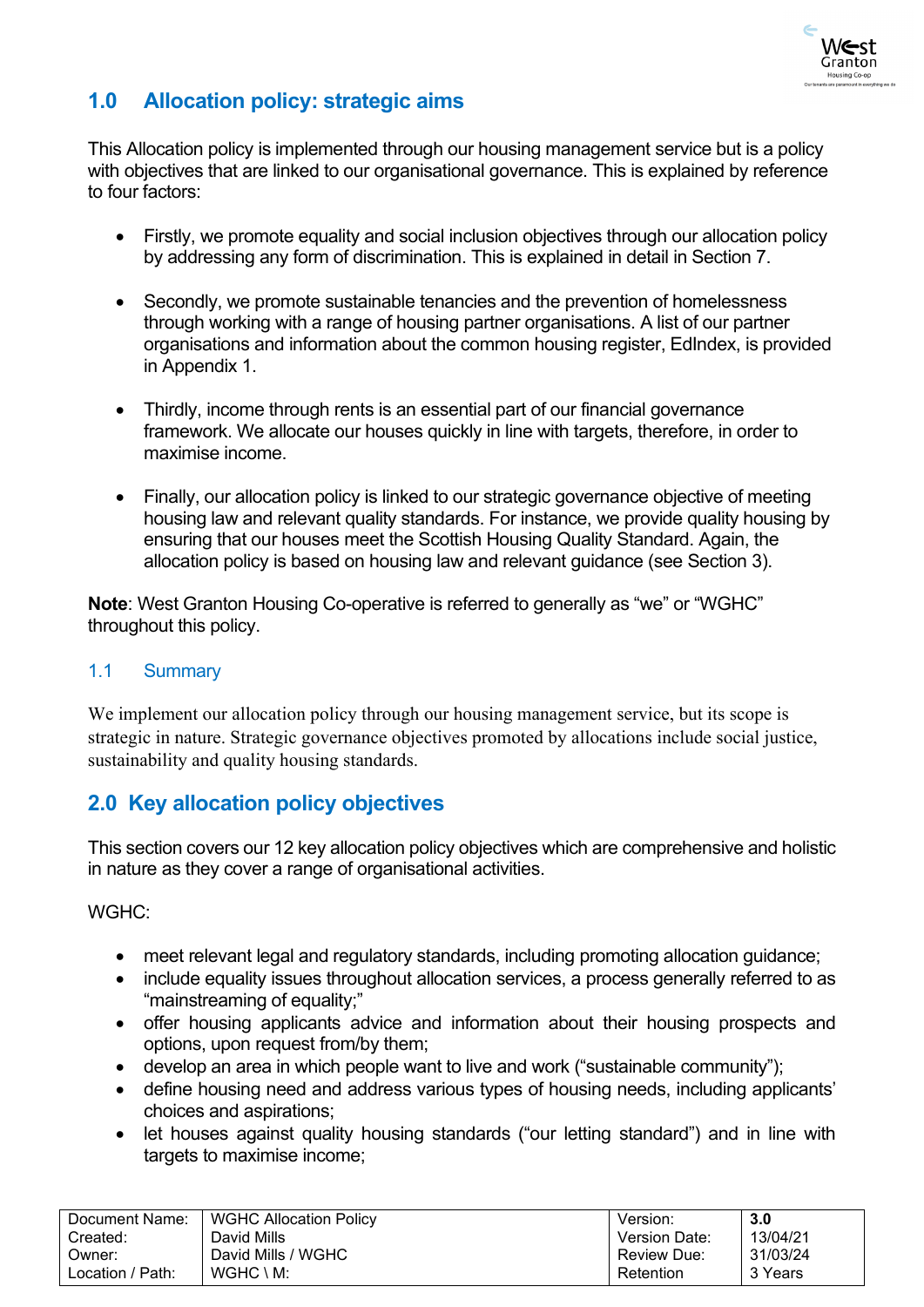

- make best use of the housing stock, including reducing under-occupation and recognising housing need and aspirations, as appropriate;
- work with a range of housing partners through the common housing register to promote sustainable communities in West Granton;
- manage allocation performance through a range of performance indicators;
- provide staff training to promote effective implementation of the allocation policy;
- offer housing applicants advice and information about our internal appeal system or complaint system; and
- review our allocation policy every four years or sooner, as required, for example, because of legal changes or new guidance.

# <span id="page-5-0"></span>2.1 Summary

Section 2 explains our allocation objectives and is, therefore, the essential part of this document. Our objectives are the basis upon which we develop our allocation service.

# <span id="page-5-1"></span>**3.0 Law, regulation and guidance: a summary**

This section summarises key sections of allocation law and refers to regulatory standards and allocation guidance. It is emphasised that this section is for the guidance of readers only and is not intended as a precise statement of law.

Appendix 2 provides information about sources of allocation law and allocation guidance. It also provides information about other laws that are relevant to allocation practice.

# <span id="page-5-2"></span>3.1 Relevant Law covering allocations

Allocation law covers a range of issues, including suspensions. This is explained separately given its complexity.

Section 3 covers the following issues:

- access to the common housing register (EdIndex);
- allocation policy consultation;
- groups to be given reasonable preference when allocating houses;
- factors we must not take into account when allocating houses;
- rent arrears:
- home ownership;
- residency;
- other restrictions;
- allocation information and publicity; and
- entitlement to access housing application information.

### <span id="page-5-3"></span>3.2 What the law says: Access to the common housing register

Any housing applicant who is **sixteen** years or over may register on our common housing register. UK legislation sets out eligibility for persons who are not UK citizens and this can depend upon various factors such as:

| Document Name:   | <b>WGHC Allocation Policy</b> | Version:             | 3.0      |
|------------------|-------------------------------|----------------------|----------|
| Created:         | David Mills                   | <b>Version Date:</b> | 13/04/21 |
| :Owner           | David Mills / WGHC            | <b>Review Due:</b>   | 31/03/24 |
| Location / Path: | $WGHC \setminus M$ :          | Retention            | 3 Years  |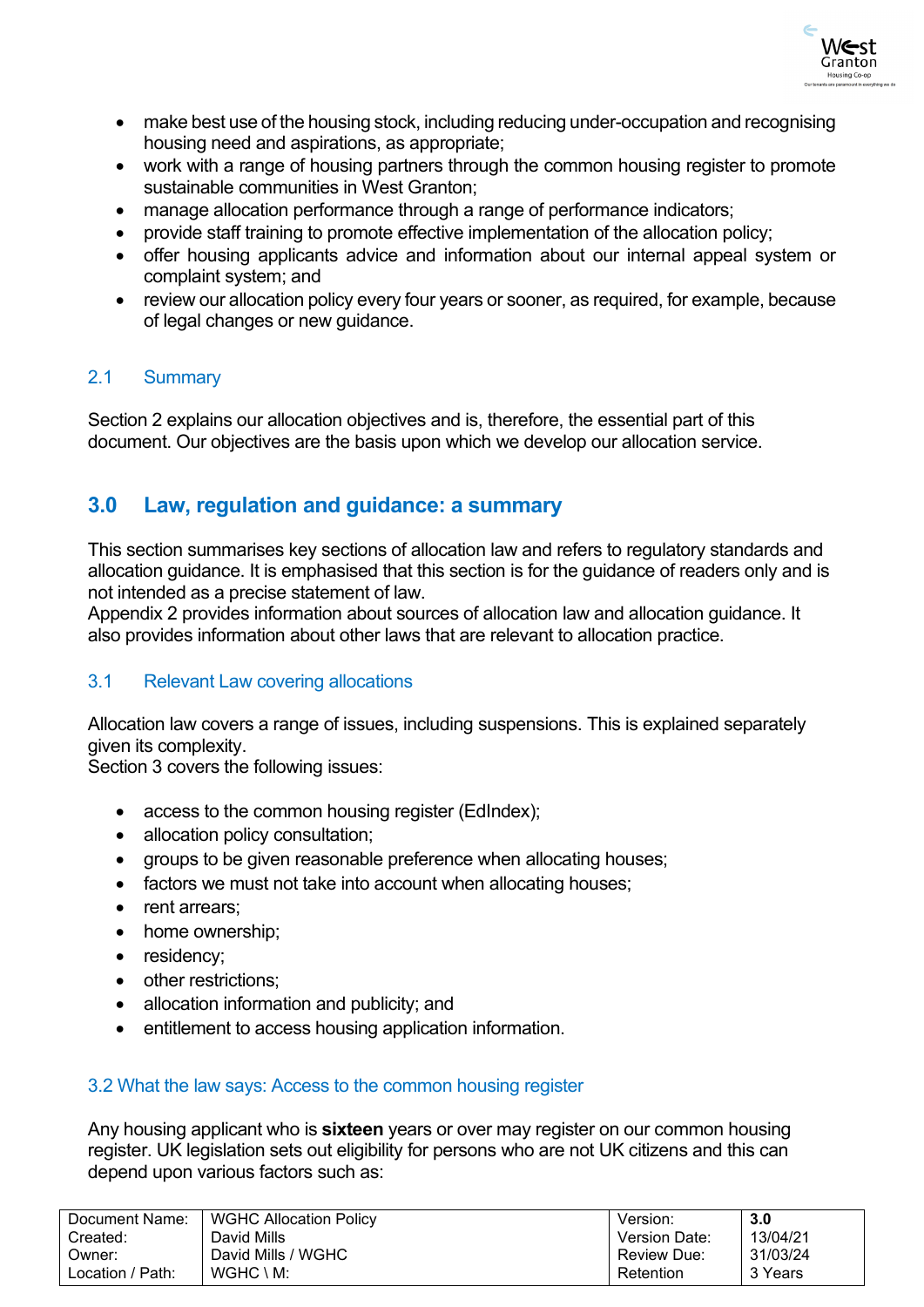

- Nationality (including that of family members);
- Economic activity of the applicant and that of family members;
- Immigration status and rules around asylum / immigration; and,
- Entitlement to public funds

All requests to register from persons who are not UK citizens will be assessed in accordance with current legislation and guidance.

The right to be admitted to the register differs from the right to be allocated a property. Therefore, being registered does not give applicants an automatic entitlement to receive offers of housing.

### <span id="page-6-0"></span>3.3 What the law says: Allocation policy consultation

As well as being required to make and publish an allocation policy, we have specific duties relating to consultation.

Before making material changes to this policy, we must consult with the following persons, as appropriate:

- housing applicants for our area;
- our tenants;
- any registered tenant organisations; and
- any other organisations / persons that we believe we should consult with.

We must also consult with housing applicants in our area and other organisations about:

- our priority groups when letting houses; and
- our policies on transfers and exchanges.

After the formal consultation is ended, we must prepare and publish a report. This report must cover specific matters, including the method of consultation and the issues we consulted on. In developing our consultation process, we take account of the accessibility requirements of persons with whom we consult.

For instance, we make reasonable adjustments when providing information to disabled applicants so that this information is linked, as appropriate, to their specific needs. This approach, it is noted in passing, promotes the Scottish Housing Regulatory Standard concerning equality and diversity.

**Note**: We may consider the following documents when revising our allocation policy:

- Edinburgh City Council housing strategy; and
- any other allocation guidance produced by the Scottish Government.

| Document Name:   | WGHC Allocation Policy | Version:             | 3.0      |
|------------------|------------------------|----------------------|----------|
| Created:         | David Mills            | <b>Version Date:</b> | 13/04/21 |
| Owner:           | David Mills / WGHC     | Review Due:          | 31/03/24 |
| Location / Path: | $WGHC \setminus M$ :   | Retention            | 3 Years  |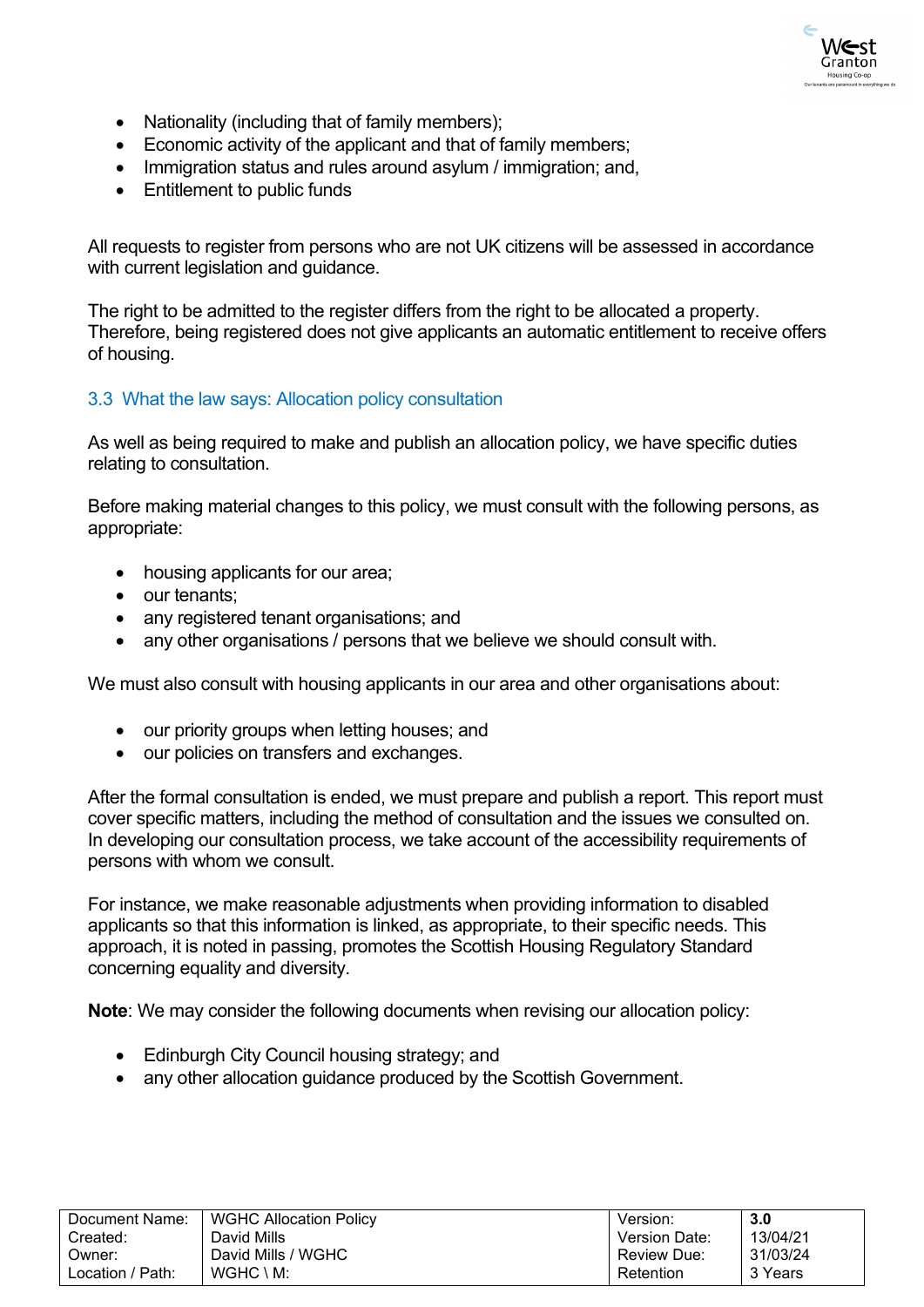

### <span id="page-7-0"></span>3.4 What the law says: Groups given reasonable preference when allocating houses

Allocation law does not identify specific groups that must be offered housing. But it specifies groups of applicants to whom we must give reasonable preference when allocating houses. This section explains what these groups are.

**Note**: The word "allocation" is itself jargon and includes house letting. The words "allocation" and "house letting" are both used in this policy.

When selecting tenants, we must give reasonable preference to three main groups as follows:

- homeless people and those threatened with homelessness with unmet needs (see note);
- people living in unsatisfactory housing conditions with unmet needs; and
- Scottish secure tenants who wish to move to other housing because their existing home is under-occupied.

**Note**: The legal term "unmet housing needs" means housing applicants whose needs cannot be met through other housing options.

### <span id="page-7-1"></span>3.5 What the law says: Factors we need **not** take into account when allocating houses

When allocating houses, we **don't** take any of the following issues into account:

- the amount of time that housing applicants have lived in our area;
- housing debt if this is/was not owed by a housing applicant,
- *for example: rent arrears owed by the housing applicant's husband or wife who was the previously named tenant;*
- non-housing debt, *for example, council tax*;
- the housing applicant's age except for housing that has been designed or specifically adapted for people of a certain age (or people who are to receive housing support services); and
- the housing applicant's income, including income of any other household member.

### <span id="page-7-2"></span>3.6 What the law says: Rent arrears

We cannot refuse an offer of housing in light of rent arrears if the arrears are **less than one month's rent value / cost**.

If rent arrears are more than one month's rent, WGHC are not required to make offers until the following arrangement is in place.

- an arrangement to repay the rent arrears is agreed;
- this arrangement is maintained for at least **three** months; and
- payments are continuing.

| Document Name:   | <b>WGHC Allocation Policy</b> | Version:      | 3.0      |
|------------------|-------------------------------|---------------|----------|
| Created:         | David Mills                   | Version Date: | 13/04/21 |
| Owner:           | David Mills / WGHC            | Review Due:   | 31/03/24 |
| Location / Path: | $WGHC \setminus M$ :          | Retention     | 3 Years  |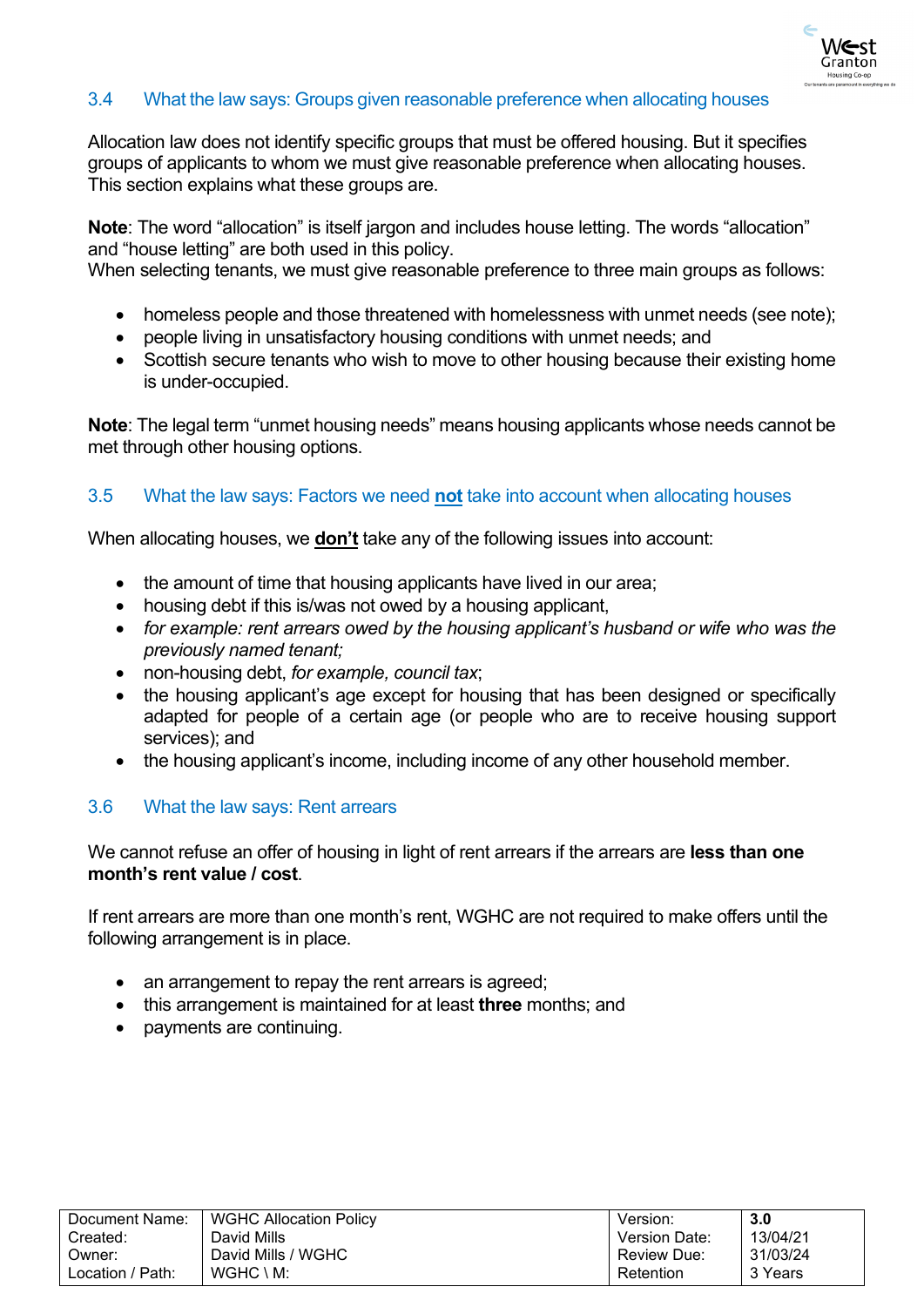

# <span id="page-8-0"></span>3.7 What the law says: Home ownership

We cannot take home ownership into account when selecting tenants if these conditions apply:

- the property is let but the owner cannot enter the property, for example, it is not safe because of structural repairs;
- it is probable that occupying the property will result in abuse from someone living there:
- it is probable that occupying the property will result in abuse from someone who previously lived with the applicant (whether in that property or elsewhere); and
- occupying the house could endanger the health of any occupants and the applicant cannot take any reasonable measures to prevent that danger.

**Note:** It is our policy to apply these conditions when they exist.

### <span id="page-8-1"></span>3.8 What the law says: Residency

The law prohibits taking any local residency factors of a housing applicant unless certain conditions apply. We have not listed the conditions as it is WGHC policy not to take residency into account.

### <span id="page-8-2"></span>3.9 What the law says: Other restrictions

Other factors that prohibit WGHC from taking into account are:

- that an application for housing is in force for a minimum period;
- that a housing applicant obtains a divorce or judicial separation order;
- that a housing applicant obtains a dissolution of a civil partnership, or a decree of separation of civil partners; and/or
- that applicants should no longer be living with someone else.

# <span id="page-8-3"></span>3.10 What the law says: Allocation information and publicity

We are required to make and publish an allocation policy. We will make our Allocations Policy available to the public (also published on our website). This is provided free of charge. We must describe how we prioritise our applicant groups. This is explained in Sections 4 and 5. If we alter our allocation policy, we must publish any alterations within six months of the changes.

### <span id="page-8-4"></span>3.11 What the law says: Entitlement to access information

Each housing applicant is entitled to access information or personal data that relates to them and their application. This will be free from any charges.

**Note**: An applicant may apply to access any of their personal information under the General Data Protection Regulation (GDPR) and the Data Protection Act 2018. We may refuse such requests only if permitted and/or required by law.

| Document Name:   | <b>WGHC Allocation Policy</b> | Version:      | 3.0      |
|------------------|-------------------------------|---------------|----------|
| Created:         | David Mills                   | Version Date: | 13/04/21 |
| Owner:           | David Mills / WGHC            | Review Due:   | 31/03/24 |
| Location / Path: | $WGHC \setminus M$ :          | Retention     | 3 Years  |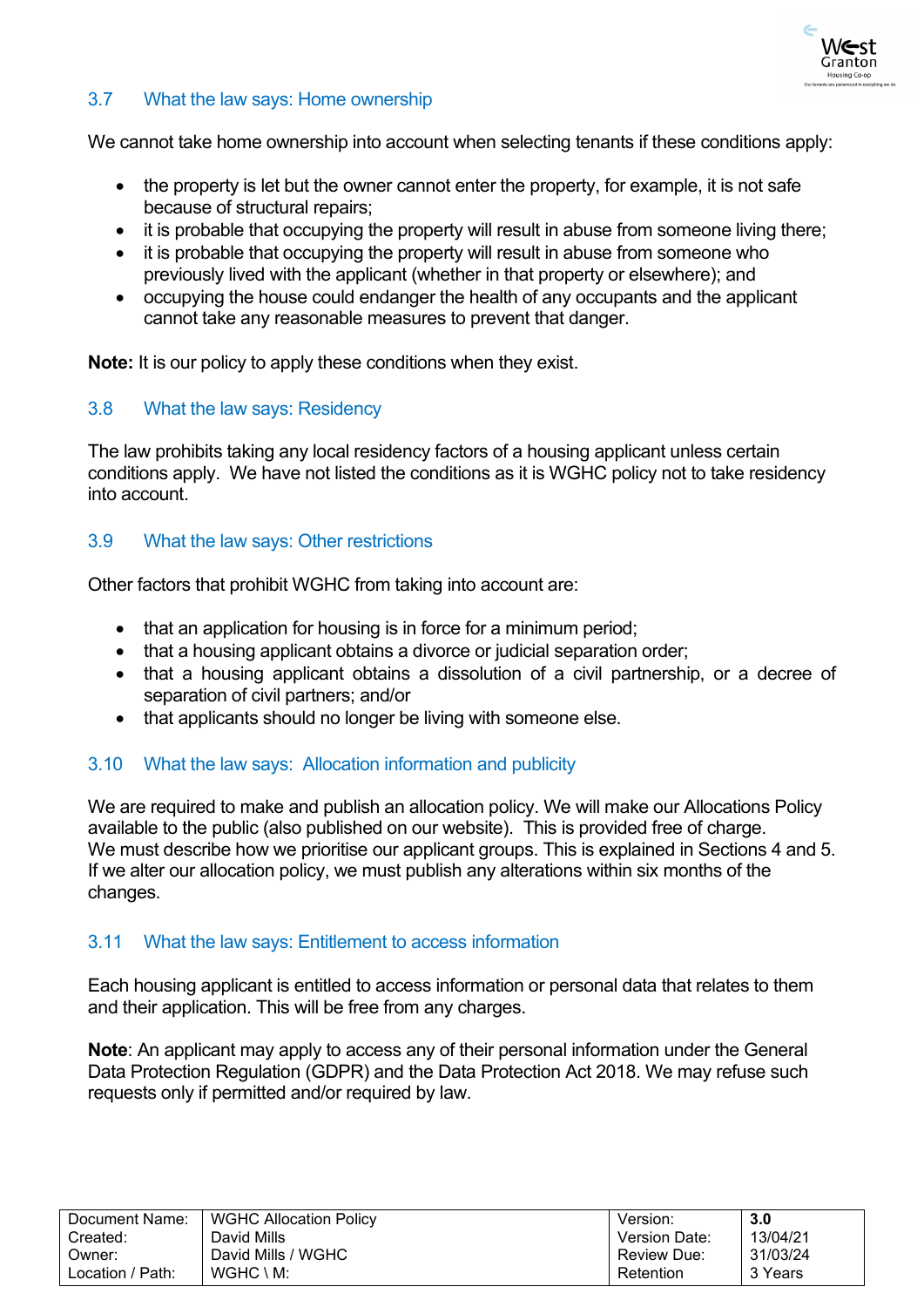

# <span id="page-9-0"></span>3.12 What the law says: Suspending offers of housing

This section explains, in plain language, the legal rules that apply to suspending offers to applicants at the point of application. Our own policy on internal transfer applicant suspensions is explained in Section 5.

### **Summary of statutory grounds (for information)**

In law, we may withhold offers of housing if an applicant, at the point of application:

- has acted in an antisocial manner;
- has been convicted of certain offences, for example, allowing the house to be used for immoral or illegal purposes such as dealing in unlawful drugs;
- has a court order granted against her/him ending their tenancy:
- has abandoned their home and the tenancy has been ended using abandonment procedures;
- a court order to repossess a property is in force due to the tenant's failure to maintain their house and common parts, as appropriate;
- has outstanding housing debts, for example, if rent arrears are more than one month but no suitable repayment arrangement is in place;
- has made a false statement, knowingly or recklessly, in an application to a housing list: and/or
- has refused one or more previous offers.

# <span id="page-9-1"></span>3.13 Regulatory standards

The Scottish Housing Regulator has published regulatory standards in the Scottish Social Housing Charter. These standards cover all housing services, including allocation of housing. These are summarised in Appendix 5.

### <span id="page-9-2"></span>3.14 Summary

Section 3 has described, in plain language, the main elements of allocation law. As allocation law is the basis for this policy, it is important to understand this law as this regulates the policy rules that are now explained below.

# <span id="page-9-3"></span>**4.0 Allocation: our system**

Section 4 explains our allocation system by reference to:

- Our own internal transfer group system;
- our housing groups;
- common housing register (EdIndex) and choice-based lettings:
- our suspension policy; and
- other relevant policies.

**Note**: Specific procedural rules of importance relating to this allocation policy are explained in Section 5.

| Document Name:   | <b>WGHC Allocation Policy</b> | Version:             | 3.0      |
|------------------|-------------------------------|----------------------|----------|
| Created:         | David Mills                   | <b>Version Date:</b> | 13/04/21 |
| Owner:           | David Mills / WGHC            | <b>Review Due:</b>   | 31/03/24 |
| Location / Path: | $WGHC \setminus M$ :          | Retention            | 3 Years  |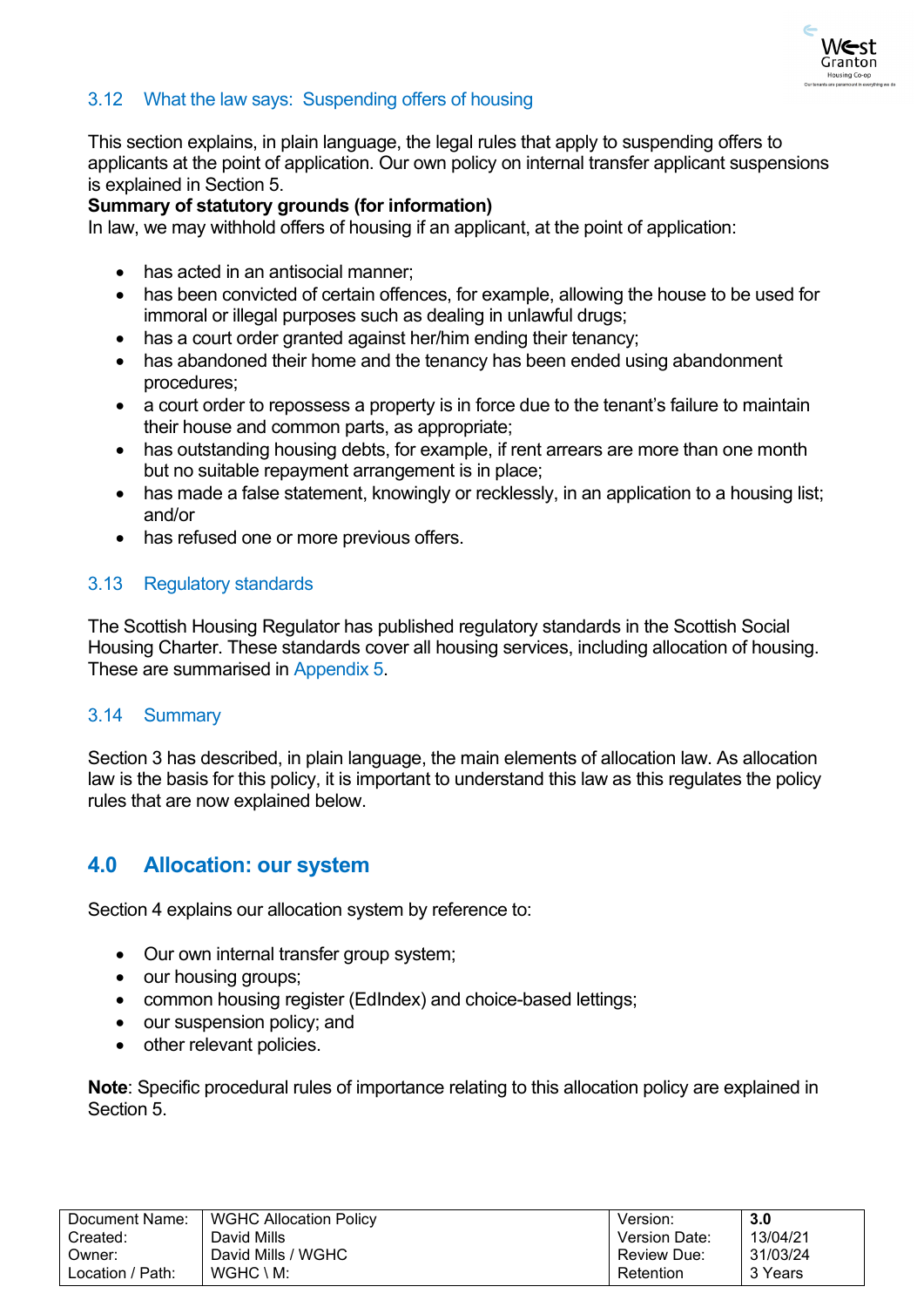

# <span id="page-10-0"></span>4.1 Our internal transfer Group system

We operate a group system of allocations. Priority within each group is determined by the banding awarded (based on housing need or aspiration).

Generally, WGHC will allocate empty properties in the following manner:

- Best use
- Level of priority taking into account any current medical priority and the impact of current housing on the health condition and how the health condition of the applicant will be improved as a result of the allocation of a property
- Date of priority
- Date of registration

These groups consist of housing applicants with a diverse range of housing needs, including the reasonable preference groups covered in law. Our policy also ensures that preferences of housing applicants are taken into account when making offers; and this approach helps to promote sustainable housing.

However, WGHC reserves the right to make management transfers or decisions in exceptional circumstances which do not follow the general rules of allocation. Such instances are detailed in Section 4.2 below

# <span id="page-10-1"></span>4.2 Our housing groups

Our groups are as follows:

- Edinburgh Council referrals;
- other agency referrals (partnerships with other housing providers and non-housing agencies);
- other lets:
- internal transfers (existing tenants); and
- Management Transfer Moves / Exceptional Decisions

Each group is now described briefly below with particular emphasis on how this approach promotes our policy objectives:

# <span id="page-10-2"></span>4.2.1 Edinburgh Council referrals

This group consists of referrals from Edinburgh City Council and covers people who are homeless or threatened with homelessness. We must accept such referrals unless a relevant exemption applies. These are known in law as section 5 referrals (see the Housing (Scotland) Act 2001).

**Note**: While we subscribe to the Edindex housing register, it is currently Edinburgh City Council policy **not** to make Section 5 referrals.

### <span id="page-10-3"></span>4.2.2 Other agency referrals (partnerships with other housing providers and non-housing agencies)

| Document Name:   | <b>WGHC Allocation Policy</b> | Version:             | 3.0      |
|------------------|-------------------------------|----------------------|----------|
| Created:         | David Mills                   | <b>Version Date:</b> | 13/04/21 |
| Owner:           | David Mills / WGHC            | <b>Review Due:</b>   | 31/03/24 |
| Location / Path: | $WGHC \setminus M$ :          | Retention            | 3 Years  |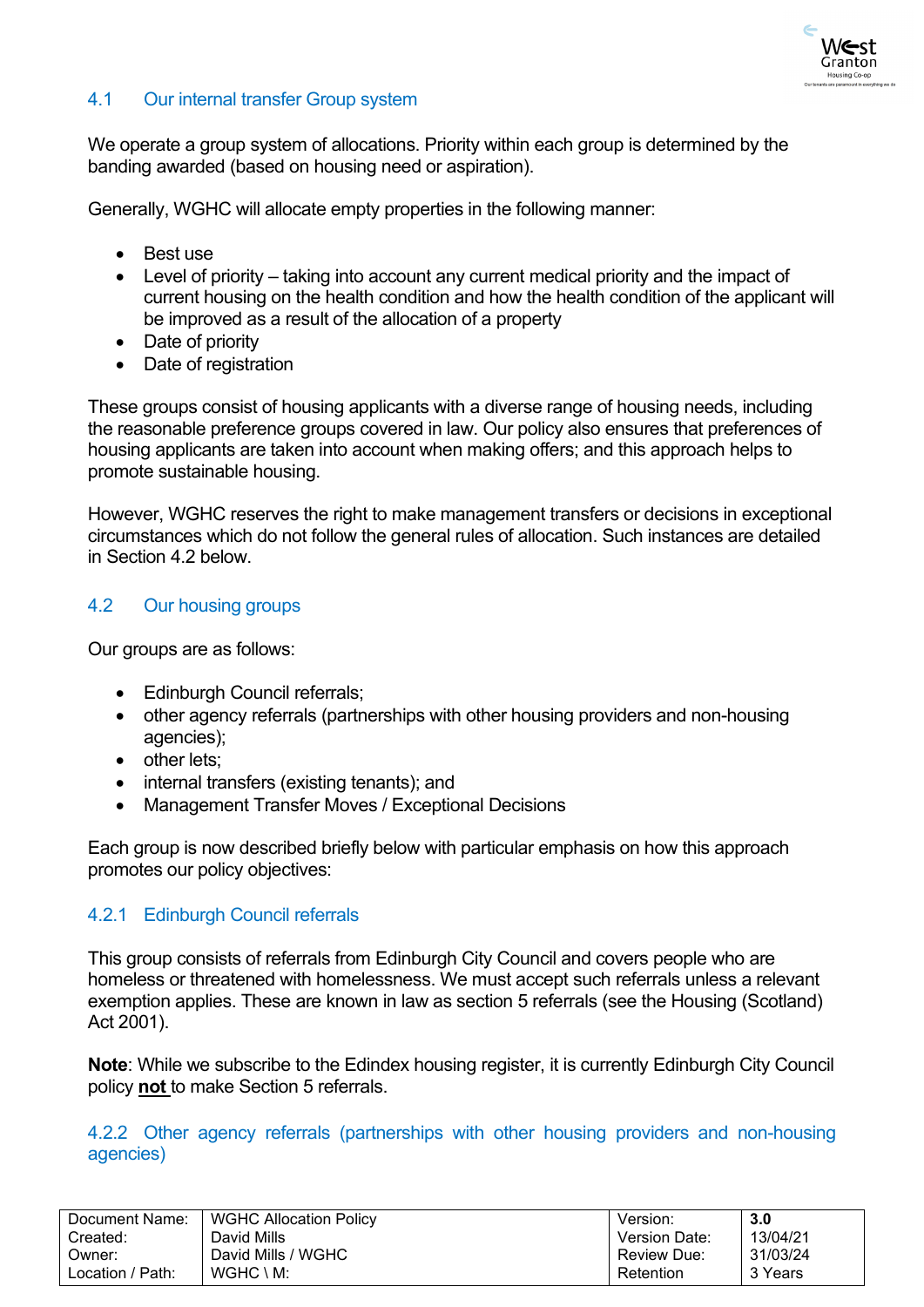

WGHC will consider referrals from other local authority departments or external agencies for applicants in housing need.

# <span id="page-11-0"></span>4.2.3 Other lets

WGHC will consider requests for housing from other sources. Examples of other lets might include:

- requests from qualifying occupiers living in a WGHC property,
- requests from applicants where exceptional circumstances apply which may include moving to care for family member.

In such cases there must be a significant need and a significant benefit must arise from the allocation. Such cases will be exceptional and will require the consent of the CEO. Allocations from the Other lets category will be subject to internal audit and review.

# <span id="page-11-1"></span>4.2.4 Internal transfers (existing tenants)

This group enables us to meet a diverse range of housing needs and aspirations for existing tenants of WGHC. For example, this includes tenants who might be living in unsatisfactory housing, with unmet housing needs and/or be in housing that is under-occupied. Finally, by promoting internal transfers, we are also making best use of our housing stock and releasing properties for letting to the other groups.

### <span id="page-11-2"></span>4.2.5 Management transfer moves (existing tenants) / Exceptional decisions

WGHC reserves the right to make management transfers or decisions in exceptional circumstances which do not follow the general rules of allocation. Such instances could include, but are not limited to:

- Succession where a person is entitled to a succession of tenancy but wishes to move from their current property. We will consider the request and may identify an alternative property for them
- Serious antisocial behaviour, harassment or domestic abuse we may prioritise any application where there is significant or imminent personal risk to the applicant or household member if they were to remain in the property
- When there is a serious medical need, WGHC may bypass other applicants who have been placed in a similar banding, irrespective and regardless of date of registration or banding being awarded.

# <span id="page-11-3"></span>4.3 Edindex common housing register and choice-based lettings

Housing applicants can apply for our housing through the 'Edindex' common housing register and must have a registered application to do so. Under choice based allocations, housing applicants are categorised as follows:

| Document Name:   | <b>WGHC Allocation Policy</b> | Version:             | 3.0      |
|------------------|-------------------------------|----------------------|----------|
| Created:         | David Mills                   | <b>Version Date:</b> | 13/04/21 |
| Owner:           | David Mills / WGHC            | <b>Review Due:</b>   | 31/03/24 |
| Location / Path: | $WGHC \setminus M$ :          | Retention            | 3 Years  |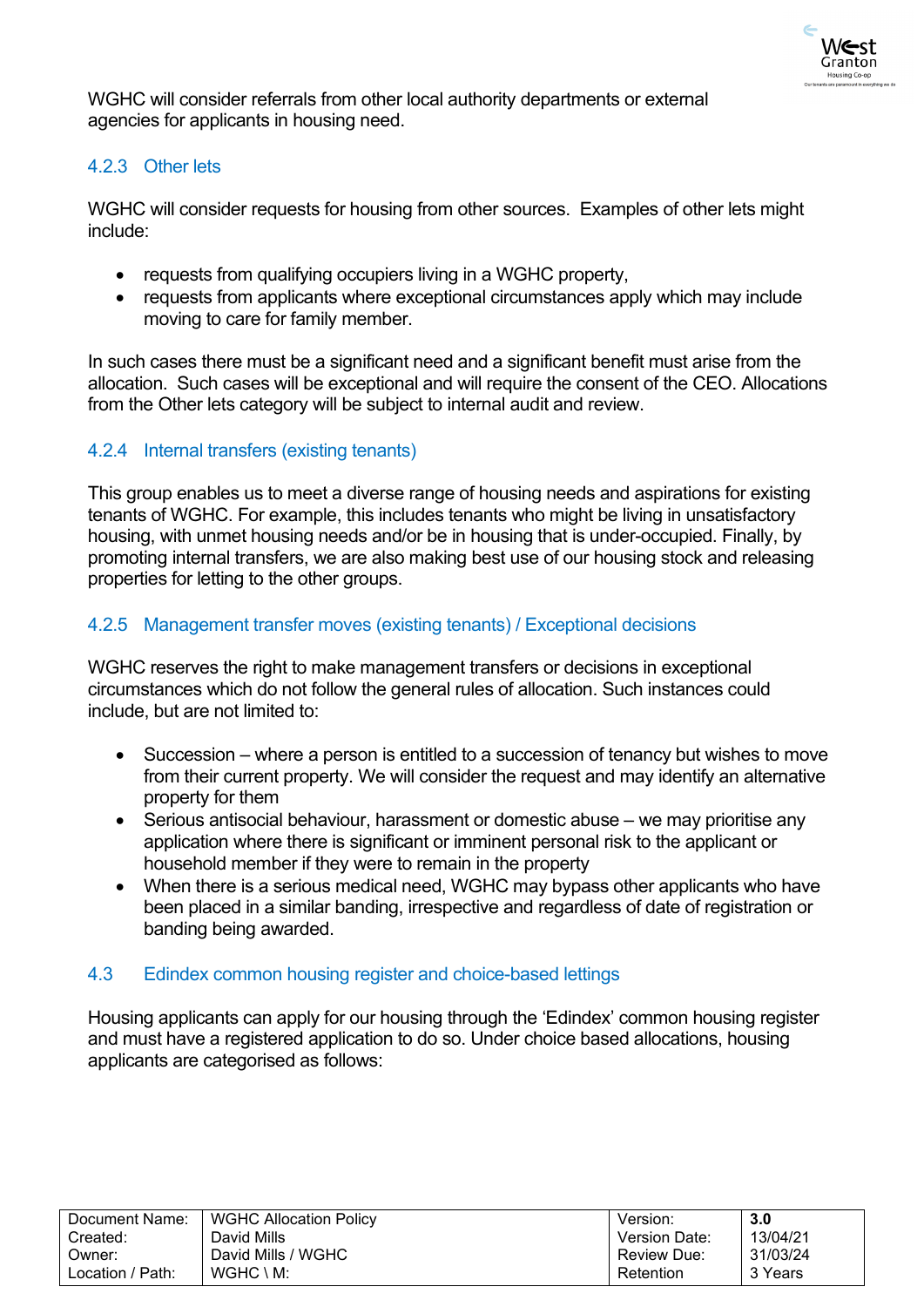

### <span id="page-12-0"></span>4.3.1 Starters are homes for people who are:

- Homeless
- Staying with a friend or relative
- Staying in a hostel
- Staying in supported accommodation
- Renting a house or flat from a private landlord

The waiting time for Starters is worked out from the date the application form is registered. This means a **Starter** registered for one year has 365 waiting days. They will get a further day for every day they are registered.

### <span id="page-12-1"></span>4.3.2 Movers are homes for people who are:

- A Council tenant
- A Housing Association or Housing Co-operative tenant
- A joint tenant with the Council, Housing Association or Housing Co-operative
- A tenant of tied accommodation that is provided by an employer
- An owner occupier of a home (you may have a mortgage)

The waiting time for **Movers** is worked out from the date moved into your current home. For example, if you have been in your current home for 10 years, you will have 3,650 waiting days. You will build up a further day for every day you stay in your current home.

Priority awards are assessed as follows:

### <span id="page-12-2"></span>4.3.3 Urgent Gold Priority

Applicants who are currently in hospital and cannot go back to the home they lived in before as it no longer meets their needs.

### <span id="page-12-3"></span>4.3.4 Gold Priority

Applicants whose current home no longer meets their mobility needs and it cannot be adapted. Gold priority is generally only given to people who have been assessed as requiring a ground floor home.

### <span id="page-12-4"></span>4.3.5 Silver Priority – Homelessness

Applicants who have been assessed by the Council as statutorily homeless.

### <span id="page-12-5"></span>4.3.6 Silver Priority – Overcrowding

Applicants who need to move due to the following circumstances:

- you need 2 or more extra bedrooms for the size of your household, or,
- You only have one bedroom and live with one or more children under the age of 16

**Note:** Each of the 'EdIndex' partner landlords operate their own allocation policy, therefore their bedroom sharing guidelines may be different from that published by WGHC.

| Document Name:   | <b>WGHC Allocation Policy</b> | Version:           | 3.0      |
|------------------|-------------------------------|--------------------|----------|
| Created:         | David Mills                   | Version Date:      | 13/04/21 |
| Owner:           | David Mills / WGHC            | <b>Review Due:</b> | 31/03/24 |
| Location / Path: | $WGHC \setminus M$ :          | Retention          | 3 Years  |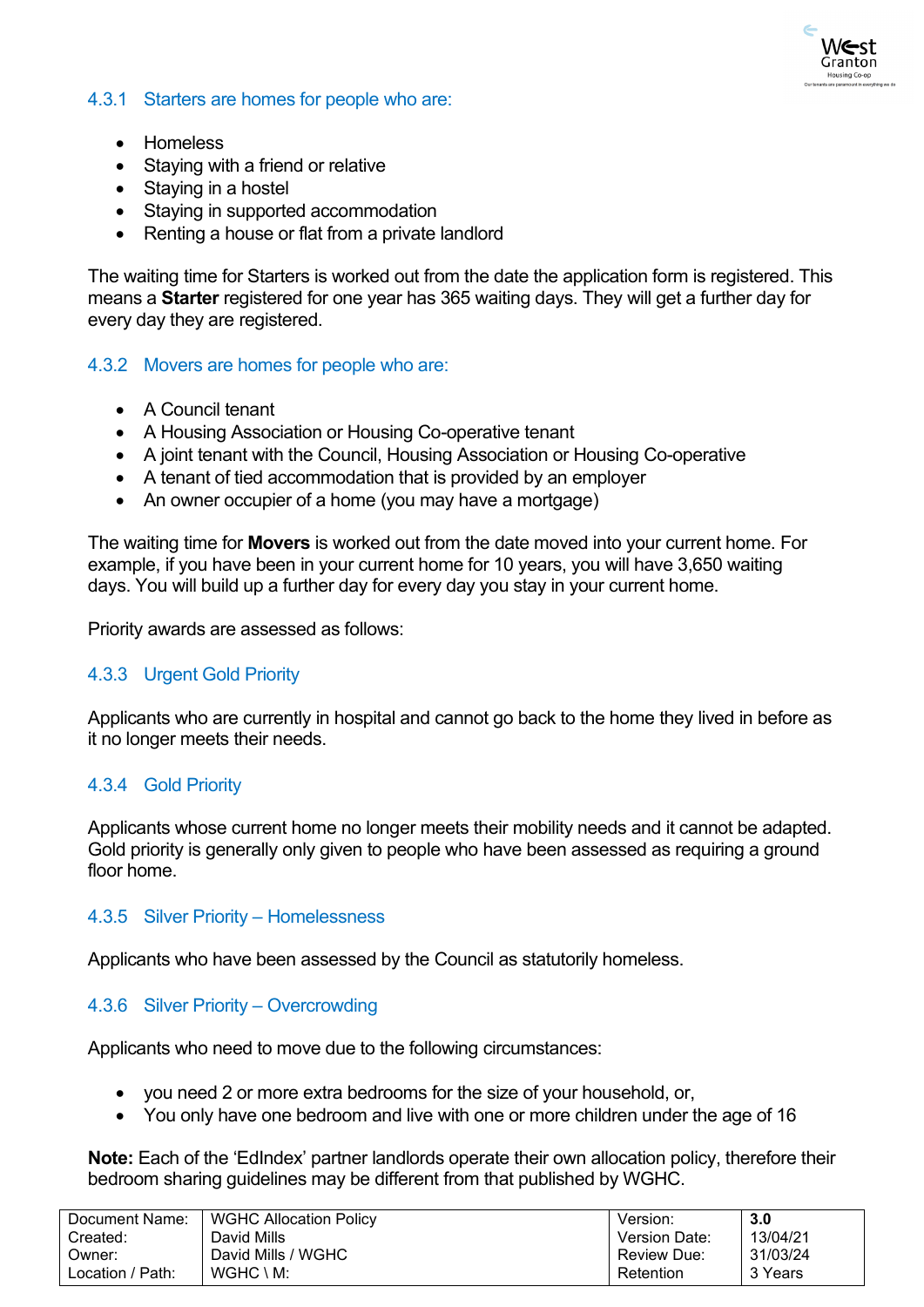

Your household circumstances will be fully checked by a housing officer before any offer of housing is made.

### <span id="page-13-0"></span>4.3.7 Silver Priority – Under occupancy

Applicants who currently live in a Council or Housing Association home with 3 or more bedrooms, no longer need all of them and would like to downsize. Housing applicants can then bid for advertised properties based on other factors such as types of houses available and so on. This is important as some properties are available for letting only to specific applicants such as sheltered housing for people over a certain age.

### <span id="page-13-1"></span>4.4 How to Bid

Once registered, you will be sent your 'Edindex' reference number. When you log on using your Edindex reference number you will be able to see all available homes.

You can bid for up to 3 homes each week. You must bid by the closing date for your bid to count. You will be contacted by the landlord after the closing date if your bid has been successful. You should carry on bidding until you have been made an offer of housing. Bid online at [www.keytochoice.co.uk](https://keytochoice.edinburgh.gov.uk/pls/hrblive_selfserv/f?p=12009:200) or phone 0131 529 5080.

Homes are advertised weekly online from 3.30pm on a Friday until the next Friday at 3pm. We provide housing applicants wanting to seek housing through this route with comprehensive information on our website about the Edindex scheme.

# <span id="page-13-2"></span>4.5 Our suspension policy

Our suspension policy covers two main issues: suspension of offers to our tenants seeking a transfer and to housing applicants registered with Edindex.

# <span id="page-13-3"></span>4.5.1 Suspended Offers to transfer applicants

Only a senior staff member can decide if offers to an applicant can be suspended. Each case is assessed on merit and the applicant is notified of our decision, including the reason for the suspension in writing. An applicant has the right to appeal this decision.

If an applicant is suspended from receiving offers, she/he must be advised in writing that the suspension will be for a maximum period of six months.

After the suspension period has ended, the case will be reviewed. This may result in a further suspension period being applied. The applicant must be informed in writing the outcome of the review. We record all suspensions, including reasons, and report on this to our committee for monitoring and review purposes.

| Document Name:   | <b>WGHC Allocation Policy</b> | Version:             | 3.0      |
|------------------|-------------------------------|----------------------|----------|
| Created:         | David Mills                   | <b>Version Date:</b> | 13/04/21 |
| Owner:           | David Mills / WGHC            | <b>Review Due:</b>   | 31/03/24 |
| Location / Path: | $WGHC \setminus M$ :          | Retention            | 3 Years  |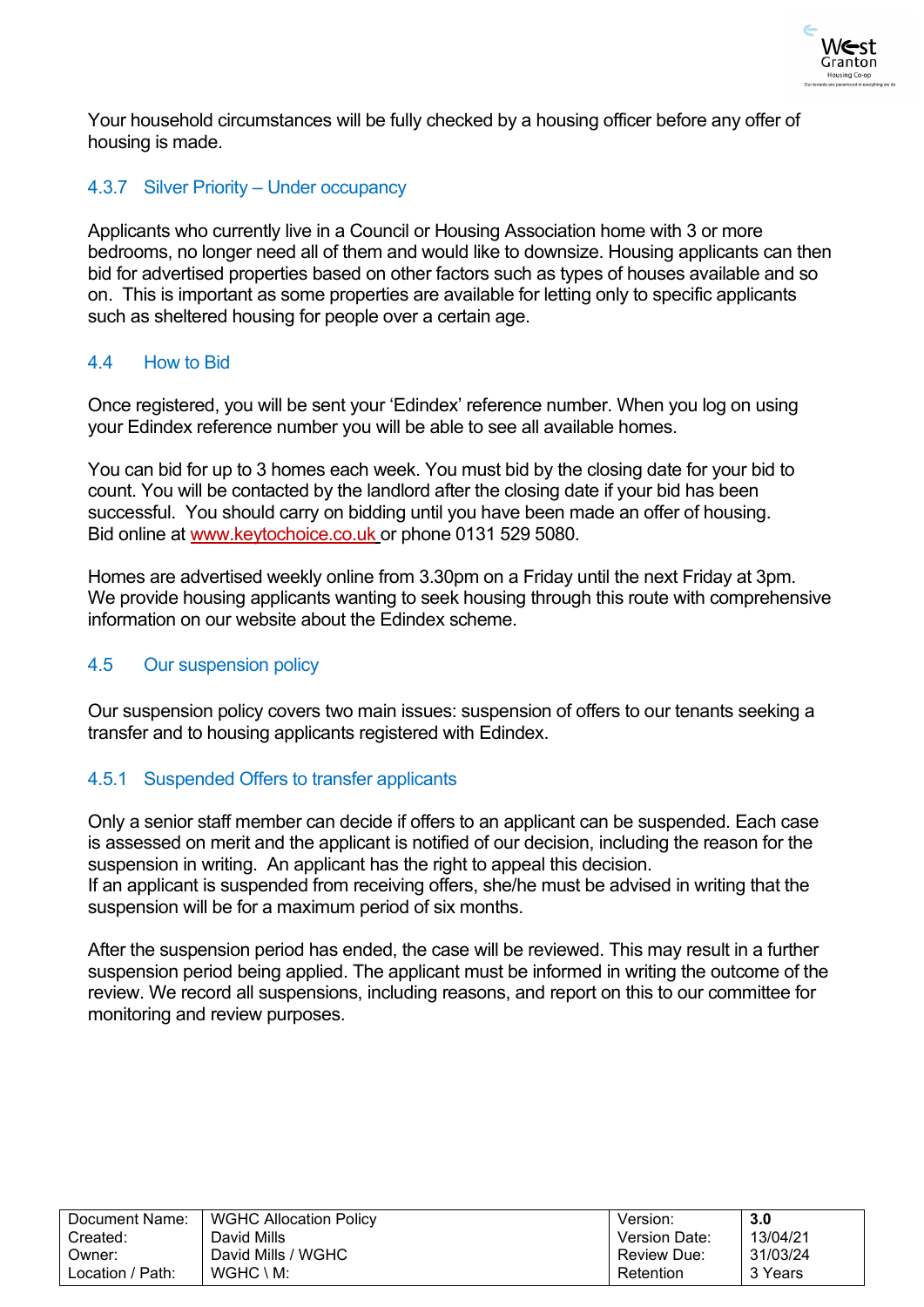

# <span id="page-14-0"></span>4.5.2 Applicants and breaches of tenancy

There are five instances in which we may suspend an internal transfer applicant from receiving offers of housing:

1) rent arrears

An applicant may be suspended from receiving housing offers if they have rent arrears which amounts to more than one month's rent and have not had a repayment agreement in place for at least three months; or have failed to adhere to a repayment agreement which has been in place three months or longer. In making this decision, we may also take into account personal circumstances and the extent of the housing need of the applicant.

2) a history of antisocial behaviour

An applicant may be suspended from receiving housing offers if they have a history of antisocial behaviour. In deciding whether a suspension is appropriate, WGHC will take into account the following:

- the extent to which the behaviour is because of acts by people other than the tenant;
- the nature, frequency and length of the behaviour;
- the effect the behaviour is having on other people:
- any other action taken by the landlord to address the behaviour; and
- the extent to which the tenant has engaged to try and improve or resolve the behaviour.
- 3) not taken reasonable care of their house

An applicant may be suspended from receiving offers of housing if they have not:

- taken reasonable care of their existing house or common parts;
- or have caused damage to the house or common parts;
- or they have carried out alterations without consent;
- or they are otherwise in breach of their tenancy agreement.
- 4) applicants who have refused offers

If two reasonable offers of housing have been refused, we may suspend an applicant from receiving any further offers. We may do this until we have held an interview with them to review their preferences and housing options.

5) applicants who delay in responding

We will withdraw an offer of rehousing if an applicant fails to respond to an offer and WGHC considers the delay unreasonable. This includes applicants who are unable to provide supporting information as requested by WGHC at the pre-offer / verification stage within a reasonable timescale. In such cases, we will notify the applicant in writing that their offer of housing has been withdrawn and we will proceed to make an offer of housing to the next suitable applicant.

| Document Name:   | <b>WGHC Allocation Policy</b> | Version:             | 3.0      |
|------------------|-------------------------------|----------------------|----------|
| Created:         | David Mills                   | <b>Version Date:</b> | 13/04/21 |
| Owner:           | David Mills / WGHC            | Review Due:          | 31/03/24 |
| Location / Path: | $WGHC \setminus M$ :          | Retention            | 3 Years  |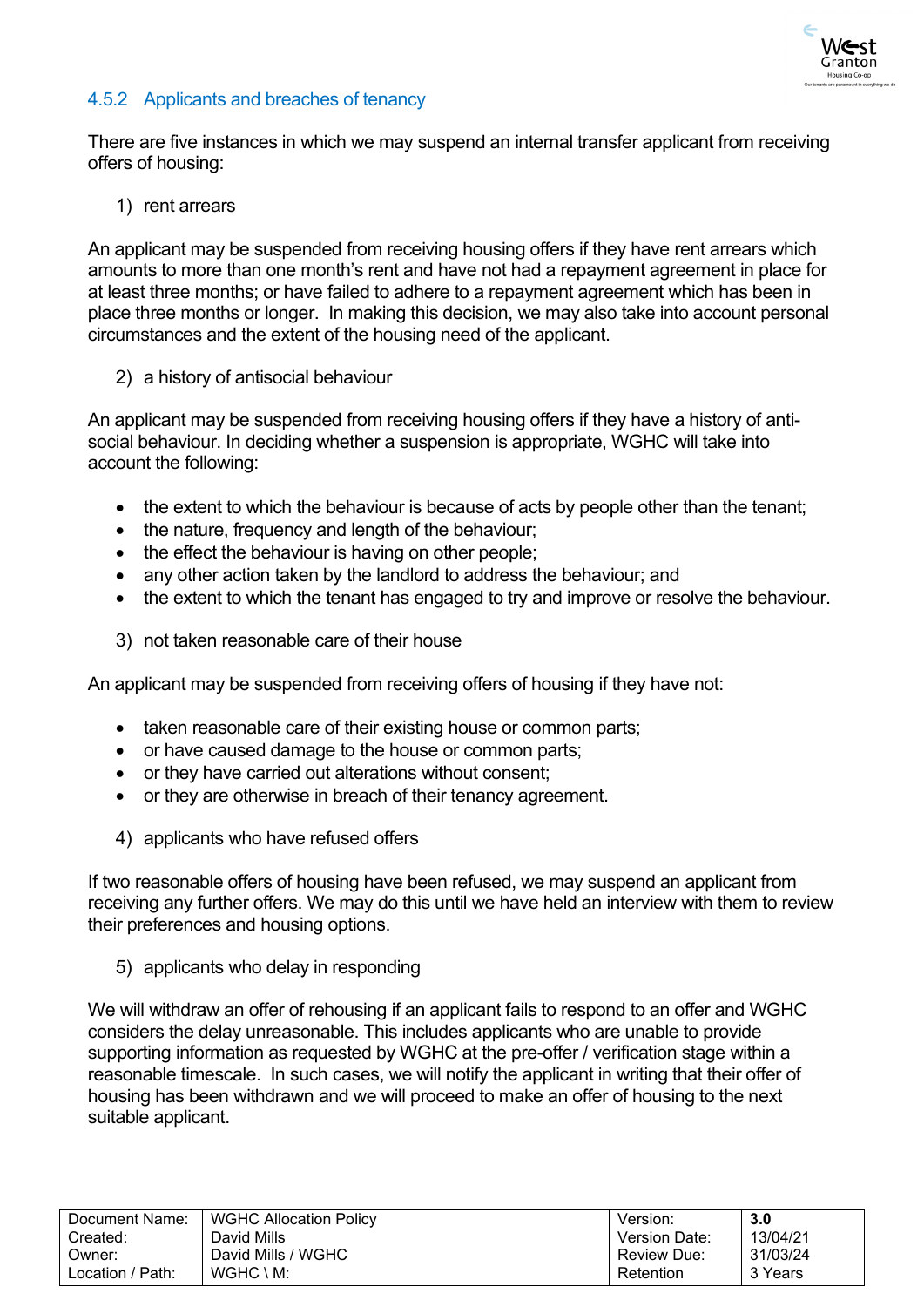

# <span id="page-15-0"></span>4.5.3 Suspension of Edindex applicants

This suspension process is managed by Edindex. Requests to suspend an applicant will be sent to the Edindex/Choice Panel Co-ordinator. The decision to suspend an applicant from receiving offers will be made by an officer panel in accordance with Edindex policy framework to support the decision making process. Edindex will take responsibility for advising the applicant and monitoring the case.

### <span id="page-15-1"></span>4.6 Withdrawing, bypassing or not proceeding with the application process

WGHC may take the decision to bypass or not proceed with an applicant or withdraw an offer of housing at any point from receipt of application and prior to a tenancy agreement being signed.

In the case of false information given in an application, this can also be grounds for WGHC seeking to end a tenancy should it come to light at a later date. Other than in the case of refusal of membership, WGHC may refuse to allocate if any of these grounds apply but will consider each case on its merits:

- if we are satisfied that the applicant has knowingly given false information or knowingly withheld relevant information.
- if we are satisfied that the applicant or a member of their household or someone acting for them:
	- o has verbally or physically abused or intimidated staff or committee members;
	- o has bribed or attempted to bribe or otherwise sought to obtain favour from staff or committee members;
	- o has a history of antisocial behaviour which we are satisfied is likely to recur and cause nuisance to our tenants or within our area of operations.
- if the applicant has rent arrears from a current or previous tenancy of more than one month and has not made or is not abiding by an agreement to clear the debt.
- if we are satisfied that the applicant has been in breach of the tenancy agreement in relation to a current or previous tenancy on the grounds of antisocial behaviour and has received a written warning, a Notice of Proceedings for Recovery of Possession, an eviction order or an Anti-social behaviour order.
- if a WGHC internal transfer applicant fails to bring the tenancy to a lettable standard at the conclusion of the tenancy. Alternatively WGHC may decide to recharge the tenant for any expense incurred by WGHC in bringing that property up to a lettable standard.
- if we are satisfied that the applicant has unreasonably refused an offer of housing.
- if an application for membership of the Co-operative has been refused.
- Where the applicant owns a property unless:
- It is unsafe for them to occupy the property (i.e. a threat of abuse or it is structurally unsafe) OR it does not meet their needs (i.e. if they have a disability and can't access facilities)
- if we are satisfied that it is reasonable to do so on some other grounds.

The decision and the grounds to refuse, withdraw an offer, bypass or no longer proceed with an application will be agreed between the Housing Officer or Manager and the Chief Executive Officer (CEO). The CEO will sign off this decision.

| Document Name:   | <b>WGHC Allocation Policy</b> | Version.           | 3.0      |
|------------------|-------------------------------|--------------------|----------|
| Created:         | David Mills                   | Version Date:      | 13/04/21 |
| Owner:           | David Mills / WGHC            | <b>Review Due:</b> | 31/03/24 |
| Location / Path: | $WGHC \setminus M$ :          | Retention          | 3 Years  |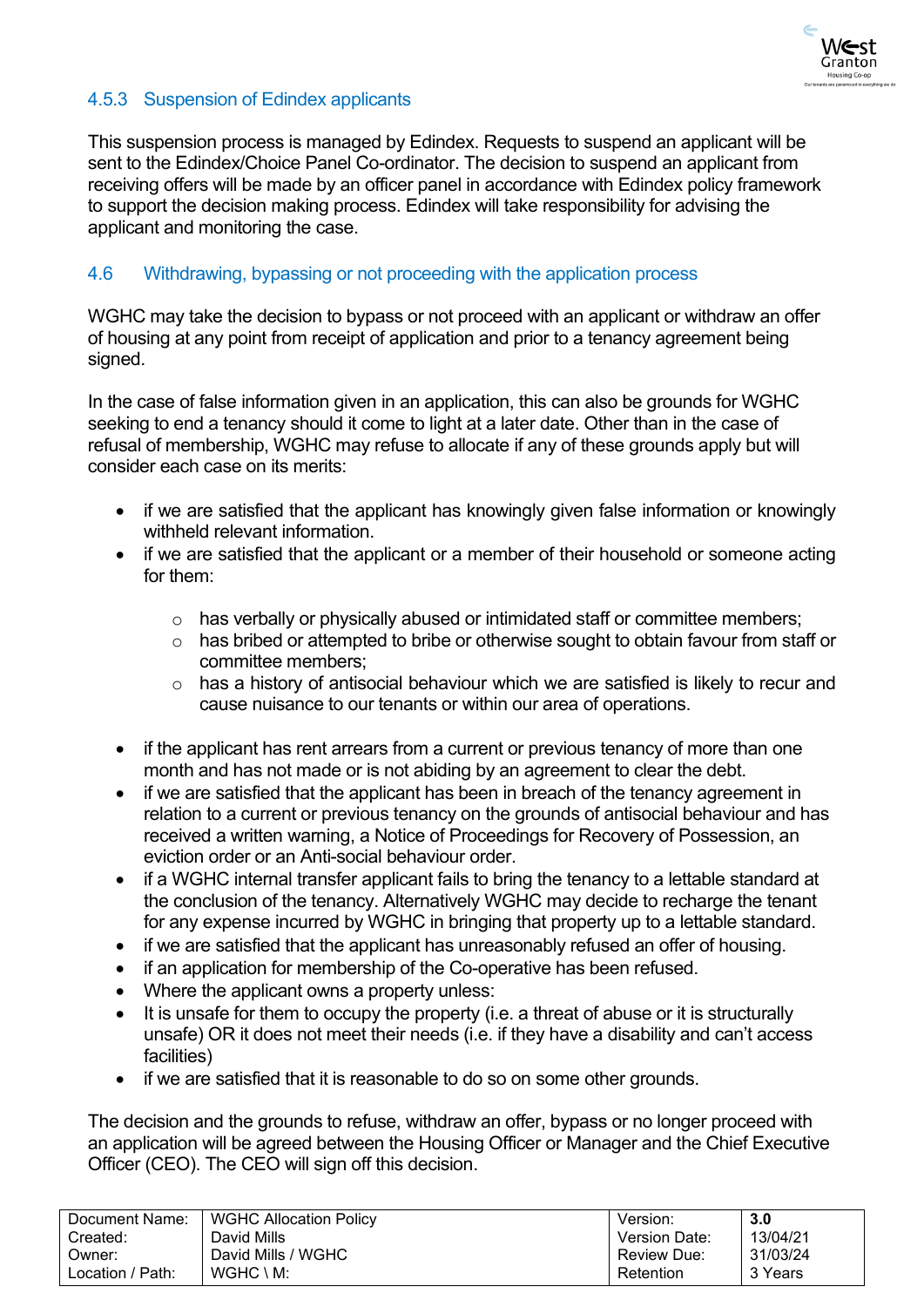

The applicant will be informed in writing of the decision by the Housing Manager and invited to submit an appeal as a matter of course. The applicant may appeal if they disagree with the decision. In the case of rent arrears or breach of tenancy agreement, if the issues are resolved a future application may be considered. WGHC will keep a list of all those applicants who have been refused housing and the reason(s) for any refusal.

# <span id="page-16-0"></span>4.7 Other relevant policies

Other housing law is relevant to allocation policy such as mutual exchanges and the rights of Scottish secure tenancies. The latter are also referenced in our tenancy management policy.

Scottish secure tenants have a right to apply to exchange their homes with other Scottish secure tenants. We must make a decision within one month and provide reasons if we refuse such applications. We will generally refuse all mutual exchange applications in the first instance then invite applicants to provide further information to us through, or by the means of, an assessment with a staff member. Only once the application for a mutual exchange has been confirmed to proceed will we invite the applicant to apply for WGHC membership.

All applicants must either already be a WGHC member or have applied and been approved for membership with WGHC prior to any approval for the exchange being given. In the event of a refusal, tenants can apply to the sheriff court. The sheriff will decide if our decision was reasonable. If membership is refused the applicant may appeal to the Committee of Management in the first instance and if unsuccessful may raise an action in any court with competent jurisdiction.

### <span id="page-16-1"></span>4.8 Summary

Our allocation system is based on groups that reflect a wide range of housing needs. These needs include coverage of the reasonable preference groups covered in law, as well as preference-based needs.

The allocation system promotes our policy objectives in various ways such as meeting law, addressing social inclusion and making best use of our housing stock. Section 5 now explains key aspects of our allocation procedures.

# <span id="page-16-2"></span>**5.0 Allocation procedures and Rules**

Section 5 explains some key elements that are central to allocation practice. These are as follows:

- housing need:
- admission to our internal transfer list;
- prioritisation of transfer applications;
- other groups;
- verification of application details (pre-offer stage);
- allocation stage; and
- other specific rules.

| Document Name:   | <b>WGHC Allocation Policy</b> | Version:             | 3.0      |
|------------------|-------------------------------|----------------------|----------|
| Created:         | David Mills                   | <b>Version Date:</b> | 13/04/21 |
| Owner:           | David Mills / WGHC            | Review Due:          | 31/03/24 |
| Location / Path: | $WGHC \setminus M$ :          | Retention            | 3 Years  |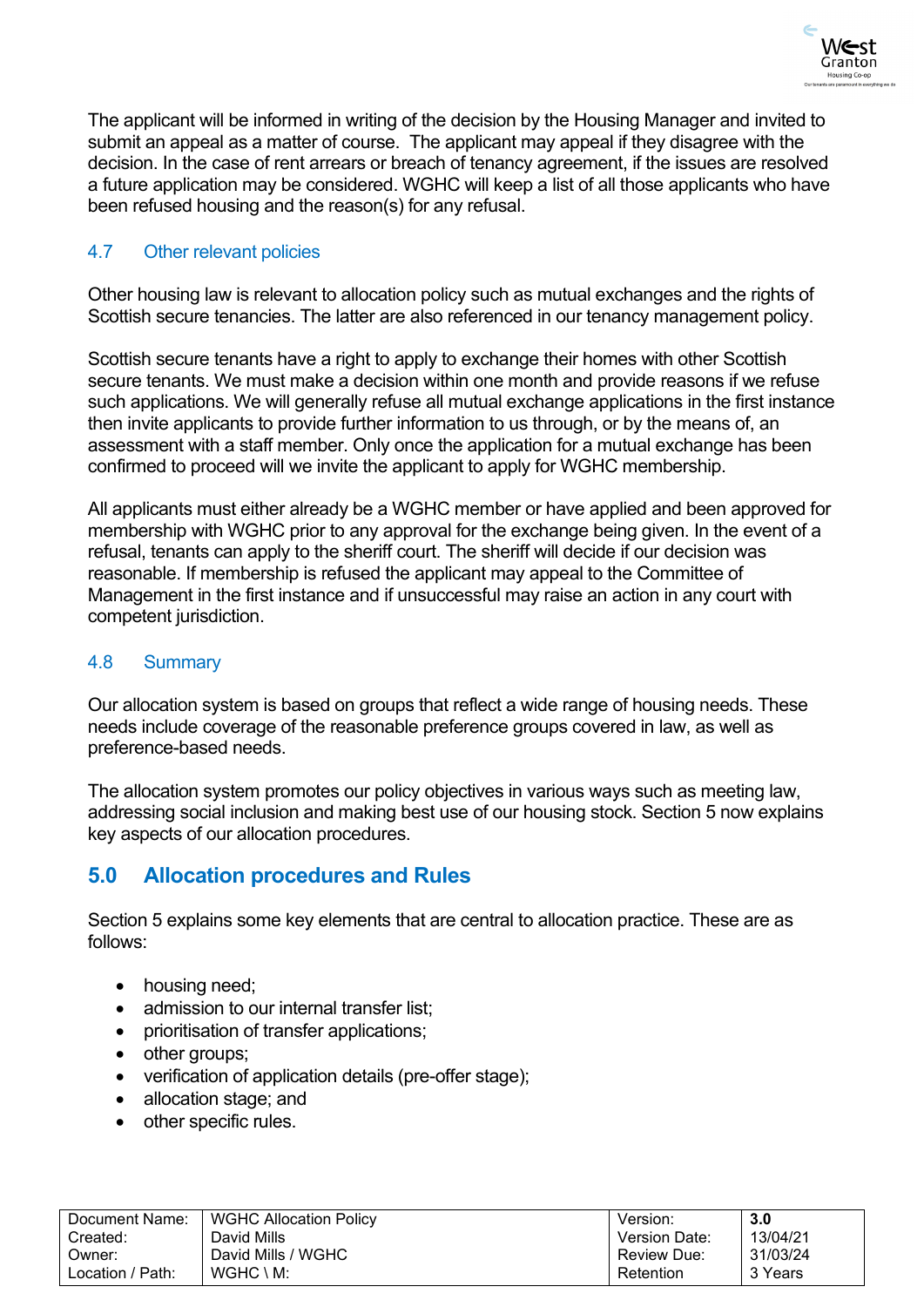

# <span id="page-17-0"></span>5.1 Housing need

Housing need is a complex term that can be understood by reference to various standards.

For example, housing law specifies various forms of housing need by defining these in law. This applies to homelessness, threatened with homelessness, overcrowding and housing that is below the tolerable standard.

Housing need covers social and environmental standards, too, and an applicant can be in need due to social exclusion and isolation even if their home is in good condition. This type of housing need is often reflected in the aspirations or preferences of housing applicants. In assessing applications onto our internal transfer list, therefore, we use a variety of housing needs to ensure comprehensive assessment.

### <span id="page-17-1"></span>5.2 Admission to our internal transfer list

All transfer applications from tenants aged sixteen or over will be accepted on to our waiting list after they have completed a transfer application form. On receipt of applications we place applicants directly onto our waiting list. Applications are then assessed as soon as possible thereafter and awarded a banding dependent on the level of housing need or aspiration. Before making offers, however, we check application details and gather supporting evidence, as appropriate (see below).

Once we have assessed your housing need, we will provide you with the following information:

- Registration date added to our list
- Registration number
- 'Banding' and reason
- Invite you to contact us if you would like housing options advice

We allow applicants to state their preferences regarding property type or street. This ensures that we can reduce the number of refused offers thus promoting our policy objective in this respect.

Where applicants state their preference and an empty property becomes available in an area or street they do not wish to be re-housed, we will bypass their application regardless of their priority or date of registration.

We can provide applicants with housing options advice upon request or if needed. We will carry out an annual review with all internal applicants providing them with the opportunity to update us of any such preferences.

We prioritise applications using our Internal Transfer Priority Banding System. This is explained in section 5.3 that follows.

### <span id="page-17-2"></span>5.3 Prioritisation of transfer applications

We prioritise transfer applications into four bands or groups, namely Band A, B, C and D. This section explains when an application is place into one of the four Bands.

| Document Name:   | <b>WGHC Allocation Policy</b> | Version.             | 3.0      |
|------------------|-------------------------------|----------------------|----------|
| Created:         | David Mills                   | <b>Version Date:</b> | 13/04/21 |
| Owner:           | David Mills / WGHC            | <b>Review Due:</b>   | 31/03/24 |
| Location / Path: | $WGHC \setminus M$ :          | Retention            | 3 Years  |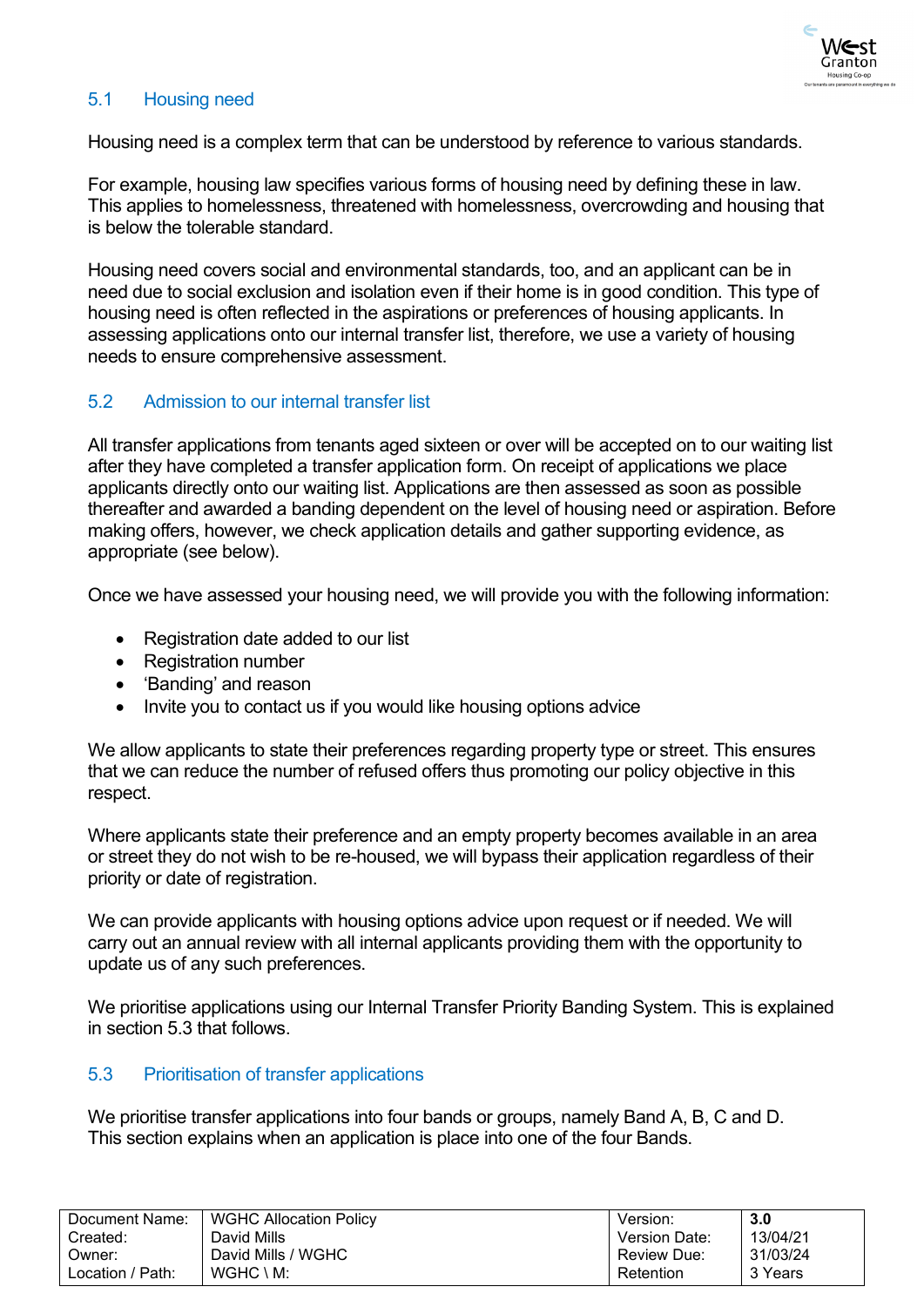

# **Band A:**

- Where evidence from Police Scotland or Social Work supports a very urgent move
- **Medical Priority A** Where the applicant or household member has an emergency need to move and has a serious health condition which is seriously adversely affected by current housing
- Where a tenant needs to be discharged from hospital but cannot return to their current home because it is unsuitable for their needs.
- Where a tenant requires an adapted property to meet their needs and their current home cannot be adapted.
- Where the tenant lacks two or more bedrooms
- Where the tenant under-occupies by two or more bedrooms.

# **Band B:**

- **Medical Priority B** Where the applicant or household member has an urgent need to move and current housing are having a major adverse effect on the medical condition
- Where the tenant is releasing an adapted property in high demand.
- Where the tenant lacks one bedroom.
- Where the tenant under-occupies by one bedroom.

# **Band C:**

- **Medical Priority C** Where the applicant or household member has a need to move because the current housing are having an adverse effect on the medical condition
- Where the tenant has a child who is eleven years or under and lives in a flat above the ground floor level.

# **Band D:**

- Where the tenant has no identifiable housing need and is in a suitable property for their needs but aspires to live in a different part of the estate or a different property type
- **No Medical Priority** Where the medical condition will not be improved by moving or where WGHC cannot provide the type of housing that may improve the health condition.

### **Notes**

An applicant must notify us of any changes in their housing need. They will have their application re-assessed and placed into an appropriate Band (*which could go* up *or* down).

Where an applicant/tenant's priority covers more than one of the bullet points in each banding, the Housing Officer / Manager assessing the application must decide which **ONE** criteria is being applied and award on that ground.

Medical Priority – Medical Priority is not awarded because the applicant has a health condition. Priority will only be considered when there is a clear, adverse and demonstrable link between the current housing and the health of applicant or household member. In many cases, rehousing may not alleviate the medical condition. It is the effect that a type of property may have on the applicant, not the severity of the medical condition that WGHC will take into consideration. Relatively mild, intermittent or temporary conditions are unlikely to receive any priority.

| Document Name:   | <b>WGHC Allocation Policy</b> | Version:           | 3.0      |
|------------------|-------------------------------|--------------------|----------|
| Created:         | David Mills                   | Version Date:      | 13/04/21 |
| Owner:           | David Mills / WGHC            | <b>Review Due:</b> | 31/03/24 |
| Location / Path: | $WGHC \setminus M$ :          | Retention          | 3 Years  |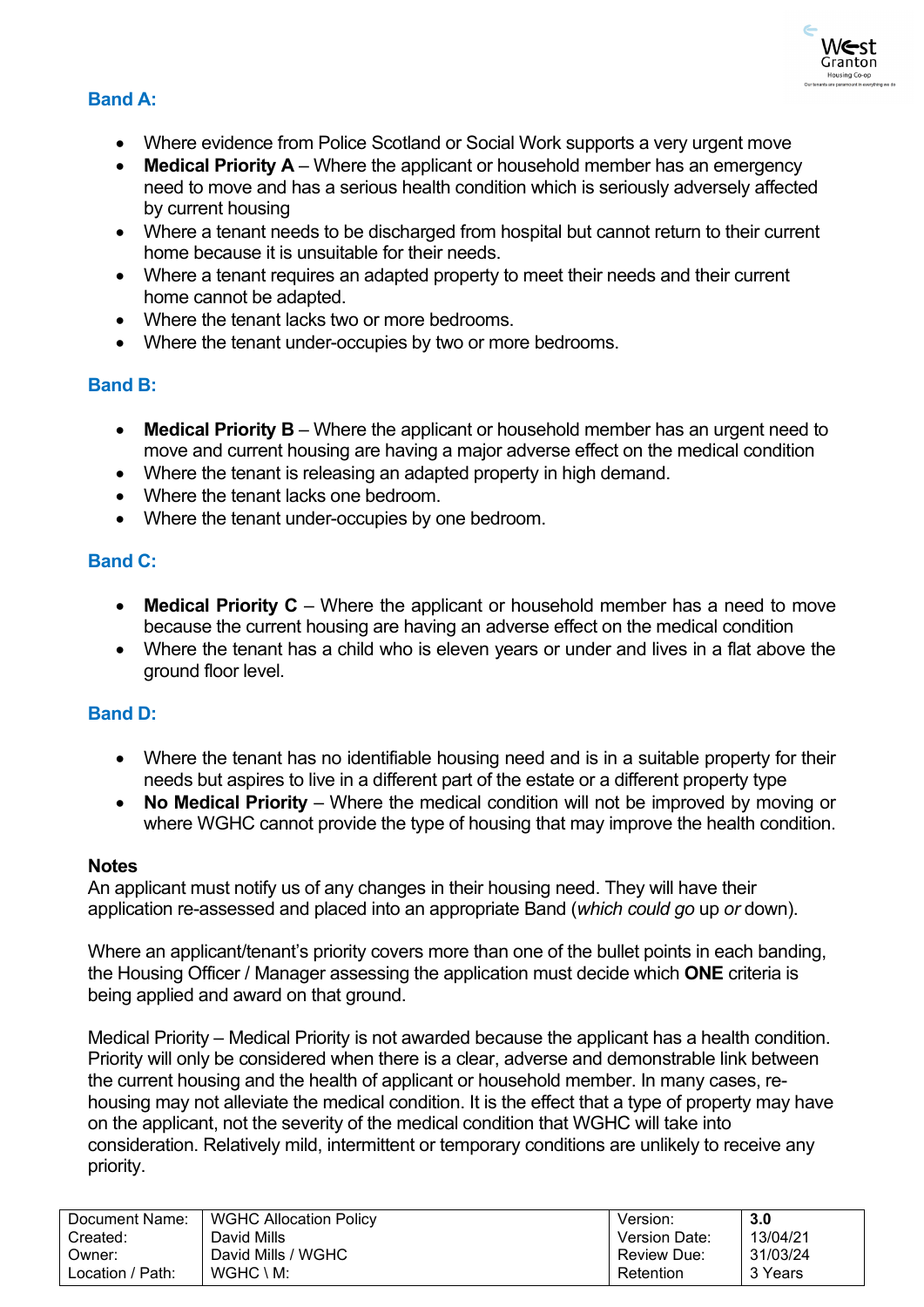

If a transfer applicant's home is not accessible to meet their needs, that is, their home is unsatisfactory, then we may seek appropriate evidence.

# <span id="page-19-0"></span>5.4 Other groups

We make offers based on a banding system that ensures that all groups are considered for lets. This promotes sustainable communities and ensures that we address a diverse range of housing needs.

# <span id="page-19-1"></span>5.5 Verification of application details (pre-offer stage)

The following applies to both internal and Edindex applicants.

Before making offers of housing to housing applicants, we need to verify application details, as appropriate. This is an important part of the pre-offer stage as it allows WGHC to re-assess applications to establish if there has been a change in medical condition(s) or other circumstances affecting the housing needs of the applicant.

If we are unable to make successful contact with the applicant at this stage or they fail to attend an assessment interview or provided information / evidence to us within a reasonable timescale, we will bypass their application and move on to the next applicant on the shortlist.

If appropriate, we will carry out a home visit to verify details and confirm interest. If a home visit is not practical then the applicant will be invited to attend an interview at our office or a telephone interview may be carried out. When visiting housing applicants at home, we ensure that we visit them at an agreed time respecting their rights to privacy.

We may also contact external agencies or relevant persons to confirm or request information concerning the applicant and their household relating to breach of tenancy, health issues, support needs and so on. We contact other agencies/persons only if this complies with data protection law and guidance relating to sharing of personal information. For example, applicants provide written consent to make such enquiries when they sign the declaration on their housing application form.

# **Notes**

If application details are different from previously provided, then applications will be reassessed to determine current housing priority. WGHC will inform the applicant of any changes. This could result in applications being re-banded (*which could go* up *or* down) or bypassed to allocate an empty property to an applicant with a more immediate or urgent housing need, irrespective and regardless of date of registration.

Information that we gather through references is aligned to our allocation policy. For example, we do not seek opinions about applicants but only information that might be relevant to an offer being made. We will generally not seek tenancy references for any period in excess of 3 years.

| Document Name:   | <b>WGHC Allocation Policy</b> | Version:             | 3.0      |
|------------------|-------------------------------|----------------------|----------|
| Created:         | David Mills                   | <b>Version Date:</b> | 13/04/21 |
| Owner:           | David Mills / WGHC            | <b>Review Due:</b>   | 31/03/24 |
| Location / Path: | $WGHC \setminus M$ :          | Retention            | 3 Years  |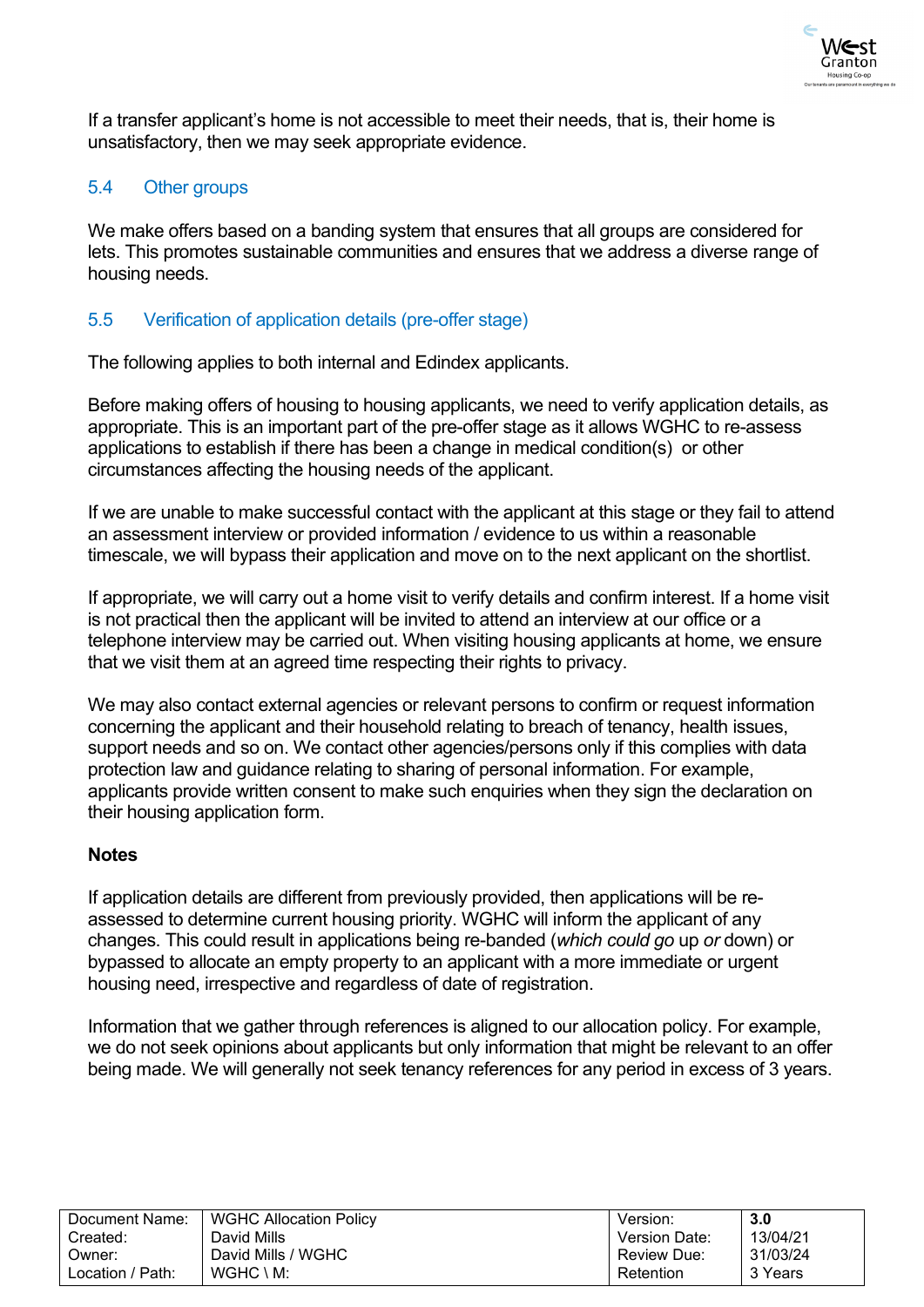

# <span id="page-20-0"></span>5.6 Allocation stage

At allocation stage, specific factors influence whether or not an offer can be made. These include the size of house and the type of house.

# <span id="page-20-1"></span>5.7 Other specific rules applied to both Internal and Edindex Applicants

- accessible housing;
- access and fostering;
- antisocial behaviour order:
- rehousing registered sex offenders;
- date of application;
- occupancy standard;
- pets;
- quality control through audits;
- refusal of offers: and
- reviews and cancellations.
- •

### <span id="page-20-2"></span>5.7.1. Accessible housing

We have accessible housing suitable for wheelchair users. We have several properties designed as amenity housing. As such, these properties are allocated only to housing applicants:

- who have an assessed need for this type of accommodation
- who are sixty years and over

### <span id="page-20-3"></span>5.7.2. Access and fostering

Where a parent has joint custody or regular access to a child/children 2 nights per week or more, the child/children will be classed as permanent members of the household. However, no overcrowding priority will be awarded.

For benefit purposes, the legislative position is different, therefore applicants will be asked to make an informed decision on whether they accept an offer of a property which is larger than their "needs" as defined by legislation.

Applicants who foster children or wish to be considered for housing large enough to enable them to foster children, must provide evidence from the relevant government agency confirming the arrangements.

# <span id="page-20-4"></span>5.7.3. Antisocial Behaviour Order (ASBO)

If an ASBO is in force, we consider the terms of any such order before making any offer of housing.

### <span id="page-20-5"></span>5.7.4 Priority and date of application – EdIndex

There may be times when two applicants at the top of the EdIndex shortlist have the same number of points. In such cases, priority is determined by date of application.

| Document Name:   | <b>WGHC Allocation Policy</b> | Version:           | 3.0      |
|------------------|-------------------------------|--------------------|----------|
| Created:         | David Mills                   | Version Date:      | 13/04/21 |
| :Dwner           | David Mills / WGHC            | <b>Review Due:</b> | 31/03/24 |
| Location / Path: | $WGHC \setminus M$ :          | Retention          | 3 Years  |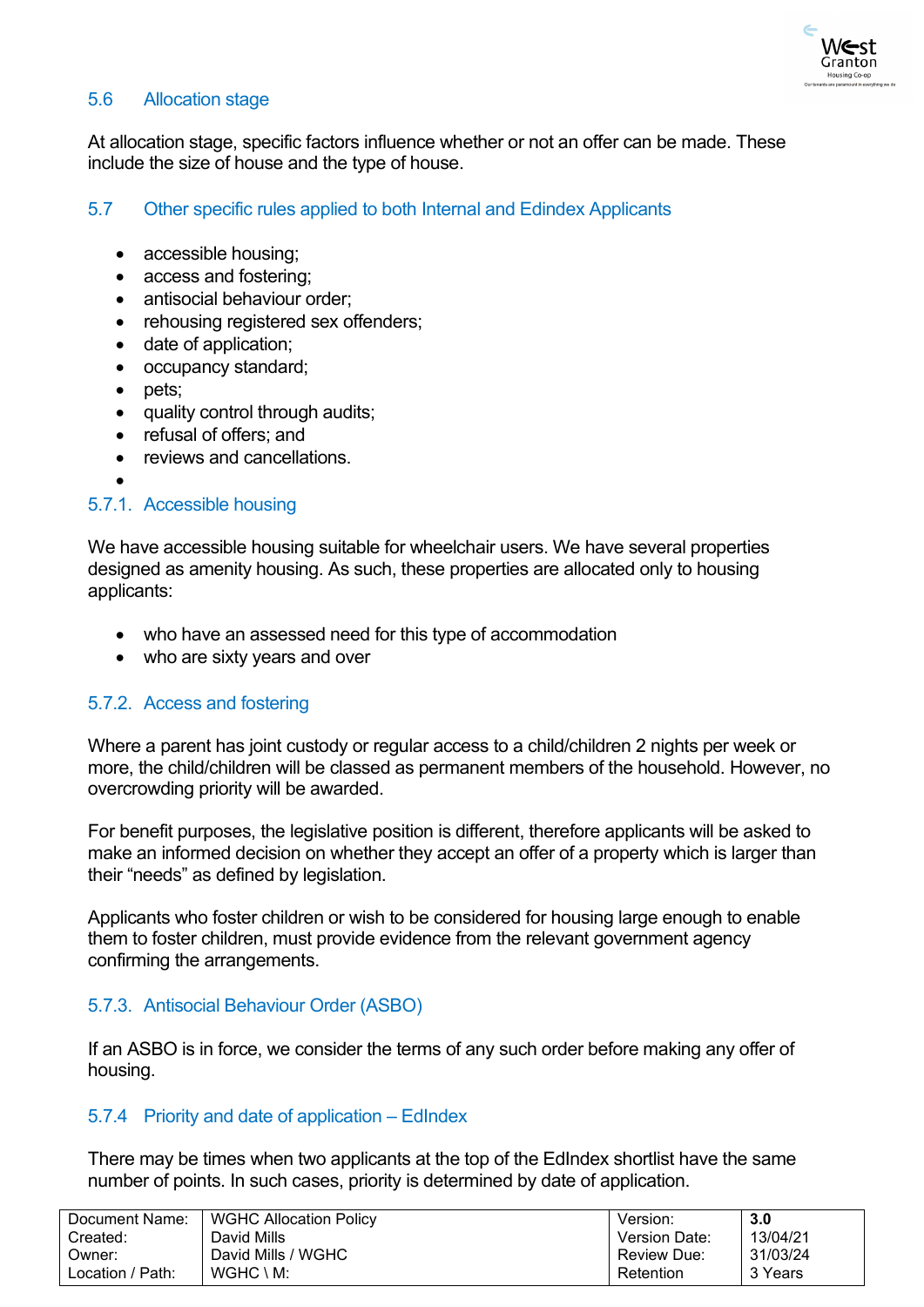

# <span id="page-21-0"></span>5.7.5 Priority and date of application – WGHC internal transfer

Where banding is used (*not points*), WGHC may consider other factors and not simply determine priority by date of application. These factors are:

- best use of stock
- medical priority
- level of adverse effect the current property is having on the applicant and which would benefit most by moving, over other applicant's with the same 'banding' irrespective and regardless of date of registration

In order to help us determine the above, WGHC may ask the applicant to provide supporting evidence / documentation at any stage.

### <span id="page-21-1"></span>5.7.6. Rehousing registered sex offenders

Multi-Agency Public Protection Arrangements (MAPPA) were introduced as a result of the Management of Offenders etc (Scotland) Act 2005. Applications covered by MAPPA arrangements are discussed by staff at a senior level and in consultation with relevant agencies such as the Council's Sex and Violent Offender Liaison Officer, Police Scotland and Social Work Services. Given WGHC's stock is situated adjacent to or in the immediate vicinity of a number of children's playpark facilities (all owned by WGHC) it is unlikely WGHC would be able to proceed with offers of re-housing to offenders in such cases. Any offers will be dealt in line with MAPPA (Multi Agency Public Protection Arrangements) Protocols which cover the Edinburgh area.

# <span id="page-21-2"></span>5.7.7 Occupancy standard

Detailed below are the number of bedrooms for which various household types qualify.

### **Examples of persons considered to need a separate bedroom are:**

- two adults who are partners (that is, a couple of the same or opposite sex) will be allocated a double bedroom;
- a single adult (16 years or over);
- permanent carers (support workers);
- foster children;
- a disabled person who needs overnight support.

#### **Notes**

A separate bedroom will also be required if there is an assessed medical reason for a couple not to share the same room. This would also apply if a separate room were required for medical equipment. Table 1 shows our occupancy standard with notes on child and age mix.

| Document Name:   | WGHC Allocation Policy | Version:             | 3.0      |
|------------------|------------------------|----------------------|----------|
| Created:         | David Mills            | <b>Version Date:</b> | 13/04/21 |
| Owner:           | David Mills / WGHC     | Review Due:          | 31/03/24 |
| Location / Path: | $WGHC \setminus M$ :   | Retention            | 3 Years  |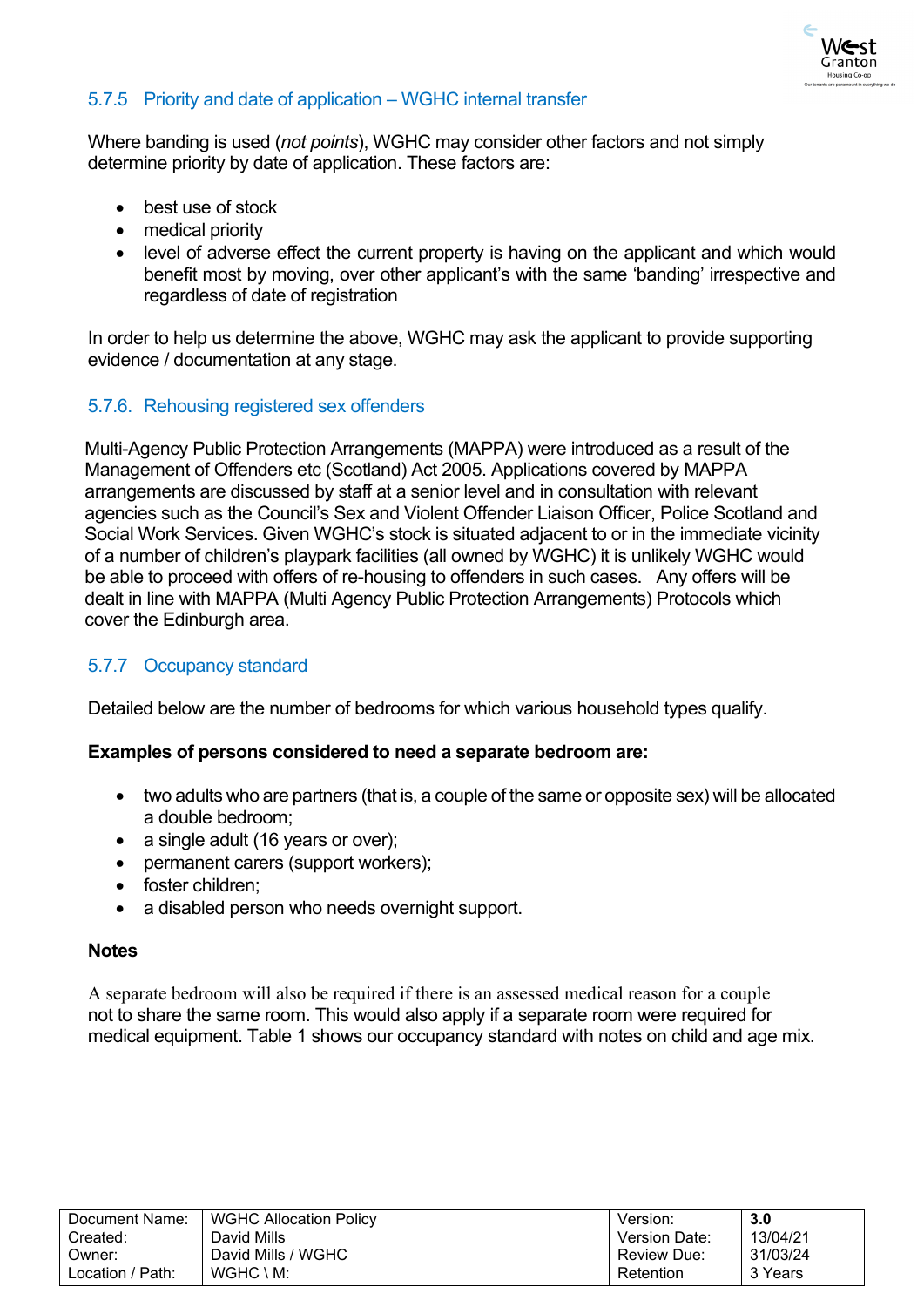

# **Table of Household Code and Property Sizes**

| 1 adult or couple + 4 children                       | 4              |                |
|------------------------------------------------------|----------------|----------------|
| 1 adult or couple + 5+ children                      | 5              |                |
|                                                      |                |                |
| 2 adults + 1 child                                   | 3              |                |
| 2 adults + 2 children                                | 3 or 4         |                |
| 2 adults + 3 children                                | 3 or 4         |                |
| 2 adults + 4 children                                | 5              |                |
|                                                      |                |                |
| 1 couple + 1 adult                                   | $\overline{2}$ |                |
| 1 couple + 1 adult + 1 child                         | 3              |                |
| 1 couple + 1 adult + 2 children                      | 3 or 4         |                |
| 1 couple + 1 adult + 3 children                      | 4              |                |
| 1 couple + 1 adult + 4 children                      | 5              |                |
|                                                      |                |                |
| 1 couple + 2 adults                                  | 3              |                |
| 1 couple + 2 adults + 1 child                        | $\overline{4}$ |                |
| 1 couple + 2 adults + 2 children                     | 4 or 5         |                |
| 1 couple + 2 adults + 3 children                     | 5              |                |
|                                                      |                |                |
| 1 couple + 3 adults<br>1 couple + 3 adults + 1 child | 4<br>5         |                |
|                                                      |                |                |
| <b>WGHC will allow households to share:-</b>         |                |                |
| Children under 10 either gender                      | Share 1        | double bedroom |
|                                                      |                |                |
| Children different gender                            |                |                |
| 1 over 10 and 1 under 10                             | Single         | bedroom each   |
| Children same gender                                 |                |                |
| 1 over 10 and 1 under 10                             | Single         | bedroom each   |
|                                                      |                |                |
|                                                      |                |                |
|                                                      |                |                |
|                                                      |                |                |
|                                                      |                |                |
|                                                      |                |                |
|                                                      |                |                |
|                                                      |                |                |
|                                                      |                |                |
|                                                      |                |                |

### **Note:**

The number of Bedrooms depends on the individual circumstances of the applicants and must fall within the guidelines outlined in the Allocations Policy and Lettings Plan.

| Document Name:   | <b>WGHC Allocation Policy</b> | Version:           | 3.0      |
|------------------|-------------------------------|--------------------|----------|
| Created:         | David Mills                   | Version Date:      | 13/04/21 |
| Owner:           | David Mills / WGHC            | <b>Review Due:</b> | 31/03/24 |
| Location / Path: | $WGHC \setminus M$ :          | Retention          | 3 Years  |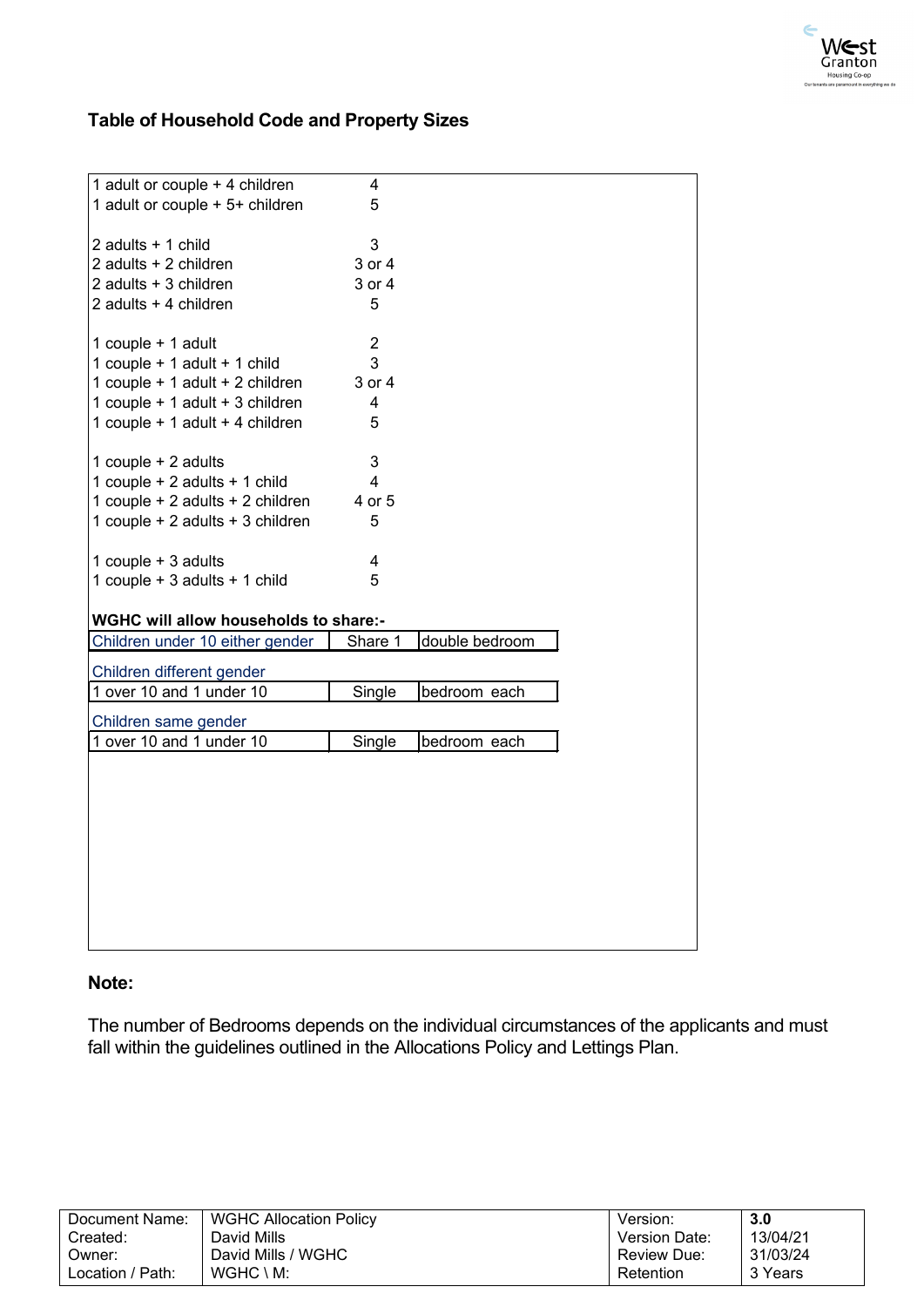

# <span id="page-23-0"></span>5.7.8 Under occupation

Applicants may wish to be considered for a property that results in under-occupation according to the housing benefit size criteria rules and this lettings plan.

For example, a couple with two children of different sexes under ten may wish to apply for a three bedroom property.

We consider making allocations which may result in allocating properties to households who are deemed to be under occupying This would be due to the property sizes in Granton Mill and child density concentrations in flatted developments.

In such cases applicants will be advised at the assessment stage how under occupation of the home may affect their Housing Benefit/Universal Credit entitlement.

A household consisting of a single person or couple may be considered for a two bedroom property if they can satisfy WGHC they have a reasonable need for a second bedroom. In such cases we would normally only allocate a flat and not a house. The exception to this would be the houses in West Pilton Terrace where the second bedroom is considerably smaller in size in comparison to the rest our two bedroom houses.

### <span id="page-23-1"></span>5.7.9 Taking future household needs into account

This may mean offering larger properties to give households the capacity to remain in the property and as part of the local community as their children would get older. This would apply where the age/gender of children in the household mean that they would be eligible for a larger property within the next 12 months. If an applicant is pregnant WGHC will not recognise the need for an additional bedspace or bedroom until the child is born.

### <span id="page-23-2"></span>5.7.10 Downsizing and number of bedrooms

In order to assist internal transfer applicants with downsizing we may choose to allocate them a property which would exceed their bedroom requirements but still be smaller in size than their current tenancy.

# <span id="page-23-3"></span>5.7.11 Pets

All tenants must ask permission to keep a dog as well as other pets. In relation to properties with enclosed gardens, permission is not usually unreasonably withheld. Within the West Pilton Bank and Forth Quarter Development, though, dogs are strictly prohibited, except for qualified assistance dogs required by disabled people. Within all other flatted developments, dogs are not allowed with the exception of ground floor flats with an enclosed garden or for a fully qualified assistance dog.

# <span id="page-23-4"></span>5.7.12 Quality control through audits

All decisions made in relation to an application will be recorded in writing and where appropriate confirmed in writing to the applicant. Committee will receive regular updates on allocations and will review and revise this policy on a regular basis.

Using the Edindex Choice Allocations System, WGHC Staff will print off each shortlist from Edindex which will include the reasons for bypassing any applicant(s). A list of the restriction(s)

| Document Name:   | <b>WGHC Allocation Policy</b> | Version:           | 3.0      |
|------------------|-------------------------------|--------------------|----------|
| Created:         | David Mills                   | Version Date:      | 13/04/21 |
| :Dwner           | David Mills / WGHC            | <b>Review Due:</b> | 31/03/24 |
| Location / Path: | $WGHC \setminus M$ :          | Retention          | 3 Years  |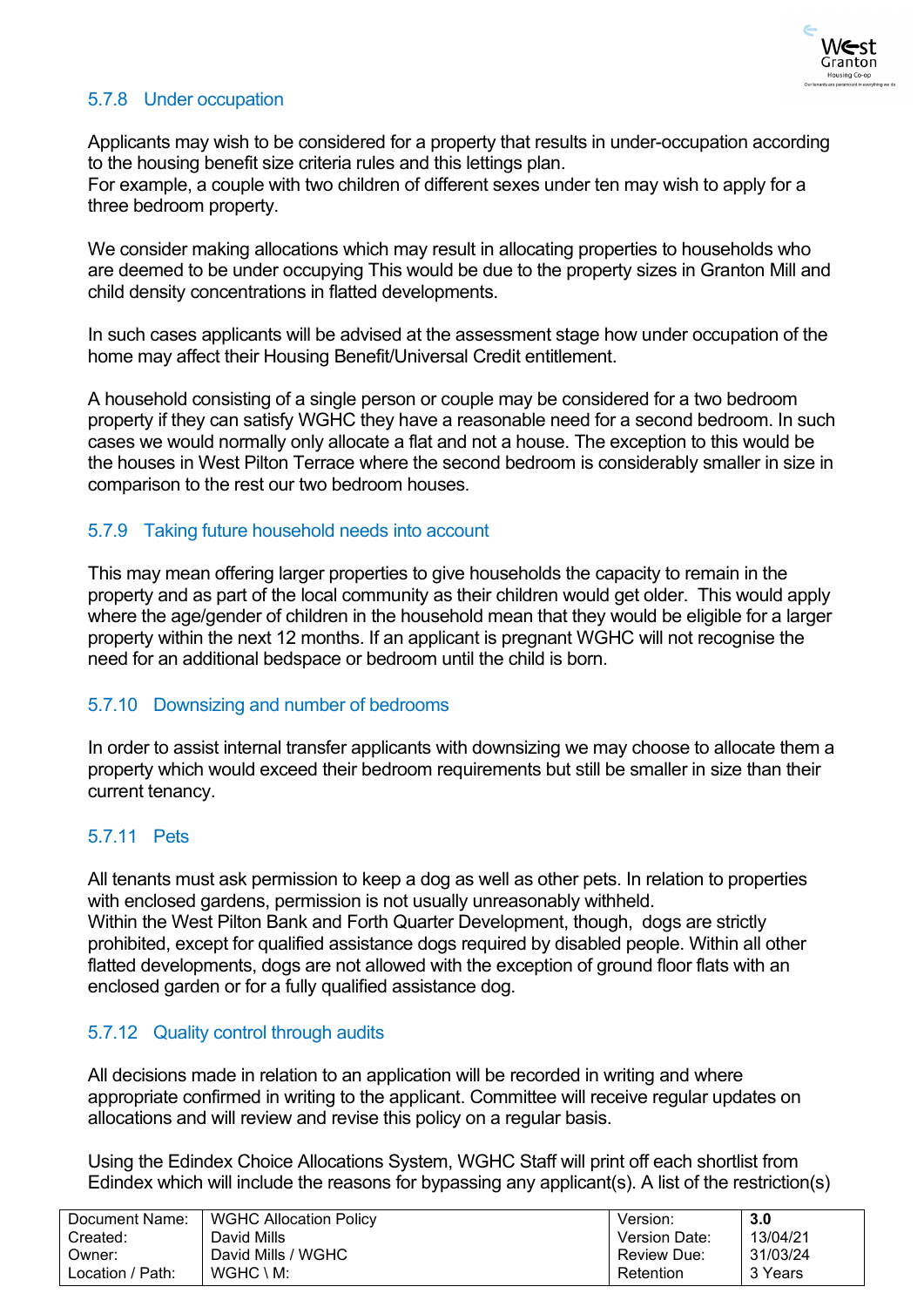

criteria applied to each shortlist will be generated by WGHC Staff and attached to the shortlist along with a copy of the advert for each vacancy.

Where possible, Staff will print off all available audit trails for each allocation from the Edindex System. Audit trails from Edindex are to be used to complement the allocation audit trails generated internally by WGHC Staff for each allocation.

Periodically a Senior Staff Member will review a random sample of allocation decisions and associated paperwork to ensure that the required standards are being followed. Shortlists, unsuccessful applications and audit trails will be held on file for two years and disposed of thereafter as confidential waste.

# <span id="page-24-0"></span>5.7.13 Refusal of offers

Until an applicant has signed a Scottish Secure Tenancy Agreement with us, they have the right to refuse an offer of housing. We keep a record of all offers refused and the reason(s) for the refusal. If an applicant has failed to respond to an offer letter within the time scales notified, then we treat this as a refusal and withdraw the offer.

**Note**: We also delete this information in line with our data retention schedule.

### <span id="page-24-1"></span>5.7.14 Reviews and cancellations

### **Edindex Register**

Edindex review their register of applications on a regular basis in accordance with the City of Edinburgh Lettings Policy.

### **WGHC Internal Transfer List**

To help us monitor housing need and demand within our own stock accurately, we review our own internal transfer housing list once a year. This process involves sending out letters to all applicants. We ask applicants to notify us of any changes and to confirm if they wish to remain on the list. We use freepost envelopes to encourage responses. Failure to respond to the initial review letter will result in a second reminder letter being sent. If the applicant fails to respond to this second letter we will cancel their application and remove their details from our list.

We only cancel applications in the following circumstances:

- If an applicant asks for their application to be cancelled;
- on the death of an applicant; or
- if the applicant fails to respond to a review of the list.

# <span id="page-24-2"></span>5.7.15 Summary

We implement our allocation policy through our internal staff procedures. These procedures are comprehensive in nature and promote consistency and coherence throughout our allocation services.

| Document Name:   | <b>WGHC Allocation Policy</b> | Version:             | 3.0      |
|------------------|-------------------------------|----------------------|----------|
| Created:         | David Mills                   | <b>Version Date:</b> | 13/04/21 |
| Owner:           | David Mills / WGHC            | <b>Review Due:</b>   | 31/03/24 |
| Location / Path: | $WGHC \setminus M$ :          | Retention            | 3 Years  |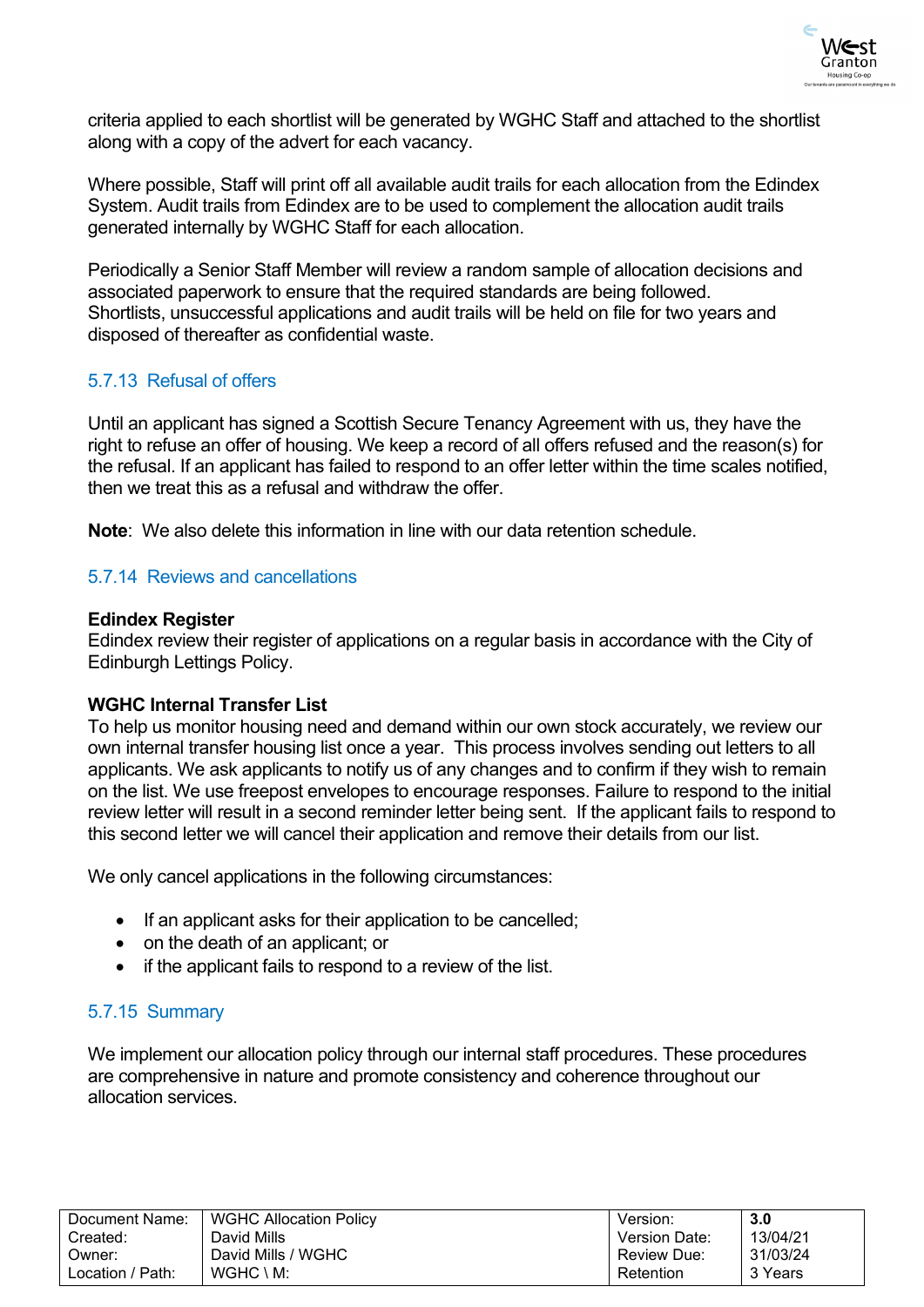

# <span id="page-25-0"></span>**6.0 Staff training**

Training is vital if we are to implement our allocation policy objectives effectively. Our training programme includes:

- allocation training for housing staff;
- policy and monitoring training for committee members; and
- information and briefing events for tenants, housing applicants, as appropriate

# <span id="page-25-1"></span>**7.0 Allocations and social justice**

We promote equality and diversity throughout our allocation policy and related procedures. This is often referred to as mainstreaming of equality into practice. This is explained below by reference to our activities.

# <span id="page-25-2"></span>7.1 General practices to promote social justice

- providing accurate and clear information to housing applicants about our allocation policy;
- Promoting the use of interpreters and/or providing assistance for those that may need it, as appropriate;
- monitoring allocation services to ensure that our services prevent any form of discrimination, as well as promoting awareness of equal opportunity matters;
- promoting access of this common allocation policy to people with the protected characteristics;
- using our allocation policy to consider referrals from external agencies, including equality agencies; and
- working in partnership with the City of Edinburgh Council to address homelessness and to promote social inclusion

# <span id="page-25-3"></span>7.2 Specific practices to promote social justice

Our equality policy aims to address equality issues in our community. Thus, we address the issue of social exclusion due to relative poverty of many of our tenants (and prospective tenants). We do this through our anti-poverty activities. This involves housing staff working with tenants – and supported by specialist agencies – to maximise access to entitled benefits.

# <span id="page-25-4"></span>7.3 Summary

We include equality and diversity matters throughout our allocation services. This is done through mainstreaming of equality issues into all aspects of the allocation service.

# <span id="page-25-5"></span>**8.0 Performance management**

We ensure that comprehensive monitoring systems are in place to enable allocation practices to be audited. This is very important to demonstrate compliance with law and regulatory standards. Monitoring the implementation of this policy is central to quality assurance, in particular to assess if we are meeting our stated policy objectives.

| Document Name:   | <b>WGHC Allocation Policy</b> | Version:      | 3.0      |
|------------------|-------------------------------|---------------|----------|
| Created:         | David Mills                   | Version Date: | 13/04/21 |
| Owner:           | David Mills / WGHC            | Review Due:   | 31/03/24 |
| Location / Path: | $WGHC \setminus M$ :          | Retention     | 3 Years  |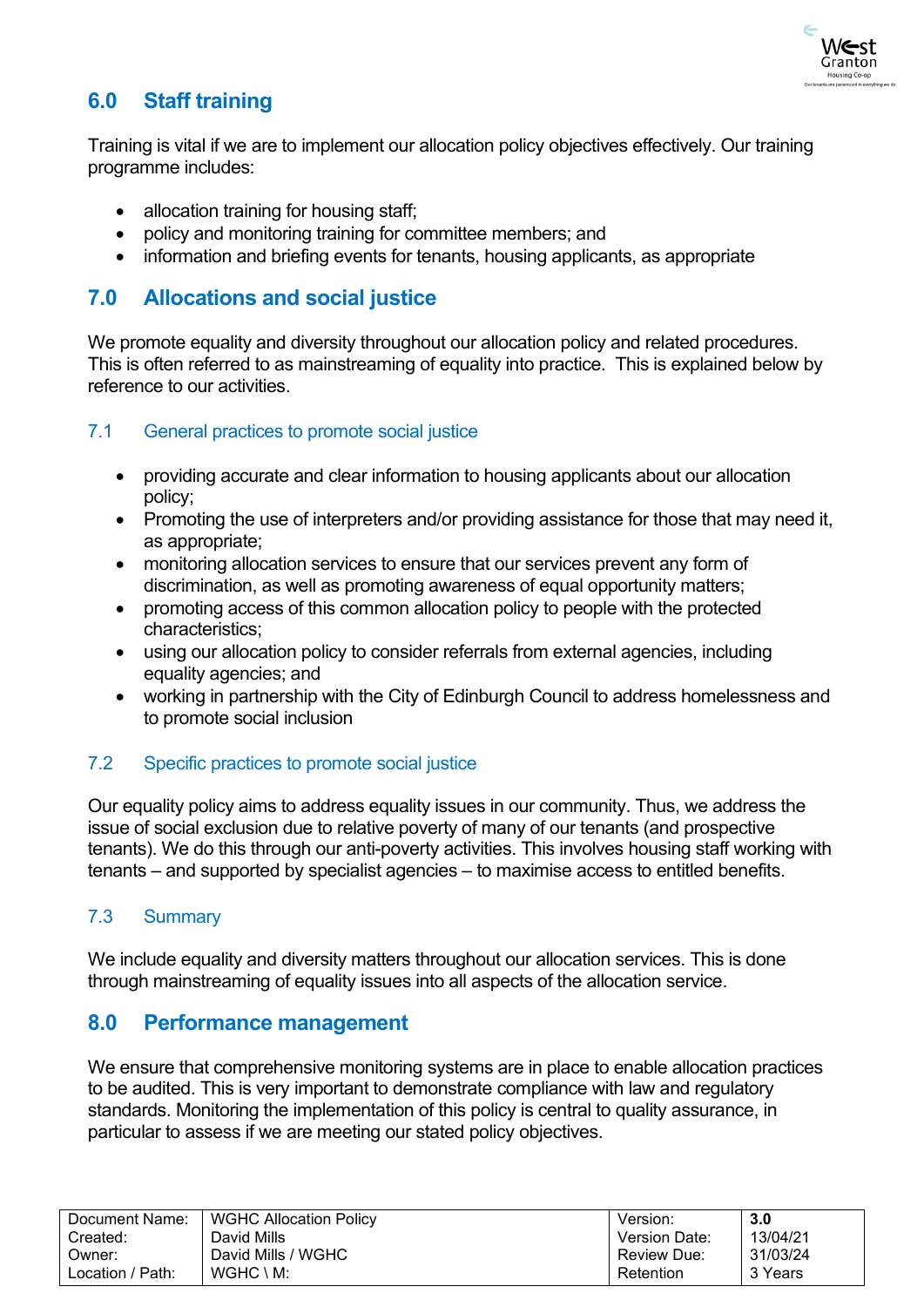

Finally, monitoring is key to ensuring that allocation practices are subject to continuous improvement. We gather information as part of the ARC (Annual report on the Scottish Social Housing Charter) and general information. This is a requirement specified by the Scottish Housing Regulator.

Examples of what we monitor are:

- Quantitative:
	- o How many lets do we make each year to applicants who are statutorily homeless?
	- o How long does it take us to relet an empty house?
- Qualitative:
	- o How satisfied are tenants with the condition of your new home?
	- $\circ$  How satisfied are tenants with the quality of information given to them at their sign up?
	- $\circ$  How satisfied are tenants with the explanation given to them about their tenancy agreement at their sign up?

### <span id="page-26-0"></span>8.2. Summary

Monitoring performance is essential to promote effective organisational governance. By monitoring allocation practices, we also assess how well we are meeting allocation law and regulatory standards. Finally, we use allocation data to improve our services

# <span id="page-26-1"></span>**9.0 Appeals or complaints**

WGHC will not delay the allocation of the vacant property pending any appeal. If an appeal is successful the applicant will be considered for the next available suitable property. **Appeals** 

Customers may appeal against decisions taken in relation to allocations. Appeal procedures are set out in the [WGHC Governance Policy.](https://www.westgrantonhousing.coop/wp-content/uploads/2017/05/Governance-2016.pdf)

Decisions which may be appealed would include:

- refusal to allocate a property;
- refusal of request for mutual exchange:
- refusal to be considered for a particular size of property:
- refusal to be considered for a particular property type;
- refusal of a request to assign or transfer a tenancy:
- Any other decision relating to allocations which affects an applicant.

### <span id="page-26-2"></span>9.1 Complaints

A complaint is quite distinct from an appeal against a decision. WGHC define a complaint as "'An expression of dissatisfaction by one or more members of the public about West Granton Housing Co-operative's action or lack of action, or about the standard of service provided by or on behalf of West Granton Housing Co-operative."

| Document Name:   | <b>WGHC Allocation Policy</b> | Version:           | 3.0      |
|------------------|-------------------------------|--------------------|----------|
| Created:         | David Mills                   | Version Date:      | 13/04/21 |
| Owner:           | David Mills / WGHC            | <b>Review Due:</b> | 31/03/24 |
| Location / Path: | $WGHC \setminus M$ :          | Retention          | 3 Years  |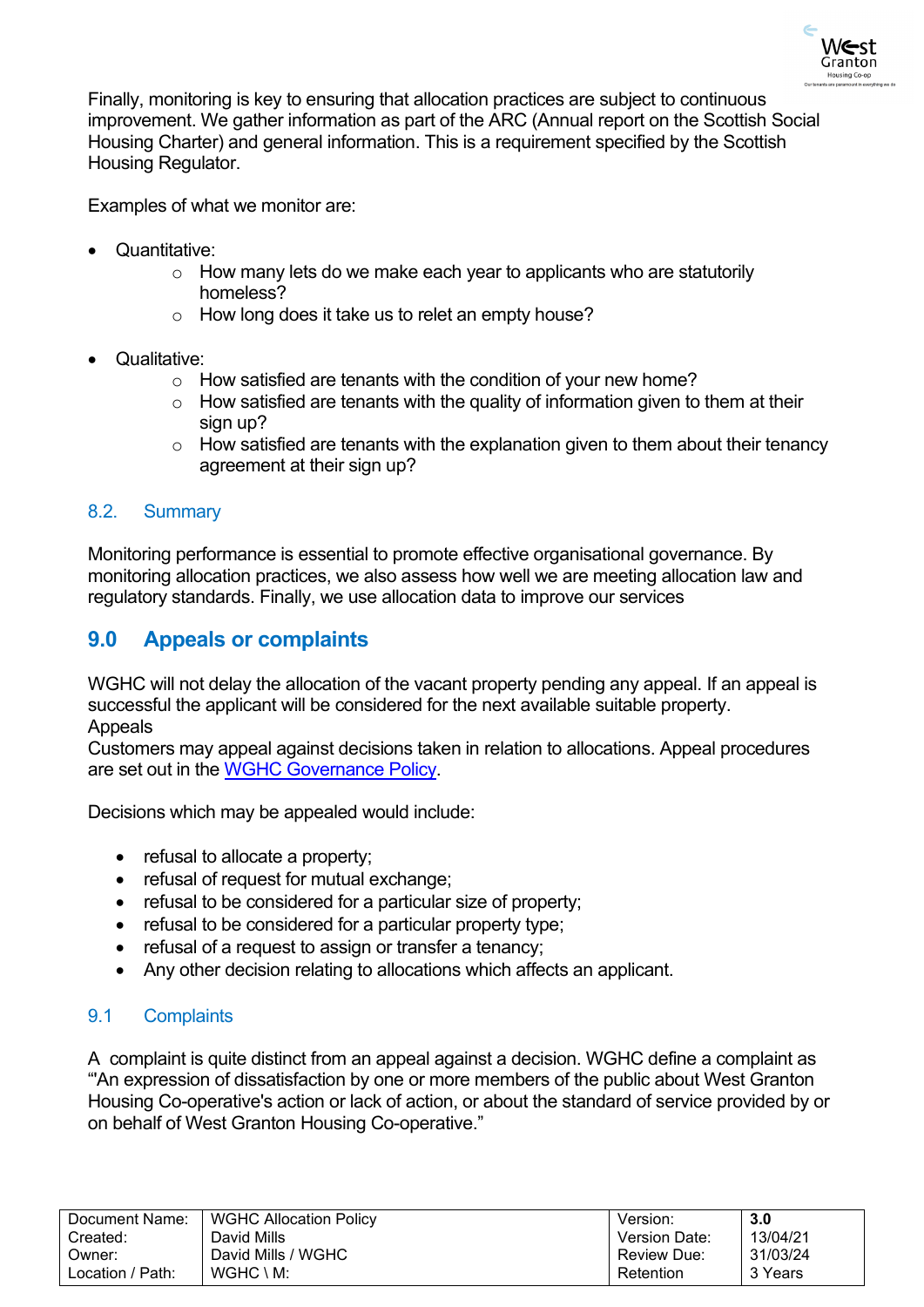

In the context of allocations, a complaint would have to be about the way we applied our allocations policy or administered the process, rather than about the decision itself. Complaints are processed in accordance with [WGHC's Complaints Handling Policy.](https://www.westgrantonhousing.coop/wp-content/uploads/2021/03/WGHC-Model-Complaints-Handling-Procedure-Part-5-for-customers.pdf)

# <span id="page-27-0"></span>**10.0 Consultation and review of policy**

We consult with tenants, applicants for housing and other groups as explained in Section 3. Consultation is part of our tenant participation strategy and we use a wide range of consultation methods to reflect the needs of people in our community. These methods also take into account of accessibility requirements of disabled people.

# <span id="page-27-1"></span>10.1 Review of allocation policy

We review our allocation policy every four years or sooner, as appropriate. For instance, we may review our allocation policy because of changes to law, or monitoring / reporting reveals that a change is required sooner.

# <span id="page-27-2"></span>10.2 Summary

We consult with tenants and other people when developing our allocation policy in line with allocation law. We review allocation policy, as required, and plan reviews in a structured and comprehensive manner to ensure full and proper consultation.

# <span id="page-27-3"></span>**11.0 Appendices**

Appendix 1: The common housing register and our partner housing associations.

- Appendix 2: Law and guidance framework
- Appendix 3: Other relevant information
- Appendix 4: Lettings restrictions criteria
- Appendix 5: The Scottish Social Housing Charter

| Document Name:   | <b>WGHC Allocation Policy</b> | Version:             | 3.0      |
|------------------|-------------------------------|----------------------|----------|
| Created:         | David Mills                   | <b>Version Date:</b> | 13/04/21 |
| Owner:           | David Mills / WGHC            | Review Due:          | 31/03/24 |
| Location / Path: | $WGHC \setminus M$ :          | Retention            | 3 Years  |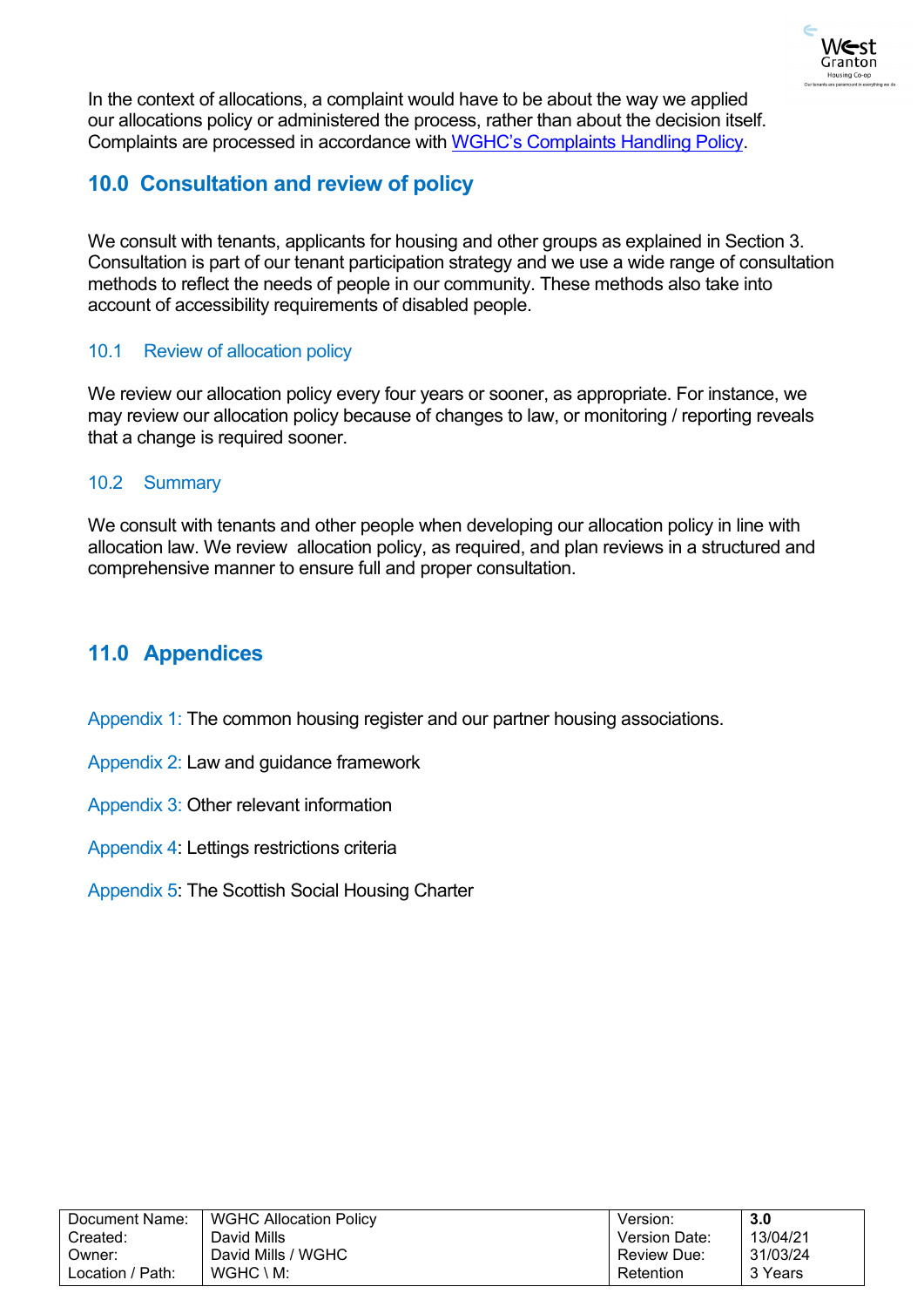

### <span id="page-28-0"></span>11.1 Appendix 1:

The common housing register and our partner housing associations / co-operatives

# **[Ark Housing Association Ltd](https://www.arkha.org.uk/) The Priory, Canaan Lane, Edinburgh, EH10 4SG Tel : 0131 447 9027 [Barony Housing Association](https://www.baronyha.org.uk/) Canal Court, 40 Craiglockhart Avenue,** barony **Edinburgh, EH14 1LT [Te](http://www.cairnha.com/)l : 0845 140 7777 [Cairn Housing Association](http://www.cairnha.com/) Murdostoun House, 5 Linnet Way** cairn **Strathclyde Business Park, Bellshill, ML4 3RA Free from landlines : 0800 990 3405**

#### **[Blackwood Homes](http://www.blackwoodgroup.org.uk/)**

**160 Dundee Street Edinburgh, EH11 1DQ Tel : 0131 317 7227**

### **[Castle Rock Edinvar Housing Association](http://www.placesforpeople.co.uk/)**

**Local rate from mobiles: 0300 456 1245**

**1 Hay Avenue, Edinburgh, EH16 4RB Tel : 0131 657 0679**

#### **[Dunedin Canmore Housing](http://www.dunedincanmore.org.uk/)**

**8 New Mart Road Edinburgh, EH14 1RL Tel : 0131 478 8888**

#### **[Hillcrest Homes](http://www.hillcrestha.org.uk/)**

**126 Canongate Edinburgh, EH8 8DD Tel : 0300 123 2640**









| Document Name:   | <b>WGHC Allocation Policy</b> | Version:             | 3.0      |
|------------------|-------------------------------|----------------------|----------|
| Created:         | David Mills                   | <b>Version Date:</b> | 13/04/21 |
| Owner:           | David Mills / WGHC            | <b>Review Due:</b>   | 31/03/24 |
| Location / Path: | $WGHC \setminus M$ :          | Retention            | 3 Years  |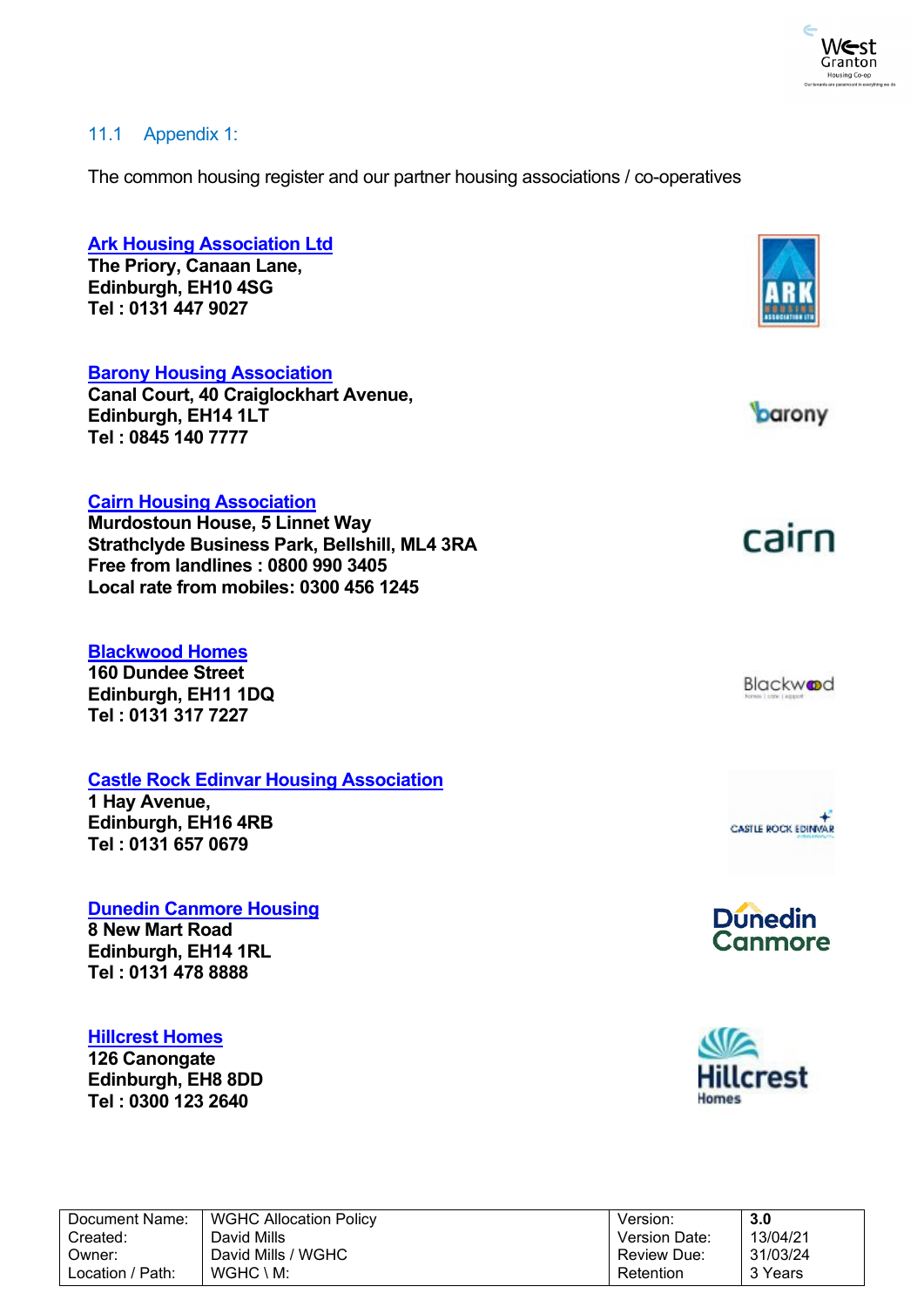

### **[Home Scotland Ltd](http://www.homeinscotland.org.uk/)**

**20 Harvest Road Newbridge Edinburgh Tel : 0131 335 6810**

### **[Link Housing Association Ltd](http://linkhousing.org.uk/)**

**Watling House Callendar Business Park Falkirk, FK1 1XR Tel : 03451 400 100**

### **[Lister Housing Co-operative Ltd](https://lister.coop/)**

**36 Lauriston Place Edinburgh, EH3 9EZ Tel : 0131 229 6176**

### **[Manor Estates Housing Association](http://www.manorestates.org.uk/)**

**11 Washington Lane Edinburgh, EH11 2HA Tel : 0131 337 3222**

# **[Port of Leith Housing Association Ltd](http://www.polha.co.uk/)**

**108 Constitution Street Edinburgh, EH6 6AZ Tel : 0131 554 0403**

# **[Prospect Community Housing](http://www.prospectch.org.uk/)**

**6 Westburn Avenue Wester Hailes Edinburgh, EH14 2TH Tel : 0131 458 5480**

### **[Trust Housing Association Ltd](http://www.trustha.org.uk/)**

WGHC \ M:

**12 New Mart Road Edinburgh, EH14 1RL Tel : 0131 444 1200**

### **[Viewpoint](http://www.viewpoint.org.uk/)**

Document Name:

Location / Path:

Created: Owner:

**4 South Oswald Road Edinburgh, EH9 2HG Tel : 0131 668 4247**

| <b>WGHC Allocation Policy</b> | Version:             | 3.0      |
|-------------------------------|----------------------|----------|
| David Mills                   | <b>Version Date:</b> | 13/04/21 |
| David Mills / WGHC            | <b>Review Due:</b>   | 31/03/24 |

**Retention** 

















3 Years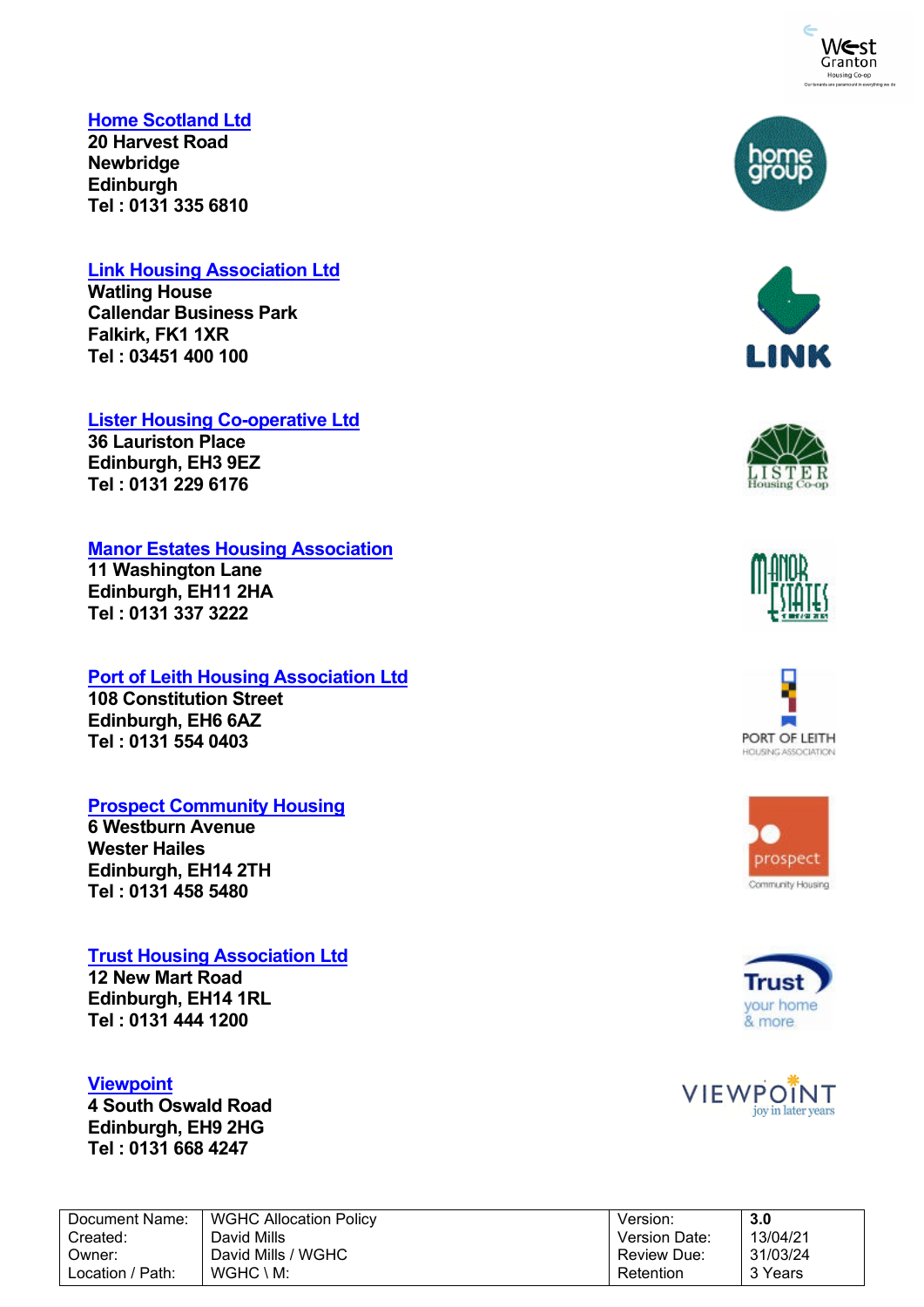

**[West Granton Housing Co-Operative Ltd](http://www.westgrantonhousing.coop/)**

**26 Granton Mill Crescent Edinburgh, EH4 4UT Tel : 0131 551 5035**

**The City of Edinburgh Council, Locality Offices**

### **[North East Locality](http://www.edinburgh.gov.uk/info/20017/neighbourhoods/185/east_neighbourhood)**

**101 Niddrie Mains Road Edinburgh, EH16 4DS Tel : 0131 529 3111**

**28-30 Ferry Road Edinburgh, EH6 4AE Tel : 0131 529 5524**

#### **[North West Locality](http://www.edinburgh.gov.uk/info/20017/neighbourhoods/187/north_neighbourhood)**

**8 West Pilton Gardens Edinburgh, EH4 4DP Tel : 0131 529 5050**

**The Drumbrae Library Hub 81 Drum Brae Drive Edinburgh, EH4 7FE Tel : 0131 529 7440**

#### **[South East Locality](http://www.edinburgh.gov.uk/info/20017/neighbourhoods/191/south_neighbourhood)**

**40 Captain's Road Edinburgh, EH17 8HN Tel : 0131 529 5158**

**249 High Street Edinburgh, EH11 1YJ Tel : 0131 529 7061**

#### **[South West Locality](http://www.edinburgh.gov.uk/info/20094/south_west_neighbourhood)**

**10 Westside Plaza Edinburgh, EH14 2ET Tel : 0131 527 3800**



West Granton Housing Co-op Our tenants are paramount in everything we do

 $\subset$ 

· EDINBVRGH·

·EDINBVRGH·

· EDINBVRGH·

| Document Name:   | <b>WGHC Allocation Policy</b> | Version:             | 3.0      |
|------------------|-------------------------------|----------------------|----------|
| Created:         | David Mills                   | <b>Version Date:</b> | 13/04/21 |
| ่ Owner:         | David Mills / WGHC            | <b>Review Due:</b>   | 31/03/24 |
| Location / Path: | $WGHC \setminus M$ :          | Retention            | 3 Years  |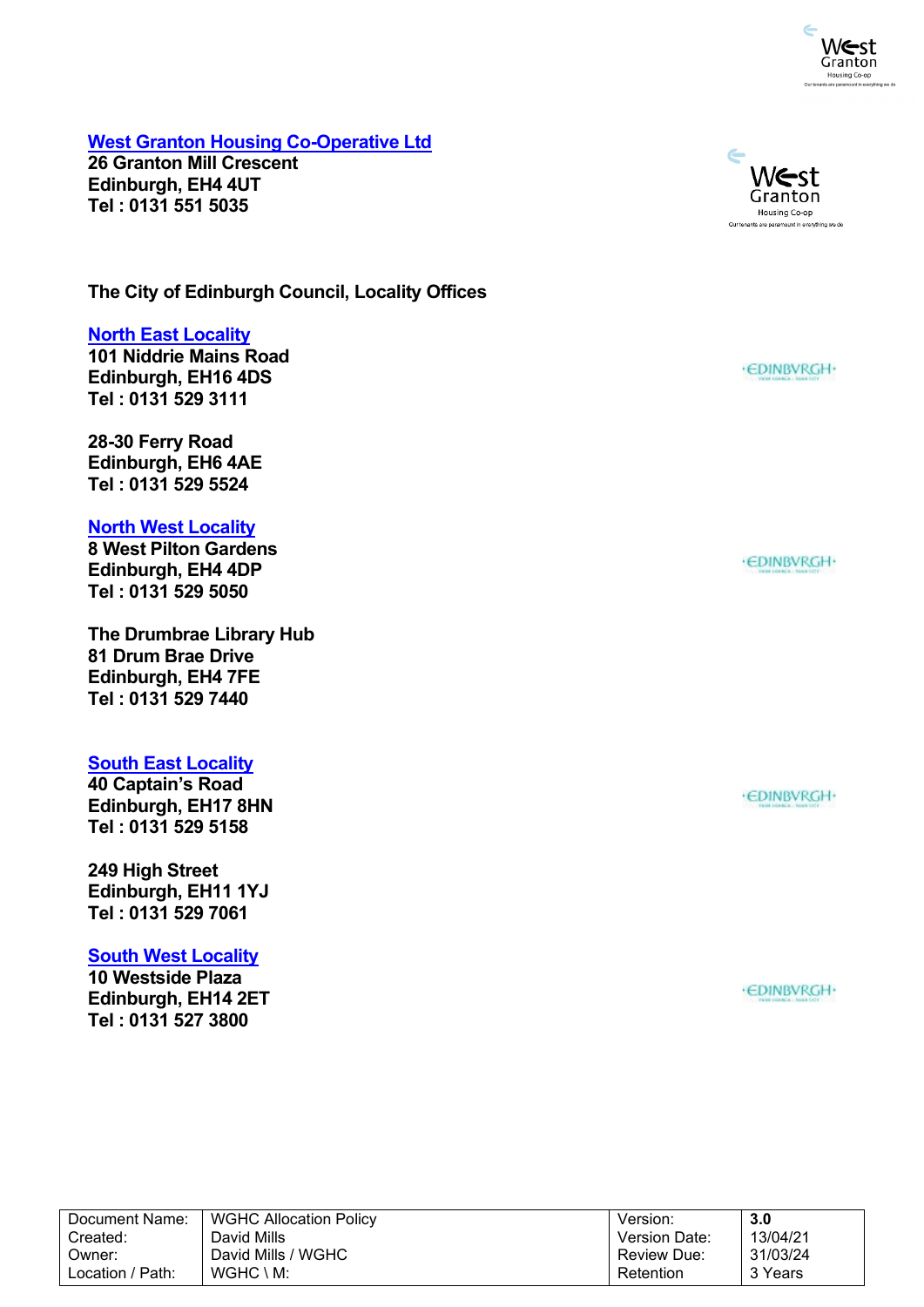

**Other landlords - The following 2 landlords let their homes in a different way. If you come to the top of their list for a home, they will contact you directly.**

**[Hanover \(Scotland\) Housing Association Ltd](http://www.hsha.org.uk/) 95 McDonald Road**

**Edinburgh, EH7 4NS Tel : 0131 557 7404**



**[Muirhouse Housing Association](http://www.muirhouseha.org.uk/)**

**11 Muirhouse Medway Edinburgh, EH4 4RW Tel : 0131 336 5282**



| Document Name:   | <b>WGHC Allocation Policy</b> | Version:           | 3.0      |
|------------------|-------------------------------|--------------------|----------|
| Created:         | David Mills                   | Version Date:      | 13/04/21 |
| Owner:           | David Mills / WGHC            | <b>Review Due:</b> | 31/03/24 |
| Location / Path: | $WGHC \setminus M$ :          | Retention          | 3 Years  |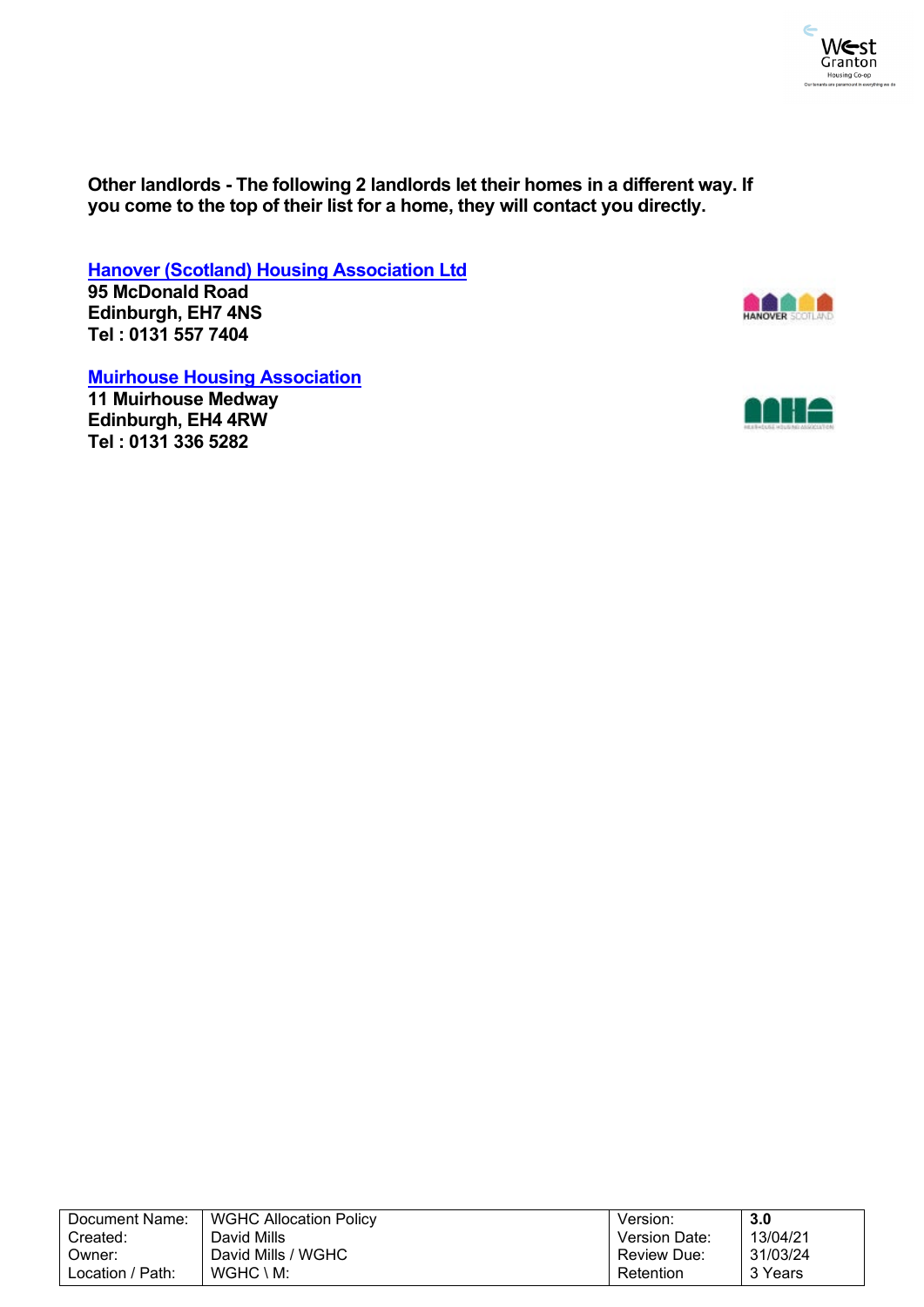

# <span id="page-32-0"></span>11.2 Appendix 2: Legal and guidance framework

This Appendix summarises key legal and guidance sources relating to allocations. It also provides a summary of the tolerable standard and the overcrowding standard.

The following law section is intended to refer to law that indirectly impacts on allocations as opposed to allocation law itself. The Housing (Scotland) Act 1987 (as amended) covers all the allocation legal changes since 1987, including the 2001, 2010 and 2014 Acts.

- **Legal sources** Allocation law is contained in the Housing (Scotland) Act 1987, as amended.
- **Allocation guidance** Scottish Government, 2019, Social Housing Allocations in Scotland: A practice guide, Scottish Government.

### **Other relevant law**

Key laws that impact on developing allocation policy are (in alphabetical order):

- Data Protection Act 2018;
- Equality Act 2010;
- UK General Data Protection Regulation;
- Housing (Scotland) Act 2014;
- Housing (Scotland) Act 2010;
- Housing (Scotland) Act 2001;
- Human Rights Act 1998.

**Note:** There are many other laws and secondary legislation that impact on allocation practice. Further information is available by contacting housing staff.

| Document Name:   | <b>WGHC Allocation Policy</b> | Version:             | 3.0      |
|------------------|-------------------------------|----------------------|----------|
| Created:         | David Mills                   | <b>Version Date:</b> | 13/04/21 |
| Owner:           | David Mills / WGHC            | Review Due:          | 31/03/24 |
| Location / Path: | $WGHC \setminus M$ :          | Retention            | 3 Years  |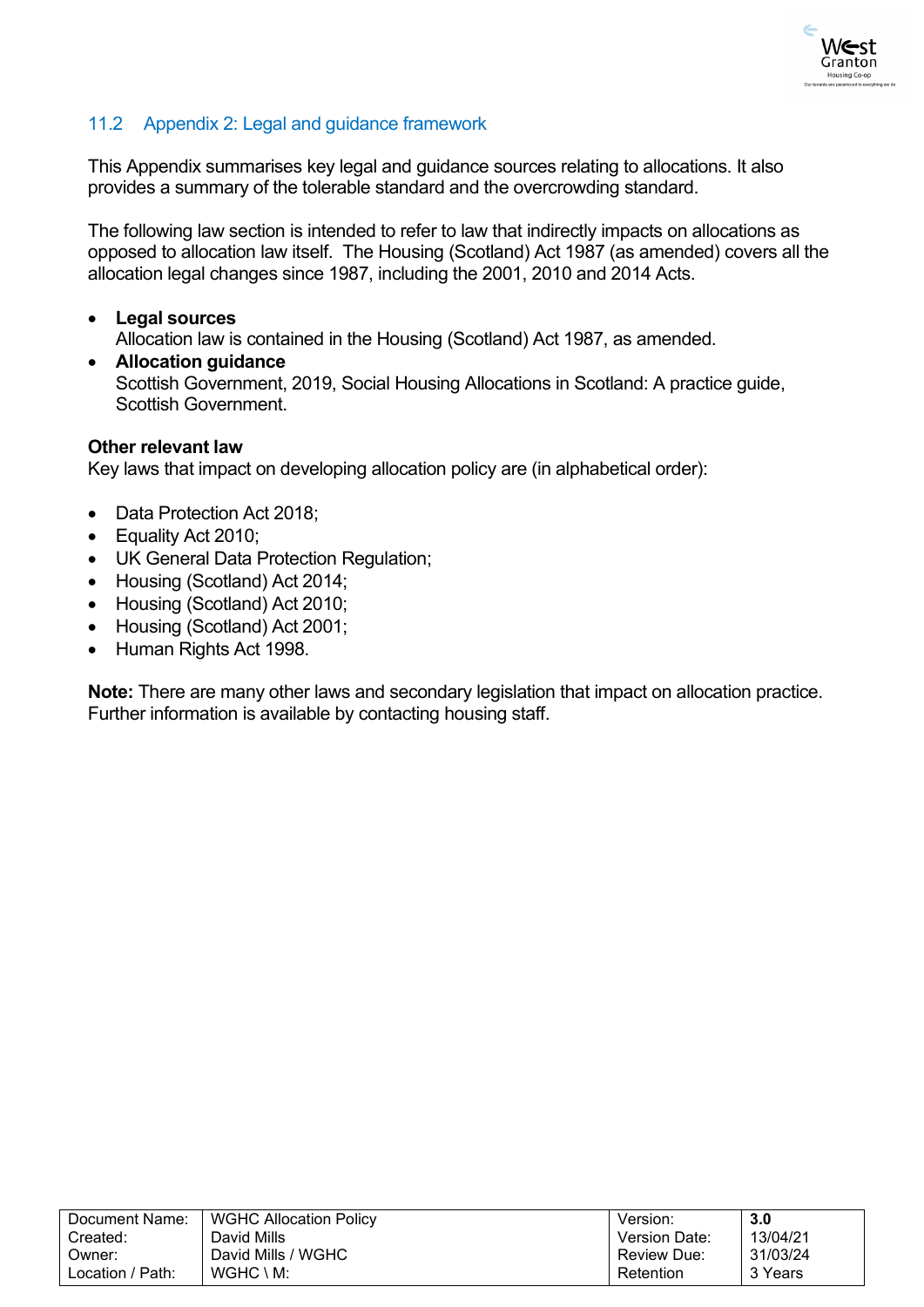

# <span id="page-33-0"></span>11.3 Appendix 3: Other relevant information

Appendix 3 contains other relevant information for housing applicants. This covers the following topics:

- our housing stock profile;
- our lettings plan; and
- lettings restrictions criteria.

# <span id="page-33-1"></span>**11.3.1 Our housing stock profile**

|                                              | No. of                                                    |                                                                                                   | Family                                | amenity              | wheelchair          | <b>Gen Need</b>     | <b>Amenity</b> | wheelchair |
|----------------------------------------------|-----------------------------------------------------------|---------------------------------------------------------------------------------------------------|---------------------------------------|----------------------|---------------------|---------------------|----------------|------------|
| <b>AREA</b>                                  | bedrooms Notes                                            |                                                                                                   | houses                                |                      | bungalows bungalows | <b>Flats</b>        | flats          | flats      |
| Miller 143                                   | 1<br>$\mathbf{1}$<br>1                                    |                                                                                                   |                                       |                      |                     | 8<br>$\overline{2}$ | 10             |            |
| <b>Granton Mains</b>                         | $\mathbf{1}$<br>$\overline{\mathbf{c}}$<br>$\overline{2}$ | 103 two storey terraced or semi<br>detached houses; 20 terraced<br>one storey bungalows; 20 one   | 2                                     | 13<br>$\overline{7}$ |                     |                     |                |            |
|                                              | $\overline{\mathbf{c}}$<br>3<br>4                         | bedroom four-in-a-block flats.<br>Completed 1993-96.                                              | 46<br>51<br>$\ensuremath{\mathsf{3}}$ |                      |                     |                     |                |            |
|                                              | 4                                                         |                                                                                                   | $\mathbf{1}$                          |                      |                     |                     |                |            |
| <b>Granton Mill</b><br><b>Crescent &amp;</b> | $\mathbf{1}$<br>$\mathbf{1}$                              |                                                                                                   |                                       |                      |                     | 8<br>$\overline{2}$ |                |            |
| <b>Drive</b>                                 | 1<br>$\mathbf{1}$<br>$\overline{\mathbf{c}}$              | 59 two storey terraced, semi<br>detached or detached houses.<br>20 terraced or semi detached      |                                       | 1<br>13<br>12        |                     |                     |                |            |
|                                              | $\overline{2}$<br>$\frac{2}{3}$                           | bungalows. 10 flats in two three<br>storey blocks. (Ground floor of                               | 23                                    | 2                    | 3                   |                     |                |            |
|                                              | 3<br>3                                                    | one block is WGHC office.)<br>Completed 2000-2002.                                                | 4<br>21                               |                      |                     |                     |                |            |
|                                              | 4<br>5                                                    |                                                                                                   | 8<br>3                                |                      |                     |                     |                |            |
| <b>West Pilton</b><br><b>Drive</b>           | 2                                                         | Flats in mixed tenure blocks.<br>Built 1935, bought & renovated<br>2002-05. To be sold when void. |                                       |                      |                     | 1                   |                |            |
|                                              | 2                                                         | 34 two and "21/2" storey terraced                                                                 |                                       |                      |                     | 24                  |                |            |
| Craigmuir &                                  | 2                                                         | or semi detached houses. 38 two                                                                   |                                       |                      |                     | 14                  |                |            |
| <b>Ferry Road</b>                            | 3                                                         | bedroom flats in two or three                                                                     | 22                                    |                      |                     |                     |                |            |
| Avenue<br><b>West Pilton</b>                 | 4<br>$\mathbf{1}$                                         | storey blocks. Completed 2006-                                                                    | 12                                    |                      |                     | 3                   |                |            |
| <b>Bank</b>                                  | 2                                                         | 11 flats in one four storey block.                                                                |                                       |                      |                     | $\mathbf{1}$        |                |            |
|                                              | 2                                                         | Completed 2008.                                                                                   |                                       |                      |                     | 6                   |                |            |
|                                              | $\overline{2}$                                            |                                                                                                   |                                       |                      |                     |                     |                |            |
| Forthquarter                                 | 1<br>1                                                    |                                                                                                   |                                       |                      |                     | 4<br>12             |                |            |
| <b>Colonsay Close</b>                        | $\mathbf{1}$                                              |                                                                                                   |                                       |                      |                     |                     | 1              |            |
| <b>Waterfront Park</b>                       | 1                                                         | 45 flats in three blocks. 2 x five                                                                |                                       |                      |                     |                     | 4              |            |
|                                              | 1                                                         | storey; 1 x six storey. Completed                                                                 |                                       |                      |                     |                     |                | 1          |
|                                              | 2                                                         | 2009.                                                                                             |                                       |                      |                     | 3                   |                |            |
|                                              | $\mathbf 2$                                               |                                                                                                   |                                       |                      |                     | 15                  |                |            |
|                                              | $\overline{\mathbf{c}}$<br>3                              |                                                                                                   |                                       |                      |                     | 3                   |                | 2          |
|                                              |                                                           |                                                                                                   | 196                                   | 48                   | 3                   | 106                 | 15             | 4          |

| Document Name:   | <b>WGHC Allocation Policy</b> | Version:      | 3.0      |
|------------------|-------------------------------|---------------|----------|
| Created:         | David Mills                   | Version Date: | 13/04/21 |
| Owner:           | David Mills / WGHC            | Review Due:   | 31/03/24 |
| Location / Path: | $WGHC \setminus M$ :          | Retention     | 3 Years  |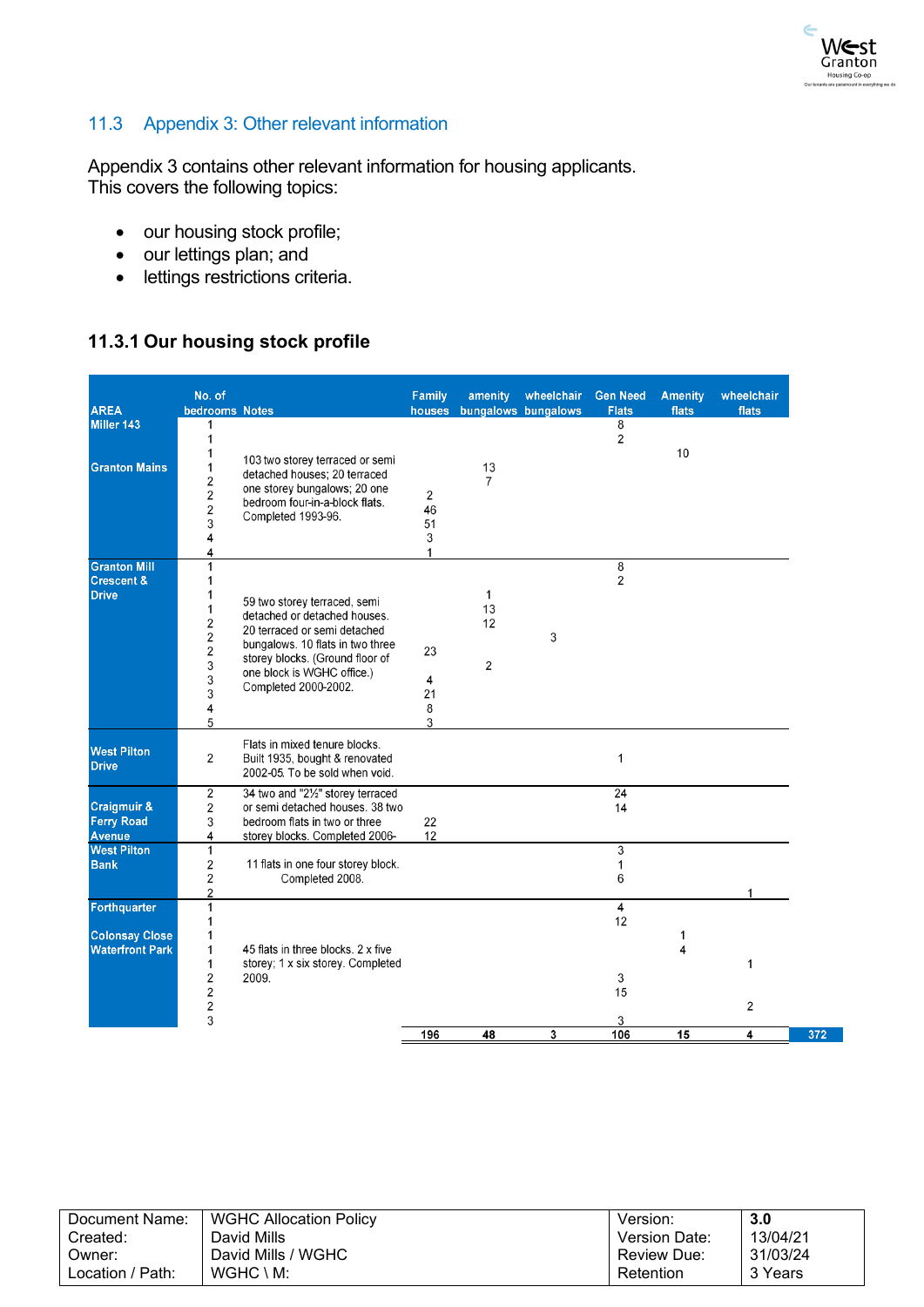

# <span id="page-34-0"></span>11.3.2 our lettings plan;

### **Introduction**

This lettings plan indicates how we intend to allocate empty properties after dispensation of any legal obligations, within a consistent, fair and non-discriminatory framework. It complements the WGHC Allocations Policy and will be used as a tool to help build and sustain the balance of existing communities.

### **Lettings Criteria**

This Lettings Plan has been developed to ensure that a wide range of applicants can be considered for our properties. In order to create and maintain a stable community WGHC may not always allocate its properties to maximum occupancy.

In addition, to create well managed and well maintained communities and to assist with tenancy sustainment for individual households we will also refer to the criteria detailed our Lettings Restrictions Criteria.

The decision on which designations and criteria are to be used for an individual vacancy will be made by the Housing Officer responsible for the allocation, or Housing Manager at the point a property is to become void. The decision will take into account the property type, its situation within the estate and surrounding stock types, and any other relevant housing management factors including making best use of WGHC stock and the list of factors identified in section 4.1

### **Sensitive Lets**

Sensitive Lets are for cases where it is necessary for us to exercise discretion in tenant selection and there is a departure from our standard allocation rules, such as selecting an applicant from the top of a shortlist.

The aim of sensitive letting is to secure the social wellbeing of the applicant and the cohesiveness of the local community and neighbourhood. Sensitive letting will involve applying discretion when making the decision whether or not to offer the applicant the vacant property, in a way which is both justifiable and accountable.

Allocation decisions should aim to provide a stabilising influence in the street, block or cul-desac concerned. For this reason we may sometimes bypass an applicant at the top of the list.

For example, an applicant at the top of the list aged significantly younger than the remaining tenants in a 4-in-a-block development may have differences in their lifestyle and might therefore not provide a stabilising influence in that block. Additionally, we may use sensitive lets to avoid an over concentration of vulnerable or inexperienced households.

### **Applicants with no recourse to public funds**

WGHC may let a property to an applicant who has no recourse to public funds. An assessment will be undertaken to ascertain the households ability to meet their rental liabilities and ensuring a tenancy will be sustainable is the dominant consideration. WGHC will comply with all current legislation in regard to an applicant's status.

| Document Name:   | <b>WGHC Allocation Policy</b> | Version:             | 3.0      |
|------------------|-------------------------------|----------------------|----------|
| Created:         | David Mills                   | <b>Version Date:</b> | 13/04/21 |
| Owner:           | David Mills / WGHC            | <b>Review Due:</b>   | 31/03/24 |
| Location / Path: | $WGHC \setminus M$ :          | Retention            | 3 Years  |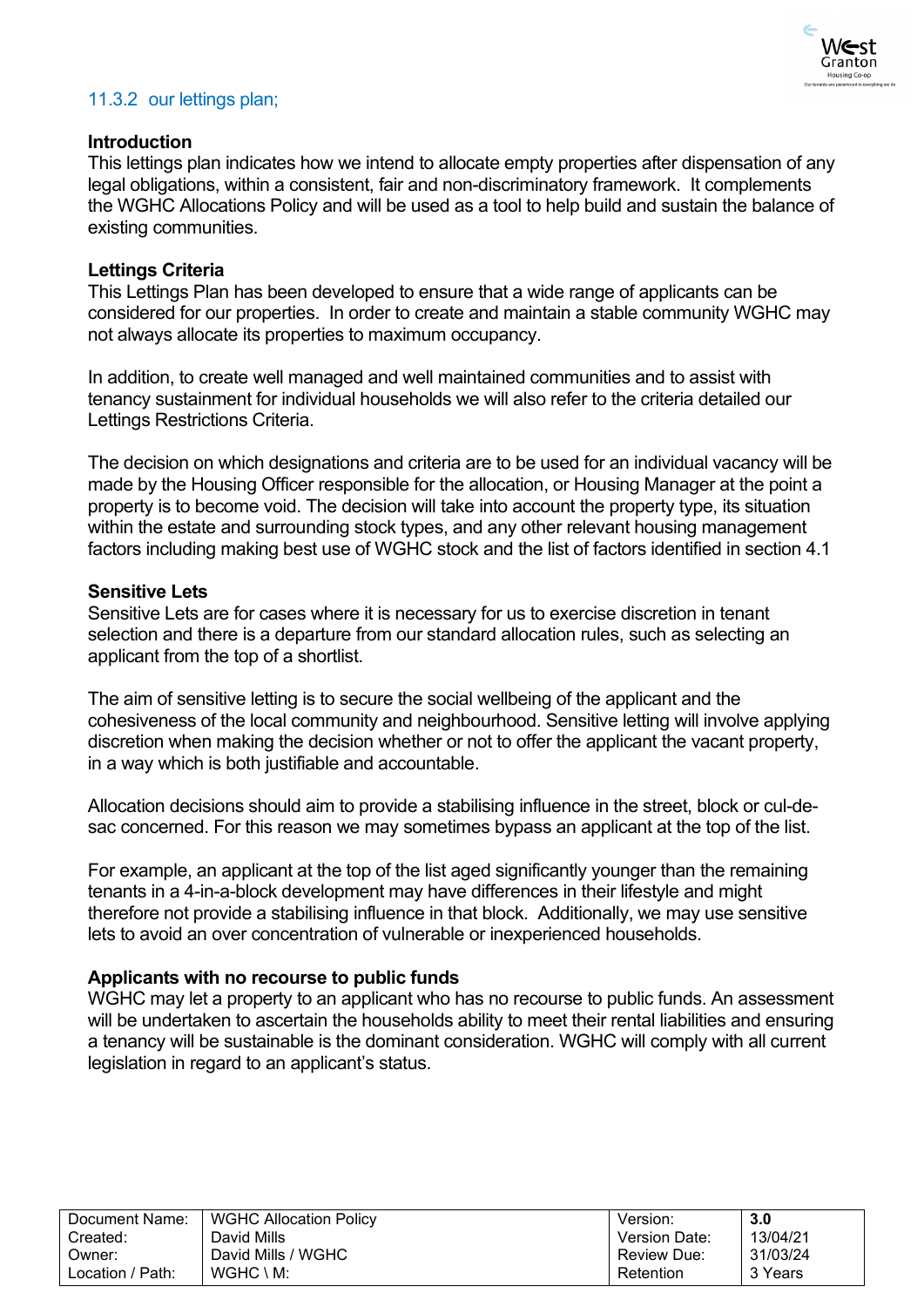

### **Household Composition**

In all cases the onus will be on the applicant to establish clearly and with evidence who the permanent members of the household are or will be and that they will all be moving into the proposed tenancy.

WGHC may request supporting evidence and/or other documentation from various local or national government agencies confirming the permanent address or residency of a household member.

### **Child Densities in Flatted Developments**

WGHC owns 117 flats. These properties vary in size and numbers within particular stairs and developments. We will allow households with children to be considered for flatted properties, however, we will generally allocate ground floor, main door flats to applicants who have mobility difficulties.

Each time an empty property becomes available for relet within a flatted development we will look at the existing number of households with children living in the stair.

To avoid an over concentration of children in a particular stair or to avoid potential lifestyle clashes, the Housing Officer / Manager will exercise discretion over whether the empty property is to be allocated to a household with or without children after discussion and counter signatory with the CEO.

Adopting such a flexible lettings approach to these property types will help us to sustain and promote local communities within our flatted developments.

### **Determining the number of bedrooms required by a household**

Detailed below are the number of bedrooms for which various household types will qualify.

### **Persons considered to need a separate bedroom:**

- Two adults who are partners (i.e. a couple) will be allocated a double bedroom;
- A young person who has reached the age of 16 years (i.e. an adult);
- Where there is an assessed medical reason for a couple not to share the same room;
- Where an additional room is required for medical equipment;
- Permanent carers and foster children who are part of a household;
- Tenant with disabilities who needs a non-resident overnight carer (support worker or family member).

**Child age mix** - A child is someone under 16.

- Children under 10 years regardless of gender are generally expected to share one double bedroom.
- A family with two children of different sex with one under 10 and one over 10 will be eligible for a single bedroom for each of the children.
- A family with two children of the same sex with one under 10 and one over 10 can be considered for a property with a single bedroom for each of the children.

### **Aspirations**

| Document Name:   | <b>WGHC Allocation Policy</b> | Version:      | 3.0      |
|------------------|-------------------------------|---------------|----------|
| Created:         | David Mills                   | Version Date: | 13/04/21 |
| Owner:           | David Mills / WGHC            | Review Due:   | 31/03/24 |
| Location / Path: | $WGHC \setminus M$ :          | Retention     | 3 Years  |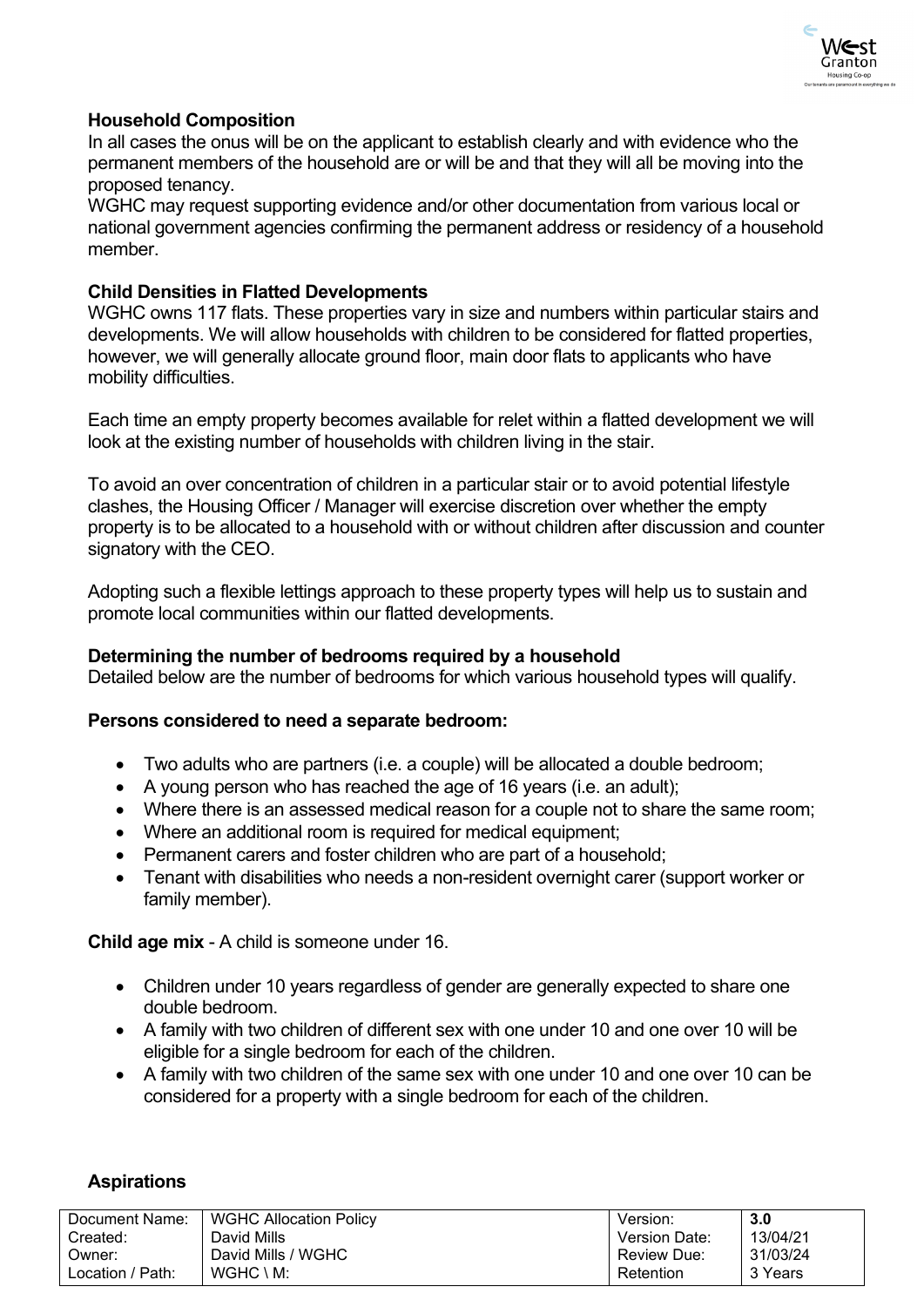

If there are no suitable internal transfer applicants defined as being in housing need on our list, then offers of accommodation may be made to those who have an aspiration to move to a similar size property or a different property type within our estates, including another flat in the same development or another house in the same street.

### **Best use of amenity and wheelchair properties**

We have accessible housing suitable for wheelchair users. We have several properties designed as amenity housing. As such, these properties are allocated only to housing applicants:

- who have an assessed need for this type of accommodation
- who are sixty years and over

In order to achieve this we may use mobility, wheelchair use or age restrictions in shortlisting or we may allocate to a household which might not achieve maximum occupancy of the property. We may bypass applications with the same level of priority or banding irrespective and regardless of date of application when determining property.

If a wheelchair adapted property becomes available to relet and we have no suitable applicants in need of such accommodation we may approach the local authority to ask for suitable nominations or choose to allocate this property type to a household with an assessed mobility need with no wheelchair use.

### **Dogs**

All tenants must ask permission to keep a dog as well as other pets. In relation to properties with enclosed gardens, permission is not usually unreasonably withheld.

Within the West Pilton Bank and Forth Quarter Development, though, dogs are strictly prohibited, except for qualified assistance dogs required by disabled people.

Within all other flatted developments, dogs are not allowed with the exception of ground floor flats with an enclosed garden or for a fully qualified assistance dog.

| Document Name:   | <b>WGHC Allocation Policy</b> | Version:      | 3.0      |
|------------------|-------------------------------|---------------|----------|
| Created:         | David Mills                   | Version Date: | 13/04/21 |
| Owner:           | David Mills / WGHC            | Review Due:   | 31/03/24 |
| Location / Path: | $WGHC \setminus M$ :          | Retention     | 3 Years  |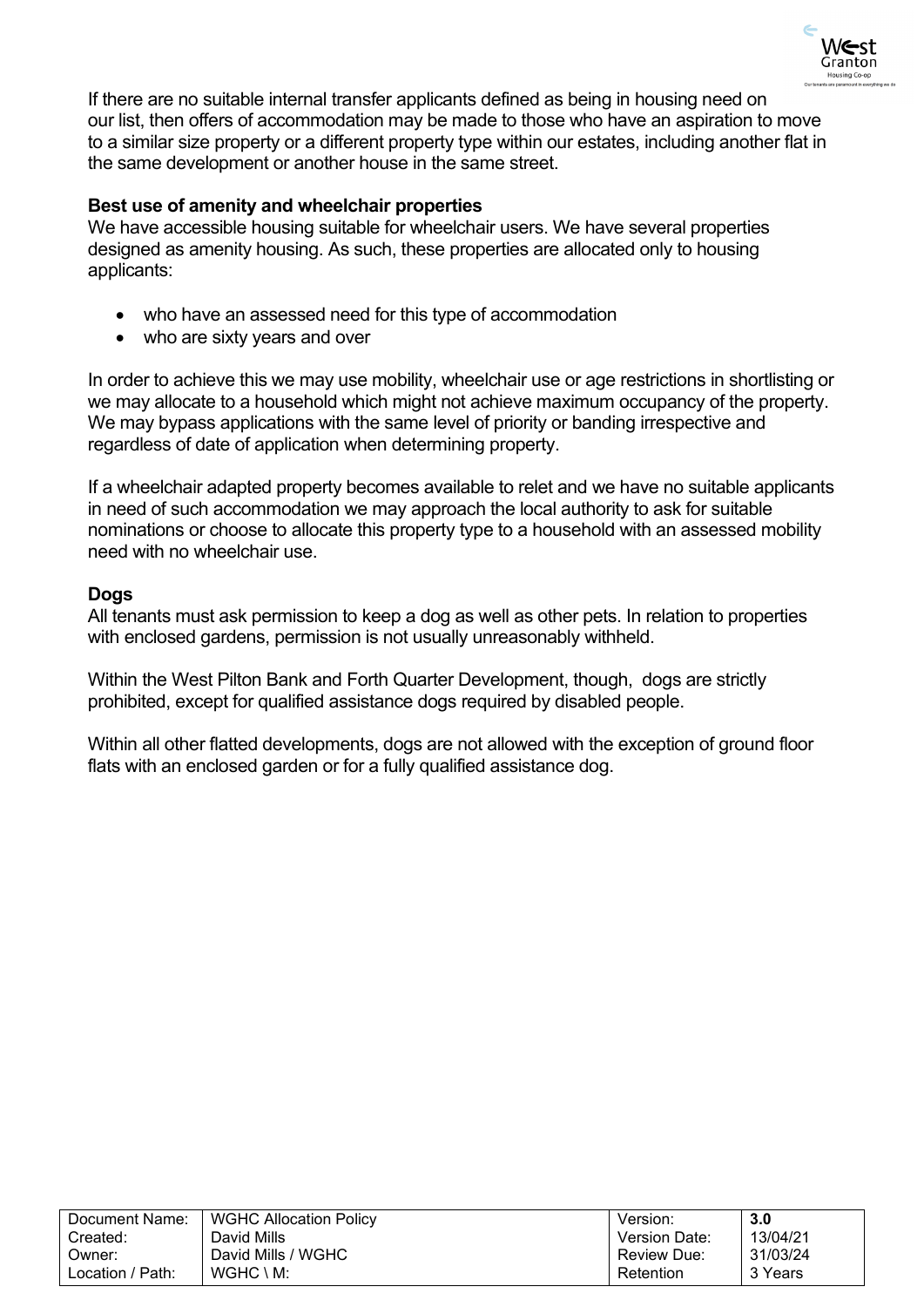

# <span id="page-37-0"></span>11.4 APPENDIX 4: Lettings Restrictions Criteria

| <b>DESCRIPTION</b>                                                                  | LETTINGS & RESTRICTIONS CRITERIA                                                                                                                                                                                                                                                                                                                                             |
|-------------------------------------------------------------------------------------|------------------------------------------------------------------------------------------------------------------------------------------------------------------------------------------------------------------------------------------------------------------------------------------------------------------------------------------------------------------------------|
| Wheelchair adapted<br>houses and flats                                              | Preference will be given to households that require this type of<br>accommodation. No age restrictions.<br>Problems may be experienced finding suitable applicants for these<br>types of properties therefore they may be advertised to both<br>Starters and Movers with or without children (dependent on the<br>property type). Edindex has asked all partner landlords to |
|                                                                                     | advertise these property types as suitable for both Starters and<br>Movers.                                                                                                                                                                                                                                                                                                  |
| Amenity bungalows<br>&<br>ground floor flats                                        | We have accessible housing suitable for wheelchair users. We<br>have several properties designed as amenity housing. As such,<br>these properties are allocated only to housing applicants:                                                                                                                                                                                  |
|                                                                                     | who have an assessed need for this type of accommodation<br>who are sixty years and over                                                                                                                                                                                                                                                                                     |
|                                                                                     | Edindex has asked all partner landlords to advertise these property<br>types as suitable for both Starters and Movers with or without<br>children (dependent on the property type).                                                                                                                                                                                          |
| <b>Upper flats</b>                                                                  | Considered to be general needs housing. May be advertised to<br>Starter or Mover or both. Tenancy Manager may exercise<br>discretion whether property to be advertised as suitable for<br>households with or without children (dependent on number of<br>households with children already living in the stair).                                                              |
|                                                                                     | The Housing Manager will exercise discretion under Sensitive Lets<br>when considering suitable applicants for the upper flats in these<br>blocks.                                                                                                                                                                                                                            |
| <b>Granton Mill Crescent</b><br><b>Starter Flats with white</b><br>goods and blinds | Usually, applicants who are homeless or first time households will<br>be considered for these flats.                                                                                                                                                                                                                                                                         |
| <b>General Needs</b><br><b>Houses</b>                                               | May be advertised to Starter or Mover or both. Where the<br>property type is a house with 2 or more bedrooms and a private<br>garden, WGHC will generally give preference to households<br>with children.                                                                                                                                                                    |

| Document Name:   | <b>WGHC Allocation Policy</b> | Version:             | 3.0      |
|------------------|-------------------------------|----------------------|----------|
| Created:         | David Mills                   | <b>Version Date:</b> | 13/04/21 |
| Owner:           | David Mills / WGHC            | Review Due:          | 31/03/24 |
| Location / Path: | $WGHC \setminus M$ :          | Retention            | 3 Years  |